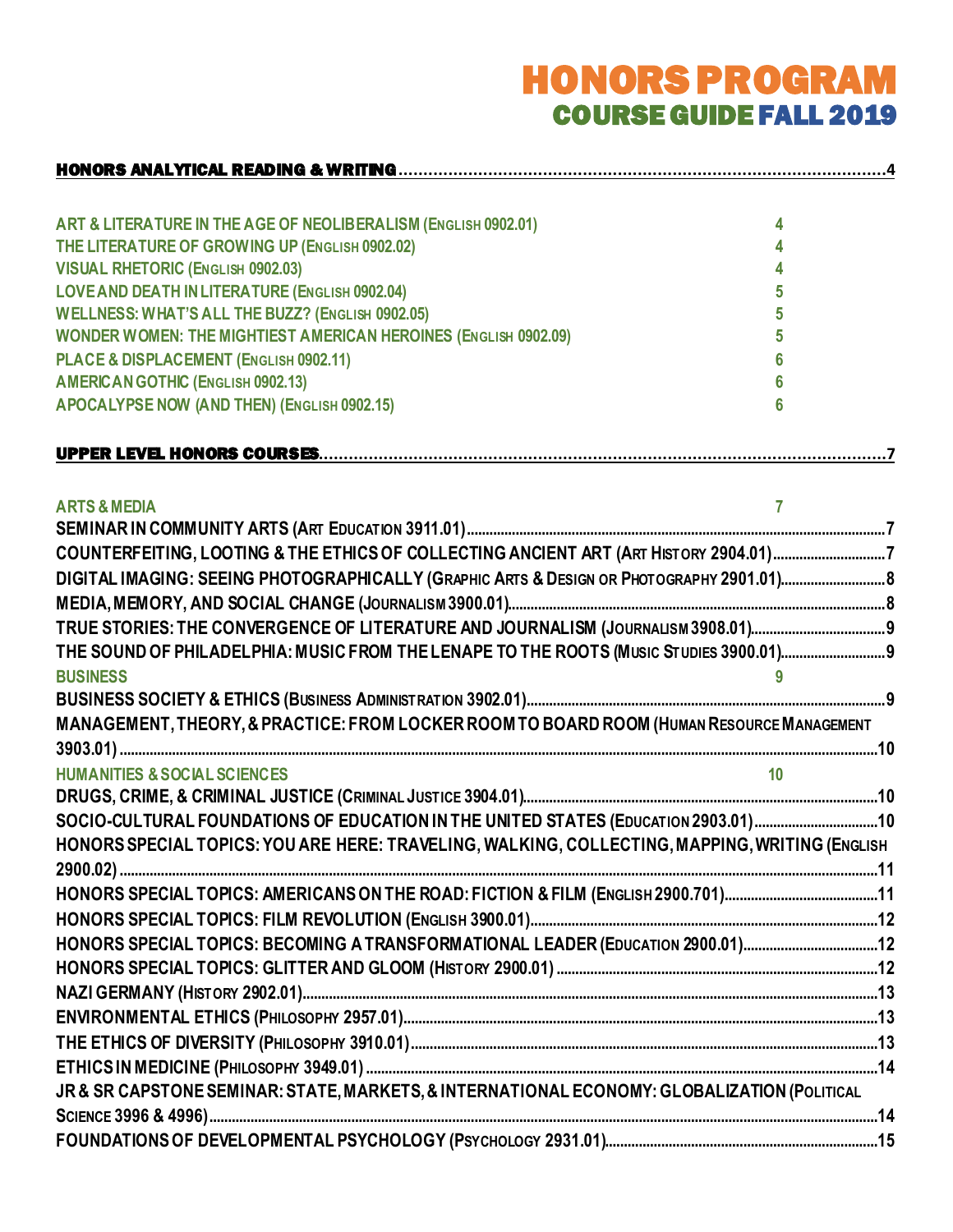| <b>LANGUAGE STUDIES</b> |    |  |
|-------------------------|----|--|
|                         |    |  |
|                         |    |  |
|                         |    |  |
| <b>STEM</b>             |    |  |
|                         |    |  |
|                         |    |  |
|                         |    |  |
|                         |    |  |
|                         |    |  |
|                         |    |  |
|                         |    |  |
| <b>ARTS &amp; MEDIA</b> | 19 |  |
|                         |    |  |
| <b>LANGUAGE STUDIES</b> | 19 |  |
|                         |    |  |
|                         |    |  |
| <b>SOCIAL SCIENCES</b>  | 19 |  |
|                         |    |  |
|                         |    |  |
|                         |    |  |
|                         |    |  |
|                         |    |  |
|                         |    |  |
|                         |    |  |
|                         |    |  |
| <b>STEM</b>             | 21 |  |
|                         |    |  |
|                         |    |  |
|                         |    |  |
|                         |    |  |
|                         |    |  |
|                         |    |  |
|                         |    |  |
|                         |    |  |
|                         |    |  |
| <b>ARTS GEN EDS</b>     | 24 |  |
|                         |    |  |
|                         |    |  |
|                         |    |  |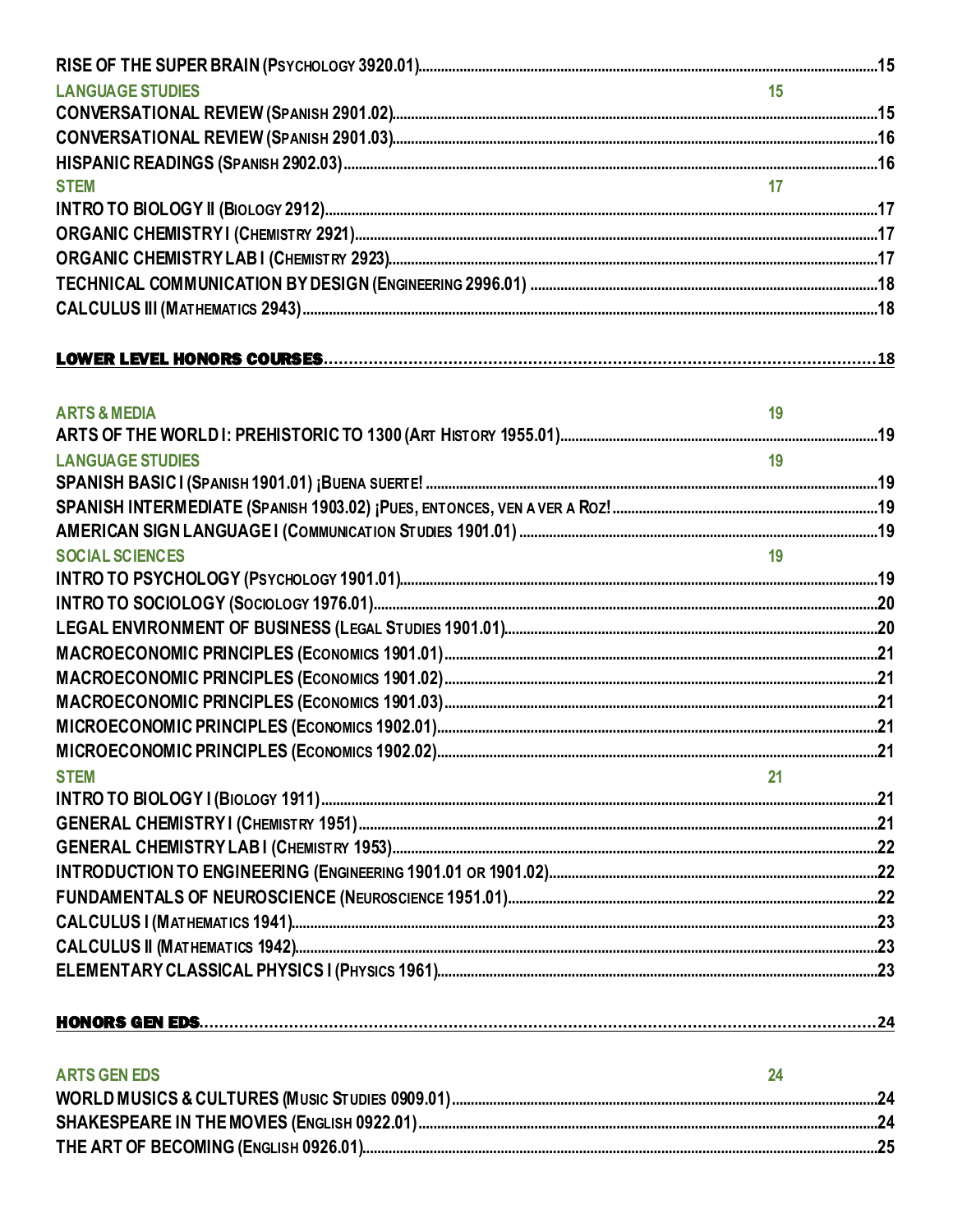| <b>HUMAN BEHAVIOR GEN EDS</b>                                                                  |                 |  |
|------------------------------------------------------------------------------------------------|-----------------|--|
|                                                                                                |                 |  |
|                                                                                                |                 |  |
|                                                                                                |                 |  |
|                                                                                                |                 |  |
|                                                                                                |                 |  |
| ANCIENT WAR GAMES: SPORT AND SPECTACLE IN GREECE AND ROME (GREEK AND ROMAN CLASSICS 0929.01)28 |                 |  |
|                                                                                                |                 |  |
|                                                                                                |                 |  |
| <b>RACE &amp; DIVERSITY GEN EDS</b>                                                            |                 |  |
|                                                                                                |                 |  |
|                                                                                                |                 |  |
|                                                                                                |                 |  |
|                                                                                                |                 |  |
|                                                                                                |                 |  |
|                                                                                                |                 |  |
|                                                                                                |                 |  |
|                                                                                                |                 |  |
| <b>GLOBAL/WORLD SOCIETY GEN EDS</b>                                                            | 32 <sub>2</sub> |  |
|                                                                                                |                 |  |
|                                                                                                |                 |  |
| <b>SCIENCE &amp; TECH GEN EDS</b>                                                              | 33 <sup>°</sup> |  |
|                                                                                                |                 |  |
|                                                                                                |                 |  |
| DATA SCIENCE: A RESCUE STRATEGY FOR SURVIVING DATA (MANAGEMENT INFORMATION SYSTEMS 0955.01)33  |                 |  |
| <b>U.S. SOCIETY GEN EDS</b>                                                                    | 34              |  |
|                                                                                                |                 |  |
|                                                                                                |                 |  |
|                                                                                                |                 |  |
| <b>QUANTITATIVE LITERACY GEN EDS</b>                                                           | 35              |  |
|                                                                                                |                 |  |
| DIGITAL MAPPING: FROM MERCATOR TO MASHUPS (GEOGRAPHY AND URBAN STUDIES 0921.01) 35             |                 |  |
|                                                                                                |                 |  |
| HONORS INTELLECTUAL HERITAGE I: THE GOOD LIFE                                                  | 36              |  |
| HONORS INTELLECTUAL HERITAGE II: THE COMMON GOOD                                               | 38              |  |
|                                                                                                |                 |  |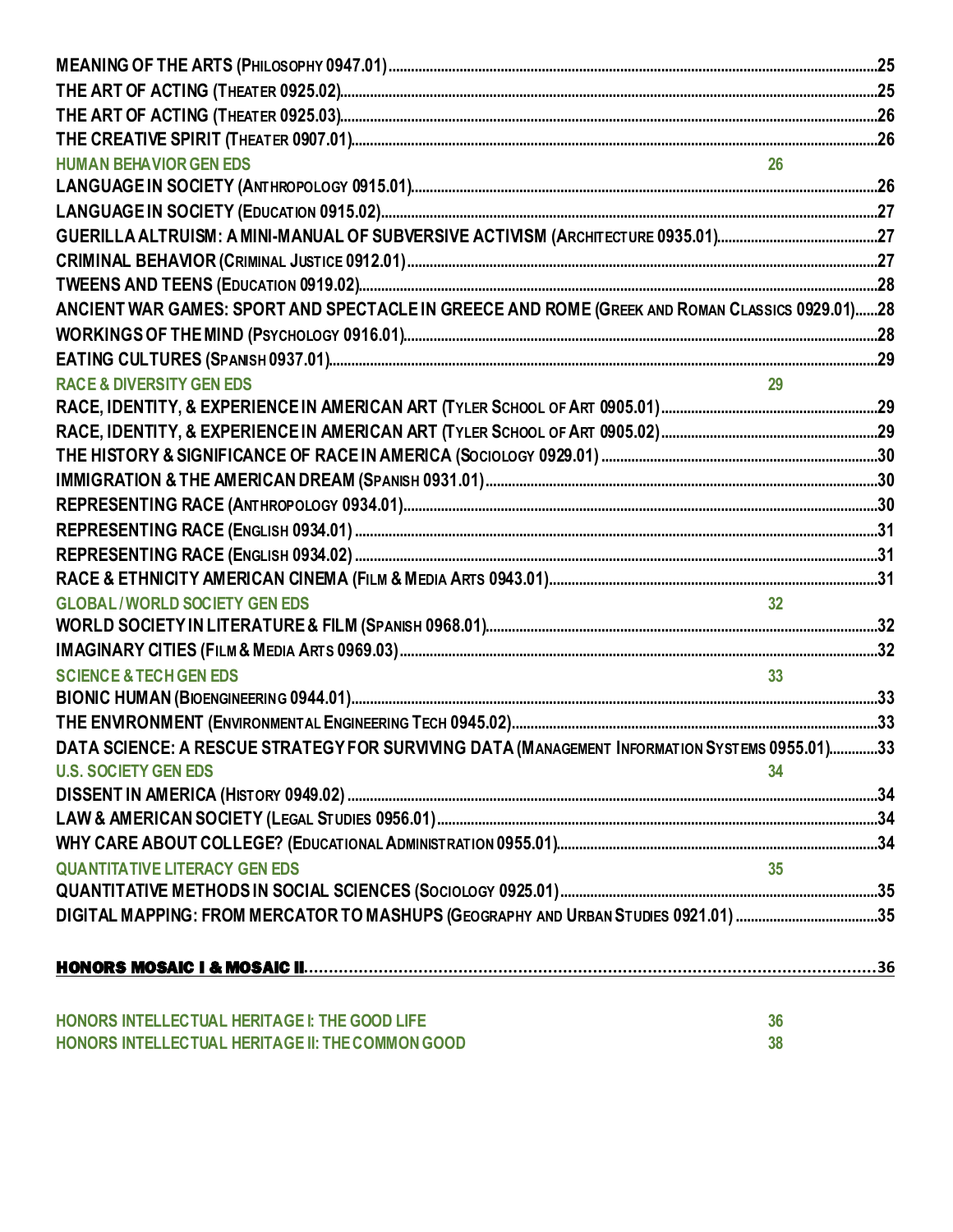### There are many other Honors courses, but we are not including the ones that are only for very specific majors.

# <span id="page-3-0"></span>HONORS ANALYTICAL READING & WRITING

<span id="page-3-1"></span>**ART & LITERATURE IN THE AGE OF NEOLIBERALISM (English 0902.01)** 

**Days/Times:** Monday & Wednesday, 10am to 11:40am **Professor:** Ryan Eckes **CRN:** *29846*

**About:** Neoliberalism sees competition as the defining characteristic of human relations," writes journalist George Monbiot. "It redefines citizens as consumers, whose democratic choices are best exercised by buying and selling, a process that rewards merit and punishes inefficiency. It maintains that 'the market' delivers benefits that could never be achieved by planning." In this course, we will consider the ways that neoliberalism has influenced contemporary literature and art as well as our expectations about higher education. We'll discuss questions raised for us by poets and writers such as Alice Notley, James Baldwin, John Berger, Audre Lorde, Sarah Schulman, Eileen Myles, Anne Boyer, Fred Moten, Andrea Lawlor, and Ursula K. Le Guin; and we'll look at art and performance by Ai Weiwei, Pussy Riot and others. Each student will play an active role in the class, leading discussions and writing essays—and perhaps writing in other forms—that are driven by intellectual curiosity and exploration.

About the Professor: I'm a poet and adjunct professor who helped unionize Temple University's adjuncts. Born and raised in Philadelphia, I've written three books about the city: *General Motors, Valu-Plus* and *Old News*. The El is my favorite train. Coffee is my favorite drink. Fall is my favorite season.

### <span id="page-3-2"></span>**THE LITERATURE OF GROWING UP (English 0902.02)**

**Days/Times:** Monday & Wednesday, 12pm to 1:40pm **Professor:** Stan Mcdonald **CRN:** *3568*

**About:** College is a life-changing experience for many students. We often move away from home, we take on more financial responsibility, we question what we believe, we define our sexuality, and we forge new friendships. But college is not the only period of our lives that brings about great changes. Change can come from a new job, a marriage, the birth of a child, or the death of a loved one. The *bildungsroman*, or the coming-of-age novel, narrates and reflects on periods like these. In this course, we will read a selection of short stories and novels, a graphic novel, and watch at least one film that fits within the *bildungsroman* genre. Some of the material may include*Ghost World*, *Norwegian Wood*, *Zami*, *Never Let Me Go*, and *Moonlight*.

**About the Professor:** I've been teaching at Temple since 2006. Some of the courses I have taught include The Detective Novel, The New York School of Poets and Artists, Modern and Contemporary Poetry, as well as composition courses within the First-Year Writing Program. In addition to my teaching, I am an art critic, publishing under the name Stan Mir.

### <span id="page-3-3"></span>**VISUAL RHETORIC (English 0902.03)**

**Days/Times: Tuesday & Thursday, 3:30pm to 5:10pm Professor:** Ryan Omizo **CRN:** *42690*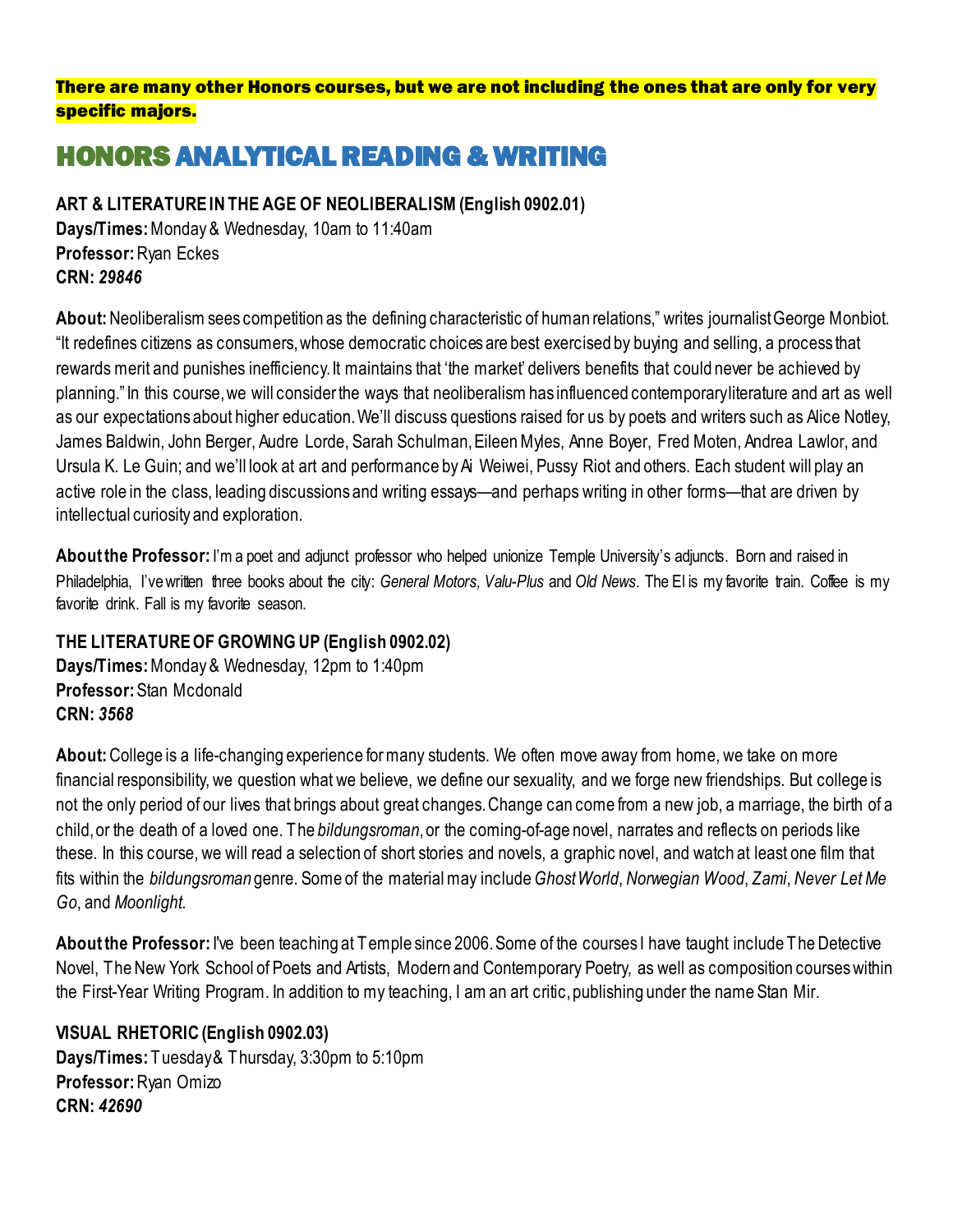**About:** Figure 1. Temple University Big "T" logo. The Temple Big "T" logo (Temple University, 2018) shown in Figure 1 has become a symbol of Temple University's community and its role as a world-wide leader in education. According to Samantha Krotzer (April 1, 2018): The Temple "T" represents strength and positive character. Its open ends are symbolic of the free exchange of ideas that is the hallmark of a Temple education. Now, it's universally recognized as the iconic symbol of Temple University. The design of the Temple "T" logo by students of the Tyler School of Art (Krotzer, April 1, 2018) was intended to both celebrate and make a case for Temple University's commitment to openness and innovation. As such, the Temple "T" logo is a powerful example of visual rhetoric—the use of visual communication to persuade audiences and manage public impressions.

Throughout this course, you will read, write, and analyze other visual examples and visual genres to explain how visuals function as arguments. You will read, analyze, and write about visual texts such as Shepard Fairey's "Hope" poster and the cultures in which these visuals operate in order to understand the rhetorical deployments of visuals, audience reception of visuals, how to make visual accessible, and, above all, how to examine the rhetoric of visual communication through academic research and writing.

**About the Professor:**Ryan Omizo is an Assistant Professor of English, specializing in rhetoric, composition, professional writing, web development, and the digital humanities.

### <span id="page-4-0"></span>**LOVE AND DEATH IN LITERATURE (English 0902.04) Days/Times:** Monday & Wednesday, 2pm to 3:40pm **Professor:** Lisa Grunberger **CRN:** *3570*

About: We will focus our attention on the varieties of love – romantic love, love between friends, gay love, familial love, love of nation, love of self. We will also consider how love and death are often inextricably linked in the writerly imagination. We will read modern writers including Margaret Atwood, Philip Roth and Alice Munro whose stories ask us to think deeply about the relation between love and death, the individual and the state, the imagination and politics. We will explore how these stories oppose what Nietzsche called "the tyranny of the actual."

About the Professor: I am a yoga teacher, poet, and playwright. When I am not reading or writing or thinking about reading or writing I am playing at the playground with my daughter, or cooking.

<span id="page-4-1"></span>**WELLNESS: WHAT'S ALL THE BUZZ?** (English 0902.05)

**Days/Times:** Monday & Wednesday, 3pm to 4:40pm **Professor:** Maria Gondolfo **CRN:** *29847*

**About:** Wellness is a 2019 buzzword: a simple google search turns up more than 1 billion results for the term. Though the OED dates wellness to the seventeenth century, in its modern form, the concept began to take shape in the 1950s. Since that time, the simple term health has frequently been replaced with this new terminology, and with this substitution comes an abundance of ideas about what wellness is. Sounds okay, right? But the implications of the rhetoric of wellness have only been lightly investigated. Until now. This course will focus on the narratives of wellness: Who is included in these narratives – and who is excluded. Our attempts to define and interrogate the world of wellness will take us through a labyrinth of dictums on definitions, supplements, and practices that create the vast frontier of rhetorical wellness in several different cultures. (The course will focus on U.S. concepts of wellness, but your research may take you to other cultures and, perhaps, other moments in history.) Our texts will include scholarly articles, excepts from popular bestsellers, podcasts, blogs, and advertisements for supplements.

**About the Professor:** Maria Gandolfo teaches in the First Year Writing Program at Temple. She is married with four children and multiple pets, including two dogs she is trying to convince not to sleep on the kitchen table. When she is not teaching, she is a distance runner, pursuing distances from 5k to marathon and most distances in between. She is currently training for her first triathlon. She also practices yoga and believes that deep breathing is an integral part of maintaining balance and equanimity in life.

<span id="page-4-2"></span>**WONDER WOMEN: THE MIGHTIEST AMERICAN HEROINES** (English 0902.09) **Days/Times:** Tuesday & Thursday, 9:50am to 11:30am **Professor:** Sandra Wilson Smith **CRN:** *29849*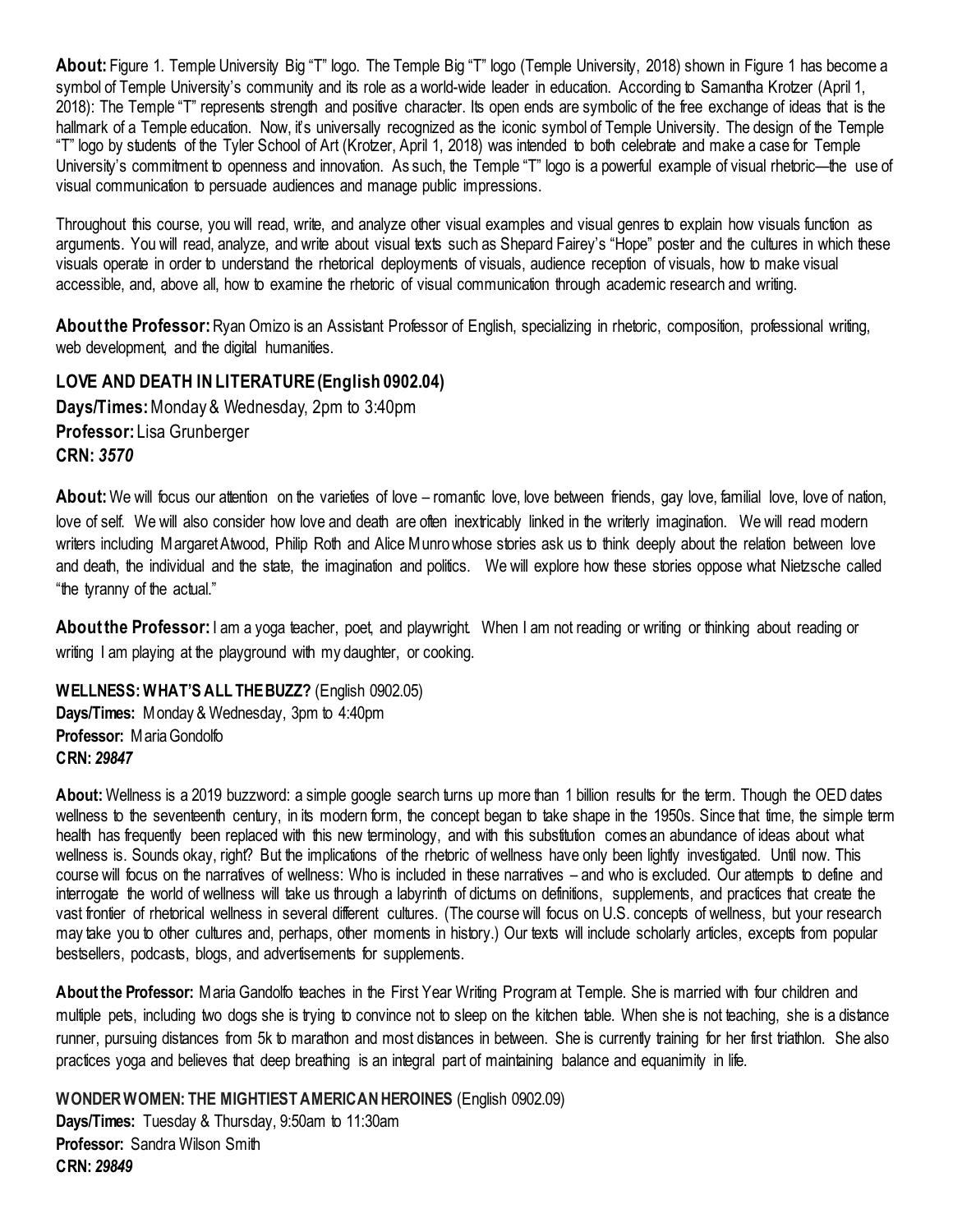**About:** When you hear the word *hero*, what springs to mind? What about the word *heroine*? Do recent series like *The Hunger Games*, the *Divergent* trilogy, and *Game of Thrones* suggest that the gendered roles of hero/heroine are being reimagined? Heroes often employ their physical strength to commit acts of violence. Does our society tolerate physical power and muscularity in female figures? What about violence? Is the powerful (read: violent) female character recent? Or if we look at the record, is there a long history of gender-role subversion in fiction and film?

In this course, we'll consider and write about how social conceptions of gender influence the depiction of strong women characters. We'll analyze a wide variety of texts ranging from captivity narratives to *Game of Thrones*.

**About the Professor:** Sandra Wilson Smith recently published a book on the female hero in American adventure narratives. She lives near the Italian Market in Philadelphia. Every summer she hangs out in Canada, where she occasionally spots a beaver or, more often, a great blue heron.

### <span id="page-5-0"></span>**PLACE & DISPLACEMENT (English 0902.11)**

**Days/Times:** Tuesday & Thursday, 1:30pm to 3:10pm **Professor:** Kevin Varrone **CRN:** *3576*

**About:** We're all from somewhere, and it seems that where we are from exerts a strong influence on us, helping construct and complicate our identities and locate us in the world. In this course we'll begin by asking, "Does place matter?" and we'll read texts in multiple genres (essays, poetry, fiction) that address this question in a variety of ways. The places will vary widely––from cities to suburbs to rural areas, from cold weather zones to tropical paradises––but the common thread will be how the idea of place works on people and in literature.

**About the Professor:** I live in an old house just outside Philadelphia. When not chasing three young children around or fixing the house, I write poems, often about place. I've also written a book-length poem about baseball and Philadelphia that was published as a free iPhone/iPad app [\(http://www.boxscoreapp.com/\)](http://www.boxscoreapp.com/). Lastly, I organize PHILALALIA, a small press/handmade poetry and book arts festival that takes place each September in Tyler School of Art.

### <span id="page-5-1"></span>**AMERICAN GOTHIC (English 0902.13)**

**Days/Times:** Tuesday & Thursday, 3:30pm to 5:10pm **Professor:** Chris Palumbo-De Simone **CRN:** *31599*

**About:** Words have no power to impress the mind without the exquisite horror of their reality." –Edgar Allan Poe. In this course, we will examine American texts that evoke an "exquisite horror" during the act of reading. How can a work be both pleasurable and frightful?

**About the professor:** Professor Palumbo-DeSimone teaches in the English Department and First-Year Writing Program. Her research interests are Women's Studies and American short stories. Her owner is a large Bombay cat named Nico.

<span id="page-5-2"></span>**APOCALYPSE NOW (AND THEN)** (English 0902.15) **Days/Times:** Tuesday & Thursday, 11:40am to 1:20pm **Professor:** Bob Duggan **CRN:** *31601*

**About:** Say "apocalypse" and people think of the end of the world, but the ancient Greeks knew it as meaning a "revelation" or "uncovering." We'll explore paired works in which characters are revealed in the works and further revealed in comparison to one another. Meanwhile, we'll analyze how we the readers undergo a process of uncovering through critical thinking about the works and related secondary materials. In *Superheroes, Free Will, and Fate*, the Greek superman *Oedipus Rex* squares off against Alan Moore's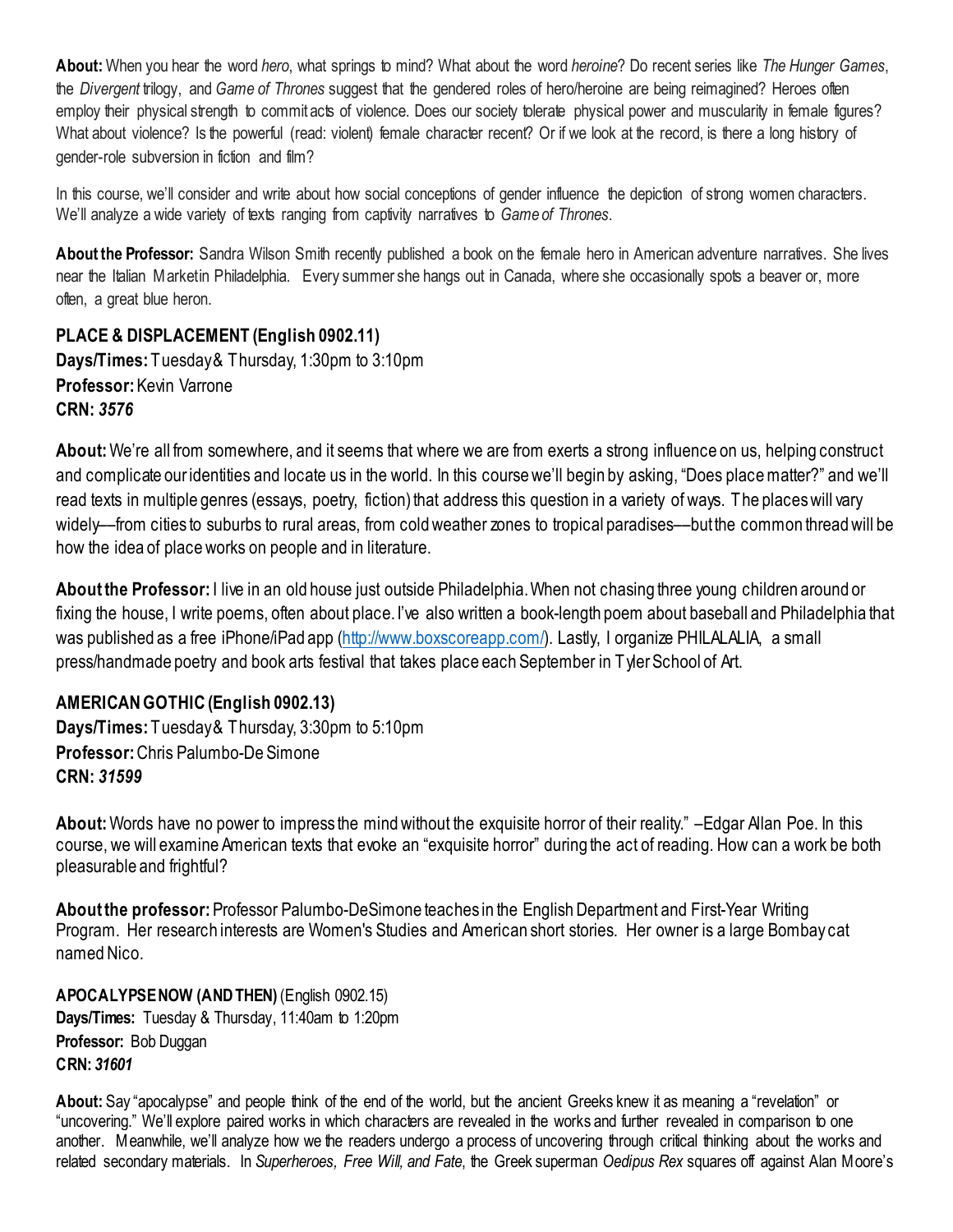graphic novel superhumans in *Watchmen*. Joseph Conrad's*Heart of Darkness* faces Francis Ford Coppola's cinematic treatment *Apocalypse Now* in the multimedia match *Sex, Lies, and Videotape (actually, DVD)*. Finally, in *A Citizen of the World*, Claudia Rankine's 2014 masterpiece *Citizen* stands beside Shakespeare's 1603 masterpiece *Othello* in an exploration of the endlessly relevant issues of race, identity, and belonging. Students will be asked to write two short papers and three longer papers to be graded in a portfolio format while going through the full writing process from drafting to peer review to revisions. All connections and comparisons (however seemingly irrelevant or irreverent) will be entertained and explored in an open-minded environment.

**About the Instructor:** Prof. Duggan has taught literature and writing at Temple and other Philadelphia-area colleges for 9 years after working for 20 years in publishing. A life-long Philadelphian, he's auditioned twice for *Jeopardy!*, but is still patiently waiting for Mr. Trebek's call (*category kryptonite:* geography; *disturbingly strong category:* superhero aliases). Current obsessions/research interests include the intersection of 19<sup>th</sup>century American and British literature and visual art, representations of gender and race in Silent Films (I've seen hundreds), the sociological implications of superheroes and their films (*Wonder Woman!*), and how international soccer of all stripes from Bundesliga to Serie A to the World Cup explains the human race.

## <span id="page-6-0"></span>UPPER LEVEL HONORS COURSES

## <span id="page-6-1"></span>**ARTS & MEDIA**

<span id="page-6-2"></span>**SEMINAR IN COMMUNITY ARTS (Art Education 3911.01) Days/Times:** Tuesday & Thursday, 11am to 12:20pm **Professor:** Billy Yalowitz **CRN:** *41631*

About: Community Arts brings artists together with people of a community of location, spirit, or tradition, to create art that is based in the life of that community. The course will engage students in issues including: \* Collaborative Art Making as a means of Community Organizing \* Arts as social justice intervention \* Arts as a vehicle for building relationships across lines of race, class, religion Come join us as we create site-specific installations and inter-disciplinary performances with Philadelphia communities. Bring your own arts practices and interests, and your passions for social justice, urban histories and futures, working with Philadelphia community-based organizations and families, and your own communities of origin. The course is the first in a sequence that prepares students to become involved in the field projects in Community Arts that are offered through Tyler/Temple's Arts in Community Certificate Program.

**About the Professor:** Billy Yalowitz is a playwright, director, and arts-based community organizer with 25 years of experience working in Philadelphia neighborhoods. Collaborating with communities throughout the city, he has co-created performances, installations, films, and public forums in mosques, community centers, synagogues, street corners, churches, main stages and living rooms. His own plays have been performed off-Broadway and in Philadelphia regional theaters. The oddest honor he has been accorded was when Philadelphia City Paper awarded him "Most Unclassifiable Artist".

<span id="page-6-3"></span>**COUNTERFEITING, LOOTING & THE ETHICS OF COLLECTING ANCIENT ART (**Art History 2904.01)

**Days/Times:** Tuesday & Thursday, 3:30pm to 4:50pm **Professor:** Jane Evans **CRN:** *41279*

#### **You can listen to a podcast about this course [HERE.](https://soundcloud.com/templehonors/of-course-24-counterfeiting-looting-and-the-ethics-of-collecting-ancient-art)**

**About:** Did you know that the Getty Museum paid over 9 million dollars for a statue that many now consider a fake? That some curators believe that 40% of the art on the market today is fake or so restored that we can consider the pieces fake? We will begin looking at some prominent fakes that took in scholars, decide when something becomes a fake, and discuss problematic pieces that are still on display (and you will never be steered to the "right" answer, as I may not have made up my mind, either). Fakes are made because there is so much money in the art market, and we will see how this market developed. In doing so we will see how Napoleon's policies ultimately lead to the looting on a massive scale in Nazi Germany; discuss the modern development of international law on looting and the protection of antiquities; the United States' responsibility in Iraq during Desert Storm; archaeologist's concerns about the black market in antiquities; archaeology in disputed territories; and cultural genocide practiced by such groups as ISIL. Finally, we will look at various means of how governments try to protect their antiquities; what is the role of museums in protecting antiquities; what dealers and auction houses do; and how an ethical collector can pursue his/her hobby responsibly.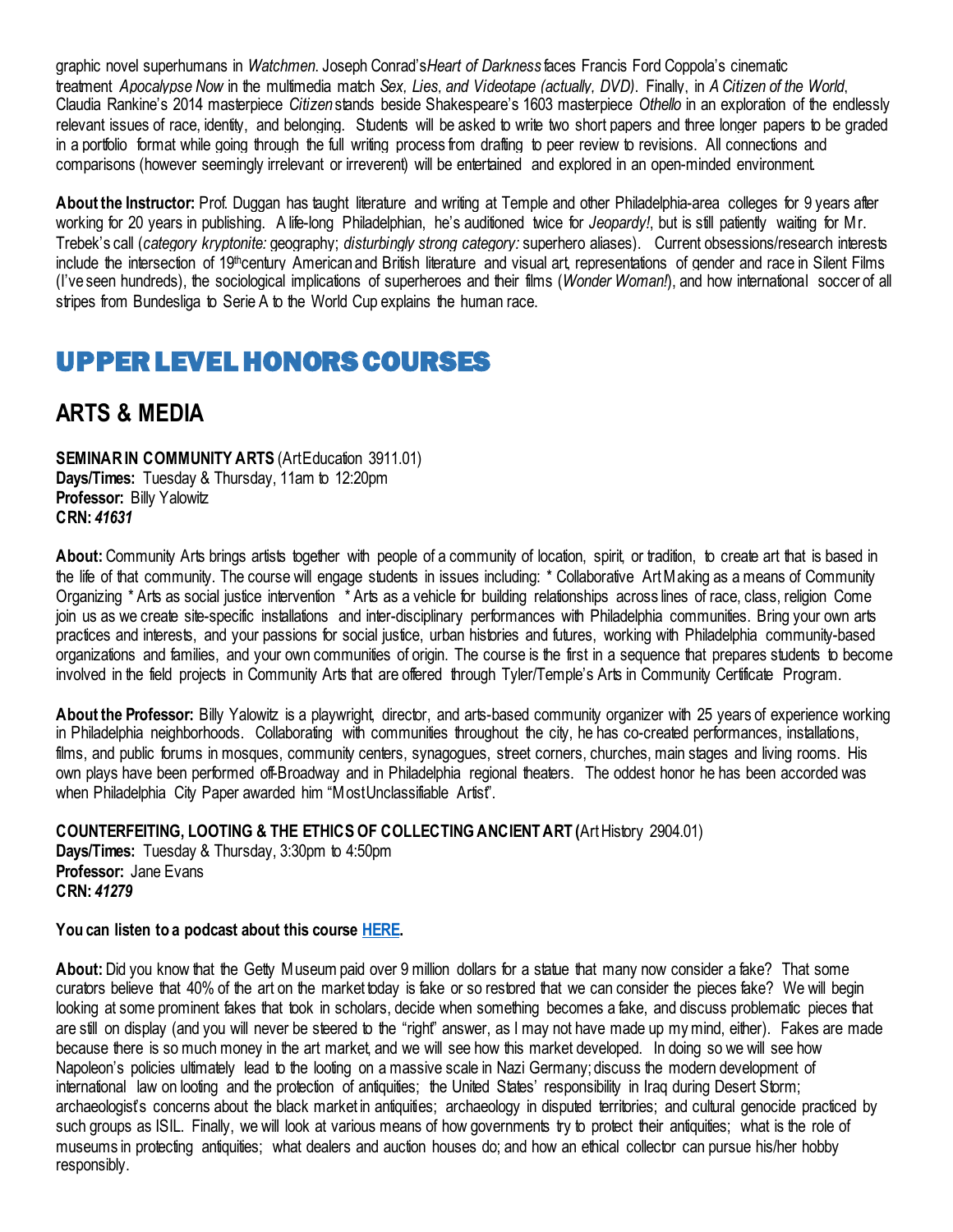**About the Professor:** Jane DeRose Evans is an archaeologist who works in any area that was conquered by the Romans: she has conducted field work in Greece, England, Israel, Jordan, and especially France and Turkey. Currently, she studies the coins from the excavations of Bir Madkhour (Jordan), Gordion and Sardis (both in Turkey). She is the author of books on the excavation coins of Sardis, and Caesarea Maritima (Israel) and political propaganda (The Art of Persuasion). Evans's approach to teaching is to help the students to think critically – to read, to understand arguments, and to use data to form their own critical apparatus and their own ethical framework about difficult problems in the use (and abuse) of ancient art. She is especially interested in the problem of cultural heritage, looting of ancient sites, and the interaction of the ruler and ruled through art, and is active on the Cultural Heritage Committees for both the Archaeological Institute of America and ASOR.

<span id="page-7-0"></span>**DIGITAL IMAGING: SEEING PHOTOGRAPHICALLY** (Graphic Arts & Design or Photography 2901.01)

**Days/Times:** Tuesday & Thursday, 12:30pm to 3:00pm **Professor:** Rebecca Michaels **CRN:** *41138*

**About:** We live in an intellectually challenging and wondrous time in the history of photography. The primary objective of this course is to engage you in the act of seeing and questioning the photographic image in our camera mediated society. This studio class is devised to help you gain practical techniques for improving creative thinking and visual problem solving through hands-on experimentation with digital technologies. You will be instructed on the use of a variety of input and output devices (cameras, scanners, printers) and software applications. Emphasis is placed on creative image making and the creation of content in an image. You will produce a series of prints that demonstrate your own unique visual thinking and skill development.

**About the Professor:** As an Associate Professor at Tyler School of Art in the Photography Program I am privileged to work with students who are passionate about using the lens as a different way to experience, mediate, and represent the world. I love to teach, I love to learn, I aim to have an "ah-ha!" moment in every class. I am deeply passionate about visual arts education and the role of critical thinking in helping us all embrace learning as a life-long habit. In my spare time I have been attempting to teach myself how to juggle . . . a practice I find to be appropriate metaphor for the peaks and valleys of life.

<span id="page-7-1"></span>**MEDIA, MEMORY, AND SOCIAL CHANGE** (Journalism 3900.01)

**Days/Times:** Tuesday & Thursday, 2pm to 3:20pm **Professor:** Carolyn L. Kitch **CRN:** *30753*

**You can listen to a podcast about this course [HERE.](https://soundcloud.com/templehonors/of-course-22-media-memory-and-social-change)** 

**About:** "Media, Memory and Social Change" is an Honors seminar on the role of media in the construction of "social memory." Our shared ideas about the past inform media content and production, allowing new voices to enter the public conversation and creating a sense of continuity between past and present activism. We will focus especially on how historical narratives function as foundations for social movements -- for instance, in the Black Lives Matter movement's reuses of iconic civil-rights images, in news coverage and political rhetoric about immigration and ethnicity, and in resistance to misogyny and violence, such as the #metoo and March for Our Lives campaigns, which gained support through a blend of social and mainstream media. We'll also take popular culture seriously, analyzing how "social-impact" advertising campaigns, celebrity tributes, and several new television shows and films tell the stories of "pioneers" to mobilize past struggles for present purposes. Finally, we'll explore the role that media play in everyday life, in ways that construct future memory of our families, our friends, and the places we live.

**About the Professor:** Dr. Carolyn Kitch is a Professor in the Department of Journalism and in the Media and Communication Doctoral Program of the Klein College of Media and Communication. During her 20 years as a Temple faculty member, she has taught classes on media history, media and social memory, gender and media, magazine journalism, visual communication, journalism theory, and cultural studies. She is the author of four books: *The Girl on the Magazine Cover: The Origins of Visual Stereotypes in American Mass Media*; *Pages from the Past: History and Memory in American Magazines*; *Journalism in a Culture of Grief*, co-authored with Janice Hume; and *Pennsylvania in Public Memory: Reclaiming the Industrial Past*. Dr. Kitch also is co-editor of the forthcoming book *Women's Suffrage and the Media*, a collection of new historical studies on the drive for women's enfranchisement a century ago. For 11 years, she worked in New York City as a magazine editor at *McCall's* and *Good Housekeeping* and as a contributing writer for *Reader's Digest*.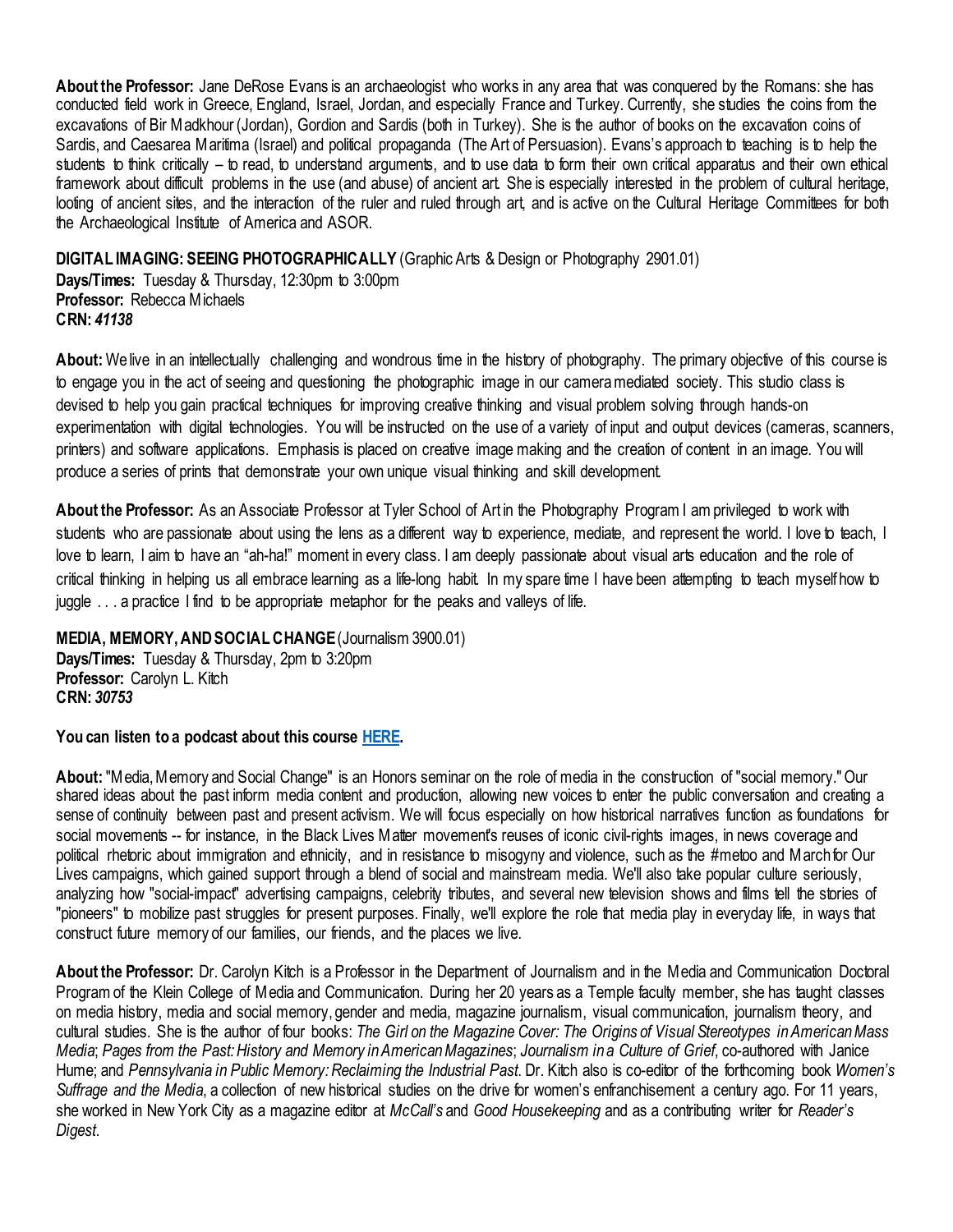#### <span id="page-8-0"></span>**TRUE STORIES: THE CONVERGENCE OF LITERATURE AND JOURNALISM** (Journalism 3908.01) **Days/Times:** Wednesday, 5:30pm to 8:00pm **Professor:** Laurence Stains **CRN:** *41187*

**About:** It would be gross negligence on our part if you graduated from Temple without ever reading the words of Joan Didion, or Gay Talese, or David Foster Wallace or Katherine Boo. These writers (and others) have honed a storytelling style that is now being used to produce some of today's most distinctive journalism. The subject matter of this course goes by a few names: creative nonfiction, literary journalism, narrative journalism. In digital circles it's simply called "longform." But it's all the same thing, really. Here's a one-sentence definition, courtesy of the Nieman Foundation for Journalism at Harvard: "A genre that takes the techniques of fiction and applies them to nonfiction." In other words, we'll be reading journalism that tells stories... true stories. Narrative journalism is practiced in newspapers, magazines, podcasts and books; it can be seen and heard in documentaries and on websites like Matter and Nautilus. We'll read examples both classic and contemporary. And you will try your hand at two narrative works of your own: a short work of immersion journalism and a memoir. But the main goal is to introduce you to some of the best nonfiction of our time.

**About the Professor:** Before coming to Temple I spent decades in the journalism field. My background is in "slow journalism": magazines and books. I helped start up Men's Health magazine and won a National Magazine Award. I'm not everyone's cup of tea, but most students like my relaxed, humorous, non-academic style.

You don't have to be a budding journalist to do well in this course!

<span id="page-8-1"></span>**THE SOUND OF PHILADELPHIA: MUSIC FROM THE LENAPE TO THE ROOTS** (Music Studies 3900.01) **Days/Times:** Monday, Wednesday, & Friday, 1pm to 1:50pm **Professor:** Elivi Varga **CRN:** *27637*

**About:** Taking the 1974 hit song "TSOP (The Sound of Philadelphia)" as its springboard, this course covers music of the Lenape, sacred and secular music during the Colonial era, classical music institutions such as the Philadelphia Orchestra, jazz, the development of Rock 'n Roll, Philly Soul, and current sounds. It was while John Coltrane lived in Philadelphia that he recorded his landmark album *Blue Train*; it was in Philadelphia that Leopold Stokowski and his Philadelphia Orchestra recorded music for the 1940 film *Fantasia*; and it was in Philadelphia that Dick Clark hosted American Bandstand, setting the stage for a new genre called Rock & Roll. We'll take advantage of what's on offer in Boyer and be on the alert for experiencing free/inexpensive live music in the city. Other off-campus experiences include a tour of the Wannamaker Organ at Macy's on August 30th, the Academy of Music, and (if it works out as hoped) a tour of the Met on September 13th. Students will gain an appreciation for the rich legacy of Philadelphia's musical history in order to better appreciate the great music happening here today.

**About the Professor:** Elivi Varga is a flutist performing everything from classical to drag cabaret. Her music writing has appeared in The Flutist Quarterly, The Philadelphia Inquirer, and elsewhere. She studied music at Goucher College, The Liszt Academy of Music in Budapest, and the University of Illinois. Her CD *Silver Tunes: Music for Flute and Organ*, is broadcast regularly on Swedish Radio and throughout Europe. Her favorite music includes 1970s funk, the English band Elbow, and everything by J.S. Bach. The most recent show she attended was Black Belt Eagle Scout at Johnny Brenda's, and they completely rocked. When not in the classroom, Dr. Varga enjoys hiking in Wissahickon Valley Park and doing yoga with goats.

### <span id="page-8-2"></span>**BUSINESS**

<span id="page-8-3"></span>**BUSINESS SOCIETY & ETHICS (Business Administration 3902.01) Days/Times:** Tuesday & Thursday, 8am to 9:20am **Professor:** Lynne Andersson **CRN:** *4622*

**About:** Been wondering why Amazon, Facebook, and Wells Fargo have been taking a lot of heat in the media lately? What is it about the institution of business and the overarching system of capitalism that pushes individuals and organizations to corrupt acts? This course will challenge you to consider the ethical obligations of corporations and their employees to a wide variety of societal stakeholders. You'll be exposed to a broad range of ethical dilemmas that can arise in the business world and will be offered the tools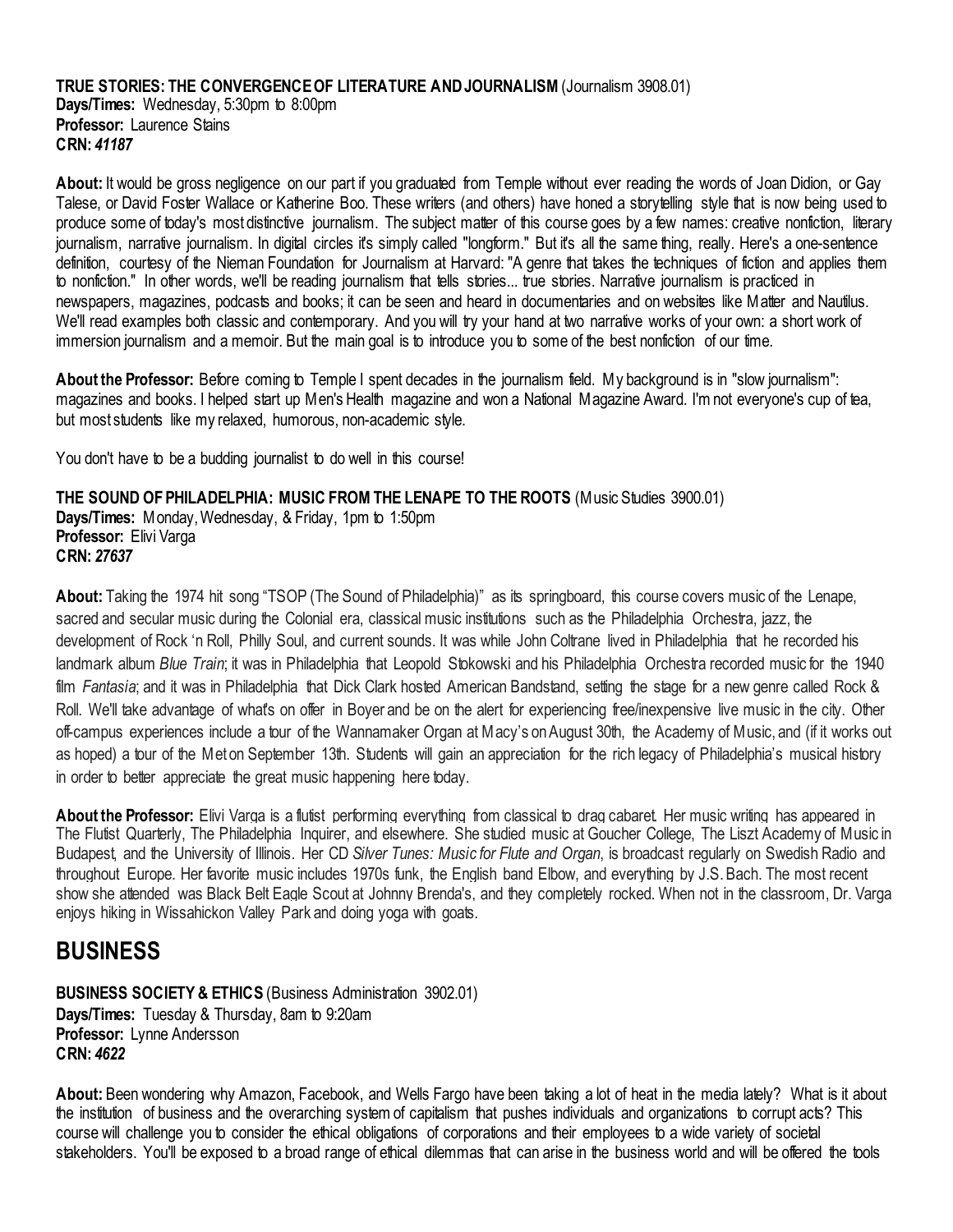to respond to such dilemmas. Most significantly, the course will encourage you to critically examine a preeminent societal institution of which you are a part, prodding you to become force for positive change.

**About the Professor:** Lynne's research and teaching focuses on the dark side of business and capitalism. Her love for Carolina basketball has matched her up with Coach Dunphy to teach HRM 3903 the past 12 fall semesters. Around TU Honors, it's hard to miss the Anders(s)ons, as Lynne's husband Stephen teaches an Honors course in Architecture, and daughters Brigit and Zoe are Honors students in philosophy and film, respectively.

<span id="page-9-0"></span>**MANAGEMENT, THEORY, & PRACTICE: FROM LOCKER ROOM TO BOARD ROOM** (Human Resource Management 3903.01)

**Days/Times:** Tuesday & Thursday, 9:30am to 10:50am **Professors:** Lynne Andersson & Fran Dunphy **CRN:** *2923*

**About**: Whether a pick-up game at the local rec center or a nationally-televised Final Four dream match-up, the game of basketball provides an ideal context for examining group dynamics, ethics, and motivation in organizations. For example, in basketball, the number one draft pick is only as dominant as the teammates (s)he electrifies. Think Michael Jordan and the notorious Chicago Bulls of the 1990s. Likewise, in a corporation, the CEO is only as effective as the top management team (s)he hand selects and mentors to success. Ball hogs, showboaters, and cheap foulers can disrupt a basketball team's rhythm in much the same way that crooks, arbitrageurs, and balance sheet cheats can impact the bottom line. In this course students will explore – directly and metaphorically some of the tenets of basketball as they relate to the theory and practice of management in organizations.

**About the Professors:** Lynne Andersson is an Associate Professor in the Department of Human Resource Management in the Fox School. Fran Dunphy is the Head Men's Basketball Coach.

### <span id="page-9-1"></span>**HUMANITIES & SOCIAL SCIENCES**

<span id="page-9-2"></span>**DRUGS, CRIME, & CRIMINAL JUSTICE** (Criminal Justice 3904.01) **Days/Times:** Tuesday & Thursday, 3:30pm – 4:50pm **Professor:** Steven Belenko **CRN:** *40274*

**About:** Substance abuse is one the most important health and social problem that we face. The opioid epidemic has increased the urgency to learn more about drug abuse and its effects on society. This course examines the role that psychoactive and illegal drugs play in U.S. society and its criminal justice system. Topics covered include the types of illegal drugs; the history of U.S. drug prohibition; patterns, trends, and scope of illicit drug use; the relationship between drugs and crime; criminal justice policies toward drug-related crime; drug legalization and decriminalization; the consequences of current anti-drug policies, and alternative strategies for reducing drug crime. Through the lens of drug policy history, government laws, policies and regulation of drugs and drug use, and theories of drug use and crime, students will gain a deeper understanding of such key issues as the social construction of crime and deviance; the social, psychological, and biological determinants of drug use and abuse; the development and reform of antidrug policy; and the interactions of the criminal justice and public health systems. Students will increase their knowledge about the historical and political foundations of drug policy development, enhance their ability to think critically and argue effectively about alternative social and health policies, and improve written and oral communication skills.

**About the Professor:** I have been a faculty member at Temple since 2006. Previously I was at the University of Pennsylvania and Columbia University. My research has focused on the impact of drug abuse and drug offenders on the criminal justice system, substance abuse treatment and other health services for adult and juvenile offenders, HIV risks and service needs for offenders, drug courts and other alternative programs, and improving drug policies. I have written four books on topics related to drug abuse and drug policy. I also hold a degree in flute performance from the Mannes College of Music and remain active as a performing musician. I also enjoy hiking, gardening, traveling to interesting places, and playing softball.

<span id="page-9-3"></span>**SOCIO-CULTURAL FOUNDATIONS OF EDUCATION IN THE UNITED STATES** (Education 2903.01)

**Days/Times:** Mondays 5:30pm to 8:00pm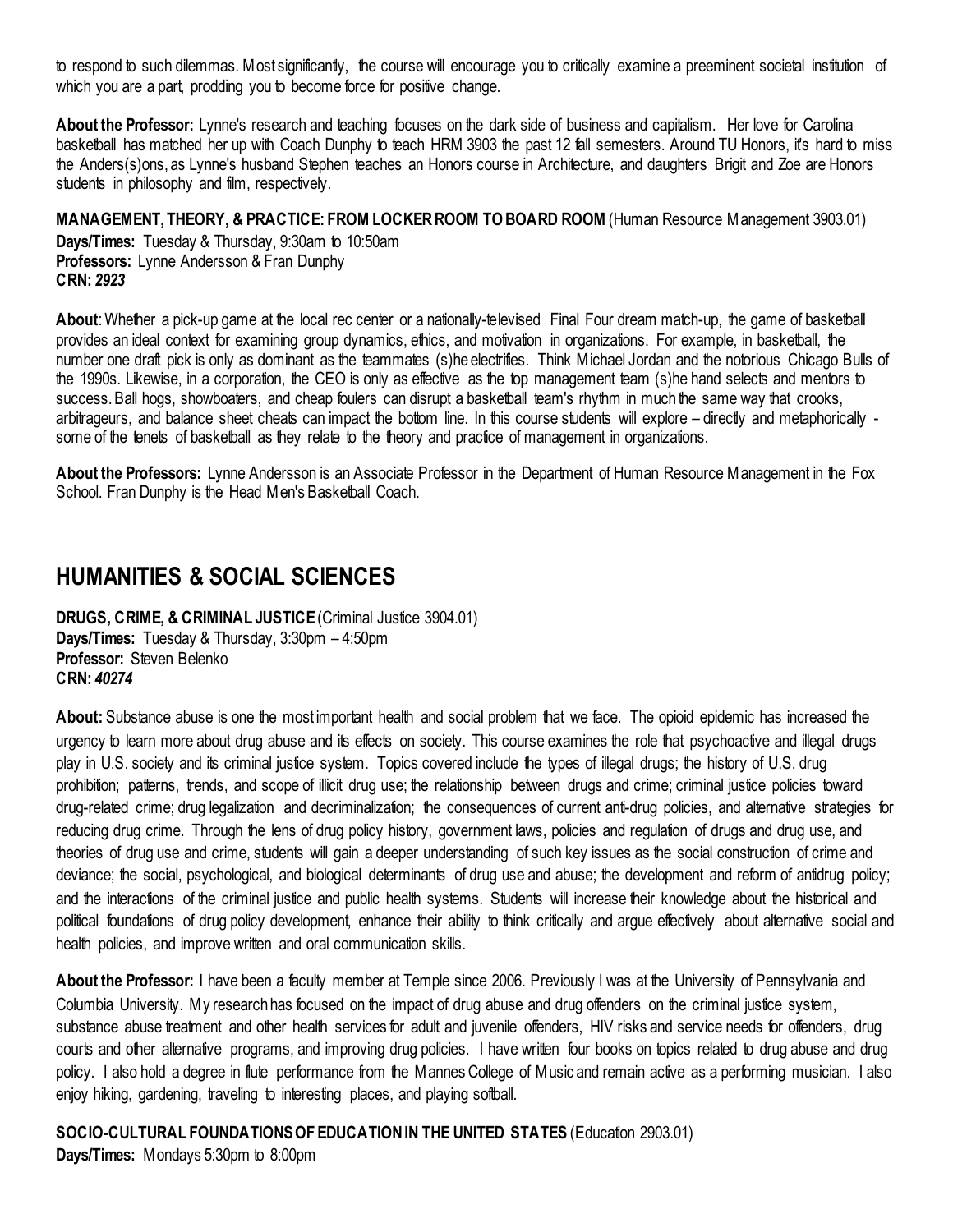**Professor:** David Bromley **CRN:** *30843*

About: What is the role of education in a democracy? Is it the responsibility of educators to alleviate the greater societal challenges that are endemic to our nation such as poverty and racism? If so, how and why? What are and what should be the expectations we have of educators? This course will help curious students place the work of an educator in a broader social, political, economic and philosophical context. It will introduce students to the history of public education in the United States, to the issues that shape our schools and the ways children, parents, and teachers experience them. This course will provide an overview of the challenges facing urban, suburban and rural schools and contemporary issues in school reform. Students should complete this course with a more robust understanding of the state of education today so that they can effectively and ethically make a difference as an educated member of our society and possibly as a future educator!

**About the Professor:** David Bromley has been working in and around public education for the past twenty plus years as a high school social studies teacher, district administrator, principal and non-profit leader. In 2009 as the Director of Big Picture Philadelphia, David founded El Centro de Estudiantes, an alternative high school in the Kensington neighborhood of Philadelphia serving students who are over-aged and under-credited. David is currently working with the School District of Philadelphia to open a new student-centered, project-based high school in North Philadelphia. David passionately believes in the promise of education and the power of our decisions and actions. When not at work, David can be found with his wife and three teenage children, hiking in the woods, playing games, having patience with the Phillies and watching movies.

<span id="page-10-0"></span>**HONORS SPECIAL TOPICS: YOU ARE HERE: TRAVELING, WALKING, COLLECTING, MAPPING, WRITING**(English 2900.02) **Days/Times:** Tuesday & Thursday 3:30pm to 4:50pm **Professor:** Kevin Varrone **CRN:** *31236*

About: To be human is to be an explorer. We are constantly getting lost and finding ourselves: we search, have experiences, collect things, and attempt to situate ourselves within the larger contexts in which we live. In this course we'll read and wander, gather and record. We'll focus (both in published texts and in your own original work) on writing that stresses the fundamental human acts of walking, collecting, traveling, mapping, and writing as ways to shape identity and understand the world. We'll read and dissect writing in multiple genres, including travel writing, nature writing, short stories, narrative poems, and creative non-fiction and we'll experiment with these genres––borrowing from them all––to produce dynamic, original hybrid work. Some of the authors we'll read in the course are Agha Shahid Ali, Hala Alyan, Carolyn Forche, Tonya Foster, Max Frai, Robert McFarlane (check this out, fans of Andrew Ervin: [https://lithub.com/robert-macfarlane-finds-a-little-hope-in-the-worlds-darkest-places/\),](https://lithub.com/robert-macfarlane-finds-a-little-hope-in-the-worlds-darkest-places/) Haryette Mullen, Rebecca Solnit and others.

**About the Professor:** I live in an old house just outside Philadelphia. When not chasing three young children around or fixing the house, I write poems, often about place. I've also written a book-length poem about baseball and Philadelphia that was published as a free iPhone/iPad app [\(http://www.boxscoreapp.com/\).](http://www.boxscoreapp.com/) Lastly, I organize PHILALALIA, a small press/handmade poetry and book arts festival that takes place each September in Tyler School of Art.

<span id="page-10-1"></span>**HONORS SPECIAL TOPICS: AMERICANS ON THE ROAD: FICTION & FILM** (English 2900.701)

**Days/Times:** Monday & Wednesday, 2pm to 2:50pm **Professor:** Roland Williams **CRN:** *33969*

#### **You can listen to a podcast about this course [HERE.](https://soundcloud.com/templehonors/of-course-23-americans-on-the-road)**

**About**: In Innocents Abroad, Mark Twain wrote, "Travel is fatal to prejudice, bigotry, and narrow-mindedness." This course puts the author's claim to the test through an examination of relevant American stories in print and pictures. The reading list includes The Adventures of Huckleberry Finn (1884) and On the Road (1957). A primary focus of the course is the genre of the road movie in Hollywood cinema, featuring films such as It Happened One Night (1934), The Defiant Ones (1958), Easy Rider (1969), Thelma & Louise (1991), To Wong Foo (1995), Harold and Kumar Go to White Castle (2004), and Green Book (2018). The curriculum promotes skill in research, analysis, and writing. And, it involves a series of online exercises, preceding a final project related to the main course concern.

**About the Professor:** Raised on Race Street in Philadelphia, I earned degrees from St. Joe's Prep and the University of Pennsylvania. I teach classes about African American literature and culture in the Temple University Department of English. Besides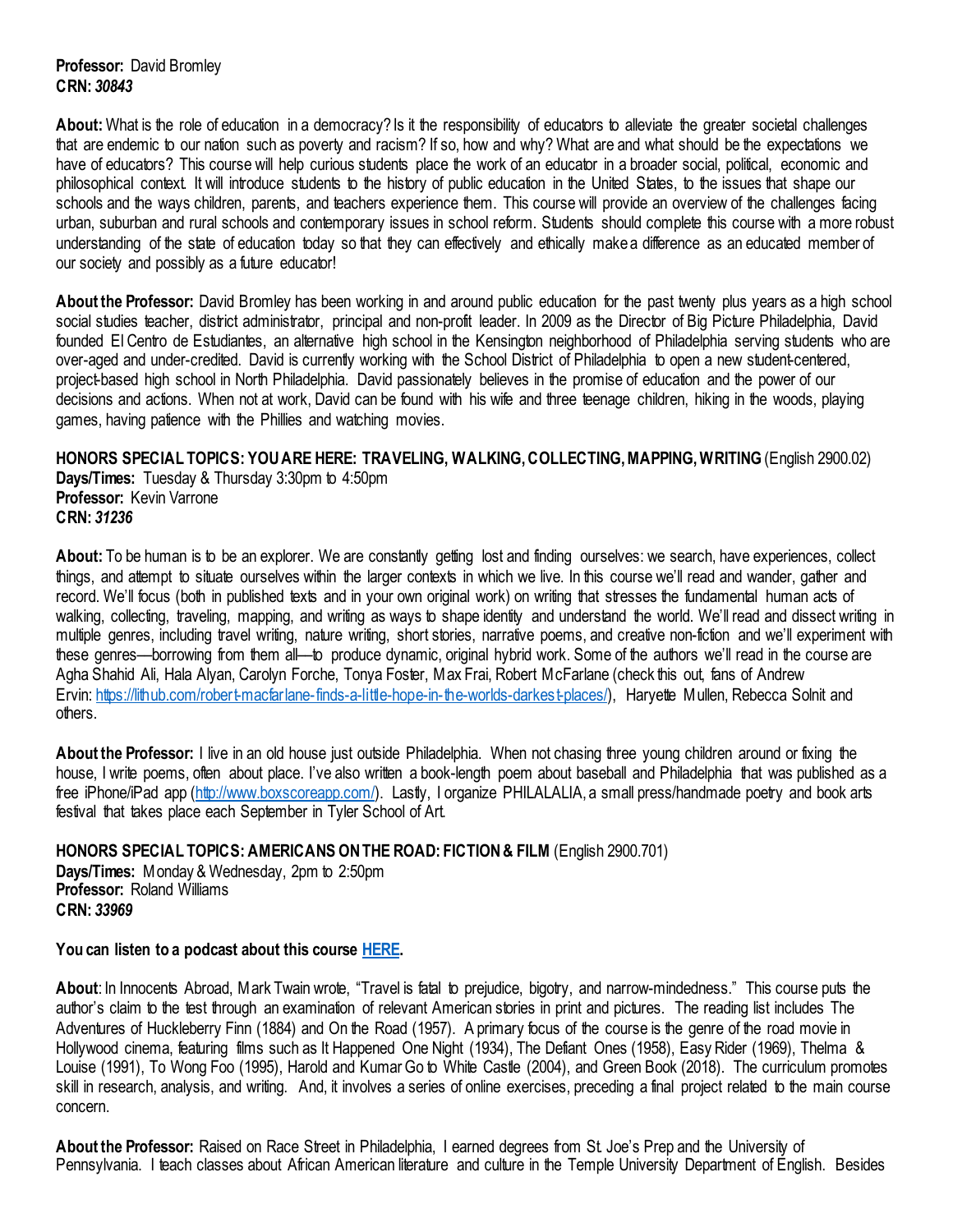Black Male Frames: African Americans in a Century of Hollywood Cinema, I wrote African American Autobiography and the Quest for Freedom. I have a forthcoming volume of essays entitled Smooth Operating and Other Social Acts, which identifies a black folk hero as a maestro of improvisation. In addition, I am engaged in research for another book, Virginia Vintage, tracing my father's family line from slavery to freedom. Plus, I am an advisory committee member for the College Board. In the fall, I will teach a Temple University honors course entitled "American Ventures."

<span id="page-11-0"></span>**HONORS SPECIAL TOPICS: FILM REVOLUTION** (English 3900.01) **Days/Times:** Tuesday & Thursday, 12:30pm – 1:50pm **Professor:** Gabe Wettach **CRN:** *32494*

About: This class examines revolutions on and in film: political revolutions, social revolutions, artistic revolutions and the connections among them. From its origins, film was understood as a technology capable of altering the ways viewers perceived the world both near and far, and debates have long raged about whether it was a tool of complacency or change. In search of our own answers to these longstanding debates, we'll analyze films from the 1960s onward that seek to encourage, provoke, participate in, and document a range of revolutionary movements, and read works that examine the nature and qualities of revolutionary film and film revolutions. Throughout, we'll seek to answer two intertwined questions: Can film provoke and guide social, cultural, political and economic revolution, both historical and anticipated? How has and does film shape our understanding of revolution? Last but not least, we will consider whether the era of film revolutions has ended, or whether the revolutionary potential of film endures.

Requirements include watching films outside of class, readings, discussion questions, class activities, and a midterm and final paper.

**About the Professor:** Gabriel Wettach teaches classes in film and media studies. He also watches way too many movies -- some of them have worked their way into this class.

<span id="page-11-1"></span>**HONORS SPECIAL TOPICS: BECOMING A TRANSFORMATIONAL LEADER** (Education 2900.01) **Days/Times:** Wednesdays, 5:30pm to 8:00pm **Professor: Cindy Leavitt CRN:** *42475*

**About:**What would you choose to do if you had the ability to change your world? In this class you will learn how to, and practice becoming, a transformational leader in the community, on campus, at work, or just within your family. The emphasis will be on personal change. The course is designed to help you learn to better live your values and to more effectively exert transformative influence. We will learn by examining and sharing our stories. Throughout the course, we will explore research about how individuals and organizations excel and introduce practical tools that you can use to become a transformational leader. You will be asked to find and present your most authentic self. As you increase in your capacity to do this, you will also learn to create a more adaptive and effective version of yourself. You will learn how to invite others to do the same. This means you will become a leader. You will be able to change the world because you will know how to increase your consciousness in any situation.

**About the Professor:** Cindy Leavitt is the Vice President – Information Technology Services and the Chief Information Officer at Temple University. At Temple, she is responsible for planning and implementing technology initiatives and oversees IT across campus. She has been studying and implementing positive change for over 30 years. Cindy is passionate about developing leaders and empowered teams. She co-created a leadership program call "A Wiser Way" that over 250 technology leaders have attended at Temple. She is fully committed to being an authentic and positive leader who practices what she preaches and leads by example. Cindy earned an MBA degree at the Ross School of Business at the University of Michigan.

<span id="page-11-2"></span>**HONORS SPECIAL TOPICS: GLITTER AND GLOOM** (History 2900.01) **Days/Times:** Monday & Wednesday, 3pm to 4:20pm **Professor:** Katya Motyl **CRN:** *29936*

**About:** Known as the belle èpoque (the beautiful era) to some, and the fin de siècle (the end of an era) to others, the period from 1885 to 1914 has been described in terms of promise and crisis, glitter and doom. On the one hand, this was a time of promise, characterized by urban growth, mass culture, modernisms, scientific and technological advances, as well as new genders and sexualities. On the other hand, it was the crisis-ridden period leading up to World War One, marked by imperialism in Africa, an arms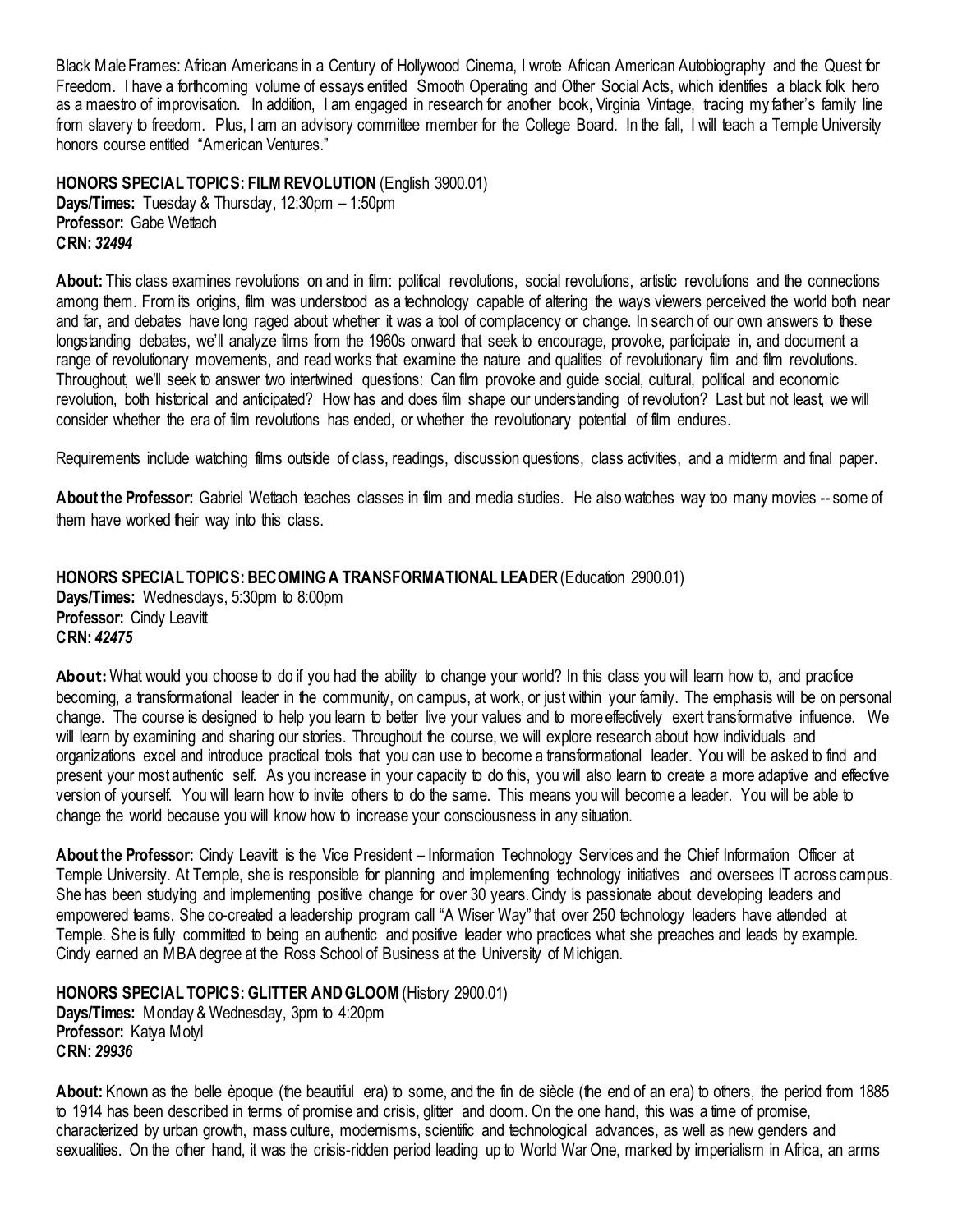race, rising anti-Semitism, fears of degeneration, as well political radicalism. In this Topics course, we will explore this transformative period in greater detail, with particular emphasis placed on social, cultural, and gender historical approaches. We will also consider a range of primary sources from politics, literature, philosophy, science, feminism, as well as art and music.

About the Professor: Katya Motyl is Assistant Professor of History, and an Affiliate Faculty in the Gender, Sexuality, and Women's Studies Program at Temple. Her research focuses on the history of gender and sexuality in late nineteenth and early twentieth century Vienna. She is passionate about feminist theory and philosophy, and finds great pleasure in explaining complex ideas in concrete terms. In her free time, she enjoys yoga, preparing vegetarian feasts, and following celebrity cats on Instagram.

<span id="page-12-0"></span>**NAZI GERMANY** (History 2902.01) **Days/Times: Tuesday & Thursday, 2pm to 3:20pm Professor:** Jay Lockenour **CRN:** *40148*

**You can listen to a podcast about this course [HERE.](https://soundcloud.com/templehonors/of-course-21-nazi-germany)** 

**About:** In 1933, German democracy collapsed beneath a wave or political violence, radicalism, racism, and economic turmoil. Learn how that happened, who supported the Nazis, what kind of state they tried to create, and why the war and Holocaust were integral to that project.

**About the Professor:** I grew up in California, went to school at Berkeley and Penn. I've written about German veterans, war movies, and am finishing a book on Erich Ludendorff. I have two kids (including a Temple student), a dog, and too many cats.

<span id="page-12-1"></span>**ENVIRONMENTAL ETHICS** (Philosophy 2957.01) **Days/Times:** Wednesday, 3pm to 5:30pm **Professor:** Lindsay Craig **CRN:** *31790*

**About:** 2016 was the hottest year on record, making it the third year in a row to break the previous record. Since we began recording such data in 1880, we know that 16 of the 17 hottest years have occurred since 2000 (NYT). In the face of a wealth of empirical data, the scientific consensus is that climate change is real, primarily anthropogenic, and serious (NASA, IPCC AR5). The eminent consequences of climate change force to the forefront fundamental questions about environmental justice, our place in nature, and how we should treat finite natural resources. The goal of this course is to help you develop the tools you need to start to make some headway toward ethically justified and defendable answers to those questions and more.

**About the Professor:** Assistant Professor Lindsay Craig received her BA in philosophy and science, technology, and society from Butler University and her MA and PhD in philosophy from the University of Cincinnati. Her research specialties are philosophy of evolutionary biology and philosophy of science, but her teaching isn't limited to her areas of research. Professor Craig often teaches courses in ancient philosophy, environmental ethics, and ethics in medicine, in addition to courses in her research specializations. She spends too much of her free time watching makeup tutorials on YouTube, mostly because she finds them relaxing. Professor Craig stays at Temple because she loves teaching Temple students. Feel free to contact her with any questions about her course offerings, research, pursuing a degree in philosophy, or philosophy stuff in general. She's pretty cool.

<span id="page-12-2"></span>**THE ETHICS OF DIVERSITY** (Philosophy 3910.01) **Days/Times:** Tuesday & Thursday, 2pm – 3:20pm **Professor:** Eugene Chislenko **CRN:** *37986*

**You can listen to a podcast about this course [HERE.](https://soundcloud.com/templehonors/of-course-25-ethics-of-diversity)**

**About:** This course will address central ethical questions about diversity. Why is diversity important? Is it valuable in itself, or only for its effects? How should we respond to the increasing loss of our planet's biodiversity? In what ways do oppression with respect to race, ethnicity, gender, sexuality, ability, and other characteristics make maintaining diversity difficult, and how should we address these obstacles? In what ways should we promote diversity at school and work? Students will develop their own views on these questions through close reading, class presentations, and a substantial final paper.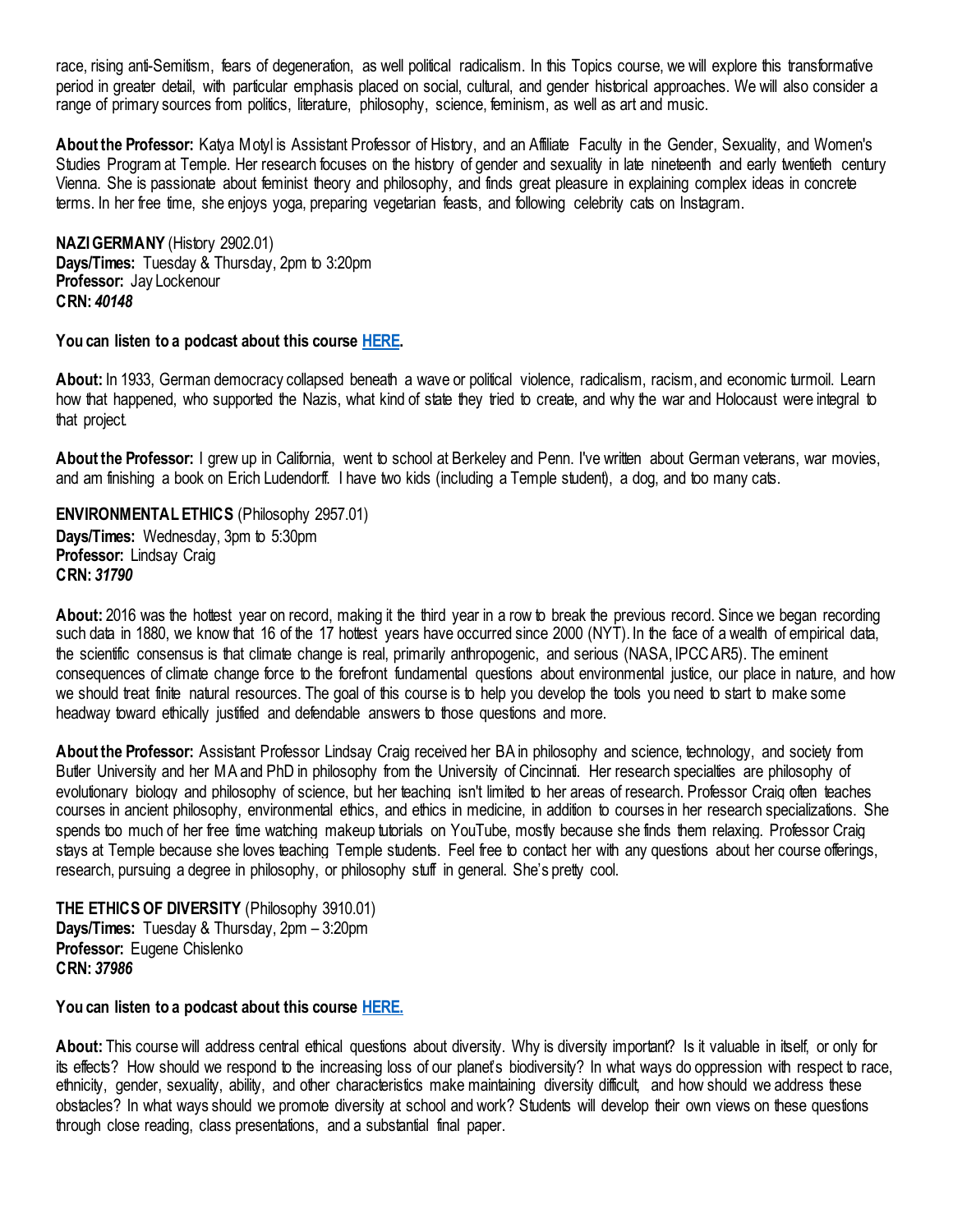**About the Professor:** Eugene Chislenko is an Assistant Professor in the Department of Philosophy. After immigrating from the USSR, he grew up in Boston and New York City, and did his undergraduate studies at Harvard University and his Ph.D. at the University of California, Berkeley. His main interests are in moral philosophy and moral psychology, and in related topics in the philosophy of mind, philosophy of action, aesthetics, and the history of philosophy, especially Kant and existentialism.

<span id="page-13-0"></span>**ETHICS IN MEDICINE** (Philosophy 3949.01) **Days/Times:** Mondays, 3pm to 5:30pm **Professor:** Lindsay Craig **CRN:** *21660*

**About:** Consider someone suffering from a terminal illness. Her doctors agree that she has less than six months to live and that there are no viable treatment options. They also agree that she is competent to make informed decisions regarding her medical condition. Is it morally permissible for a medical professional to indirectly aid her by writing a prescription for a life-ending medication if she voluntarily chooses to end her life? What if the patient is not able to self-administer the medication and requires direct physician assistance in the form of a lethal injection? Is there a relevant moral difference between these two cases? This course is designed to give students the ethical foundation needed for serious discussions of medical issues like this one. Students will practice using different ethical theories and principles through the semester to develop and defend their own positions on important current issues related to medicine. We will investigate race in medicine, particularly in the case of HIV/AIDS treatment in the United States; genetic and reproductive technologies; abortion; euthanasia and assisted death; and use of human subjects in research.

**About the Professor:** Assistant Professor Lindsay Craig received her BA in philosophy and science, technology, and society from Butler University and her MA and PhD in philosophy from the University of Cincinnati. Her research specialties are philosophy of evolutionary biology and philosophy of science, but her teaching isn't limited to her areas of research. Professor Craig often teaches courses in ancient philosophy, environmental ethics, and ethics in medicine, in addition to courses in her research specializations. She spends too much of her free time watching makeup tutorials on YouTube, mostly because she finds them relaxing. Professor Craig stays at Temple because she loves teaching Temple students. Feel free to contact her with any questions about her course offerings, research, pursuing a degree in philosophy, or philosophy stuff in general. She's pretty cool.

Lindsay Craig is the 2018 recipient of the Honors Professor of the Year Award.

#### <span id="page-13-1"></span>**JR & SR CAPSTONE SEMINAR: STATE, MARKETS, & INTERNATIONAL ECONOMY: GLOBALIZATION**(Political Science 3996 & 4996)

**Days/Times:** Tuesday & Thursday, 2pm to 3:20pm **Professor:** Roselyn Hsueh **CRN:** *24938*

**About:** This course examines the relationship between the state and the market in the context of the multi-faceted phenomenon of globalization. Students will be introduced to the theoretical and policy debates within the international and comparative political economy literature that arose out of the state and market building experiences of early (France, Germany, Russia and England) and late developers (including the newly industrialized countries of East Asia and Latin America, post-Communist transitioning countries and developing countries in Africa). Students will draw lessons from these countries' development trajectories to understand the role of the state and societal actors in confronting global market forces. As a research project, using theoretical debates and history as guide, each student will analytically examine state-society interactions in confronting the challenges of globalization in a country of their choice. Course requirements include class participation (attendance, quizzes, presentations, and research memos) and a final research paper. The course is restricted to students who have already taken Evidence and Knowledge and Research Preparation.

**About the Professor:** Roselyn Hsueh is an Associate Professor of Political Science at Temple University and a Global Order Visiting Scholar at the Perry World House of the University of Pennsylvania. Her research focuses on International Political Economy and Political Economy of Development. She is the author of China's Regulatory State: A New Strategy for Globalization (Cornell University Press, 2011). Professor Hsueh's current research include her next book, under contract with Cambridge University Press, which investigates the mediating role of market governance in the relationship between global economic integration and development outcomes in China, India, and Russia. The political economy of identity in the age of globalization is another major theme in her research agenda.

Professor Hsueh is regularly invited to provide expert analysis and commentary. The Economist, Foreign Affairs, National Public Radio (NPR), Inside Higher Ed, The Huffington Post, The Washington Post and other outlets have featured her research; and she has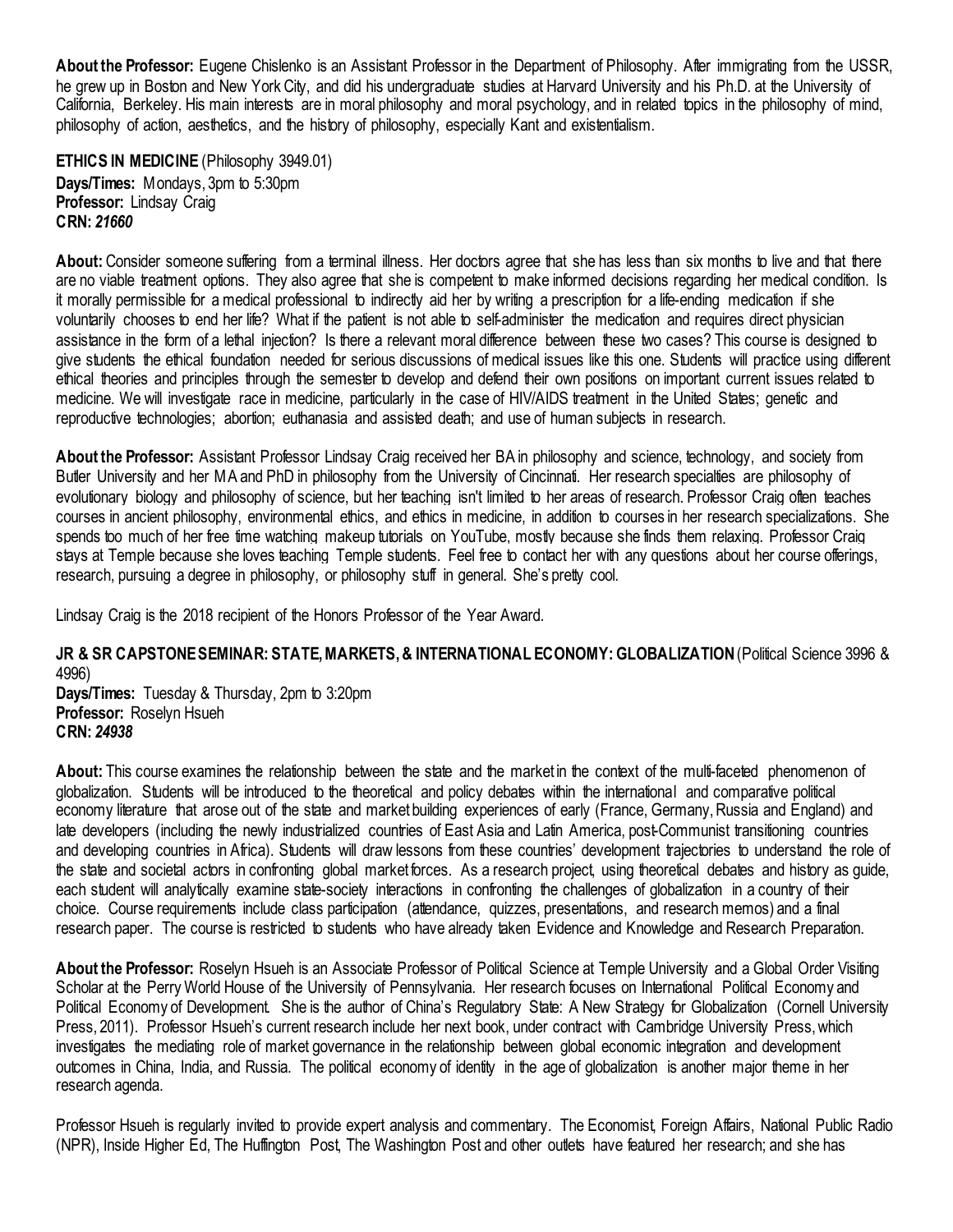testified in Congress in front of the U.S.-China Economic and Security Review Commission. She is also a member of the Georgetown Initiative for U.S.-China Dialogue on Global Issues. She currently serves on the National Selection Committee for Fulbright Scholars.

Professor Hsueh has served as Residential Research Faculty Fellow at the Institute of East Asian Studies, U.C. Berkeley and Visiting Scholar at the Center for the Study of Law & Society, U.C. Berkeley School of Law. She has also lectured as a Visiting Professor at the Graduate School of Finance and Asia Pacific Center, Tecnológico de Monterrey, in Guadalajara, Mexico. Prior to arriving at Temple, Professor Hsueh held the Hayward R. Alker Postdoctoral Fellowship at the University of Southern California, and conducted in-depth fieldwork in China, Hong Kong, and Taiwan as a Fulbright Scholar and a David L. Boren Fellow of the National Security Education Program.

<span id="page-14-0"></span>**FOUNDATIONS OF DEVELOPMENTAL PSYCHOLOGY** (Psychology 2931.01)

**Days/Times:** Tuesday & Thursday, 11am – 12:20pm **Professor:** Hongling Xie **CRN:** *26809*

**About:** Why do young children and older adults think the way they think? What factors influence a person's development? This course will cover major developmental milestones and themes in various periods of a life span from birth to death. Methodological issues and theoretical perspectives will be introduced to inform topics of physical maturation, thinking, behaviors, and social relationships.

**About the Professor:** Dr. Hongling Xie is an Associate Professor in the Department of Psychology. Her Developmental research focuses on children's peer relationships and aggressive behaviors. She received her BS from Peking University (Beijing, China) and her PhD from the University of North Carolina at Chapel Hill. She loves doing research and mentoring students and her two children: a high schooler and a preschooler.

<span id="page-14-1"></span>**RISE OF THE SUPER BRAIN** (Psychology 3920.01) **Days/Times:** Tuesday & Thursday, 9:30am to 10:50am **Professor:** Jason Chein **CRN:** *33611*

About: In this course we'll evaluate "cognitive enhancement" techniques - the different ways in which people have tried to "strengthen" their cognitive abilities. At the start of the term we'll consider competing ideas about whether the human mind can, or can't, be enhanced, and will discuss these ideas in relation to plasticity in the human brain. We'll then delve into relevant research on the development of "expertise", and on the potential to hone specific cognitive abilities through deliberate practice. This will launch us into the central discourse on cognitive enhancement, in which we'll learn about, and debate, claims regarding the improvement of cognitive capabilities in healthy young adults, through techniques like mental training, video games, meditation,brain stimulation, physical exercise, neuropharmacology ("smart drugs"). Along the way we'll consider what can be learned from individual cases of exceptional cognitive ability, which might represent the outer limits of what the human mind is capable of achieving.

**About the Professor:** Dr. Chein is an Associate Professor in the Department of Psychology, and the Director of the newly established Temple University Brain Research & Imaging Center. Dr. Chein is himself "Temple Made", being the son of an emeritus professor of Temple's Department of Mathematics, and a graduate of Temple's Honors Program. He obtained his undergraduate degrees in Psychology and Computer Science from Temple in 1997, and rejoined the Temple community as a member of the Psychology faculty in January of 2006. During the interim, he earned his M.S. and Ph.D. from the University of Pittsburgh, and then completed a postdoctoral fellowship at Princeton University. He has been teaching for the Honors Program since 2012, and was a 2014 winner of the Lindback Award for Distinguished Teaching. As a leader in Temple's brain imaging research community, he conducts studies employing a cognitive neuroscientific approach to understand the basic mechanisms of cognition, the relationship among these mechanisms, and the contribution each makes to high-level cognitive functioning.

### <span id="page-14-2"></span>**LANGUAGE STUDIES**

<span id="page-14-3"></span>**CONVERSATIONAL REVIEW** (Spanish 2901.02) **Days/Times:** Monday, Wednesday, & Friday, 11am to 11:50am **Professor:** Marcela Pardes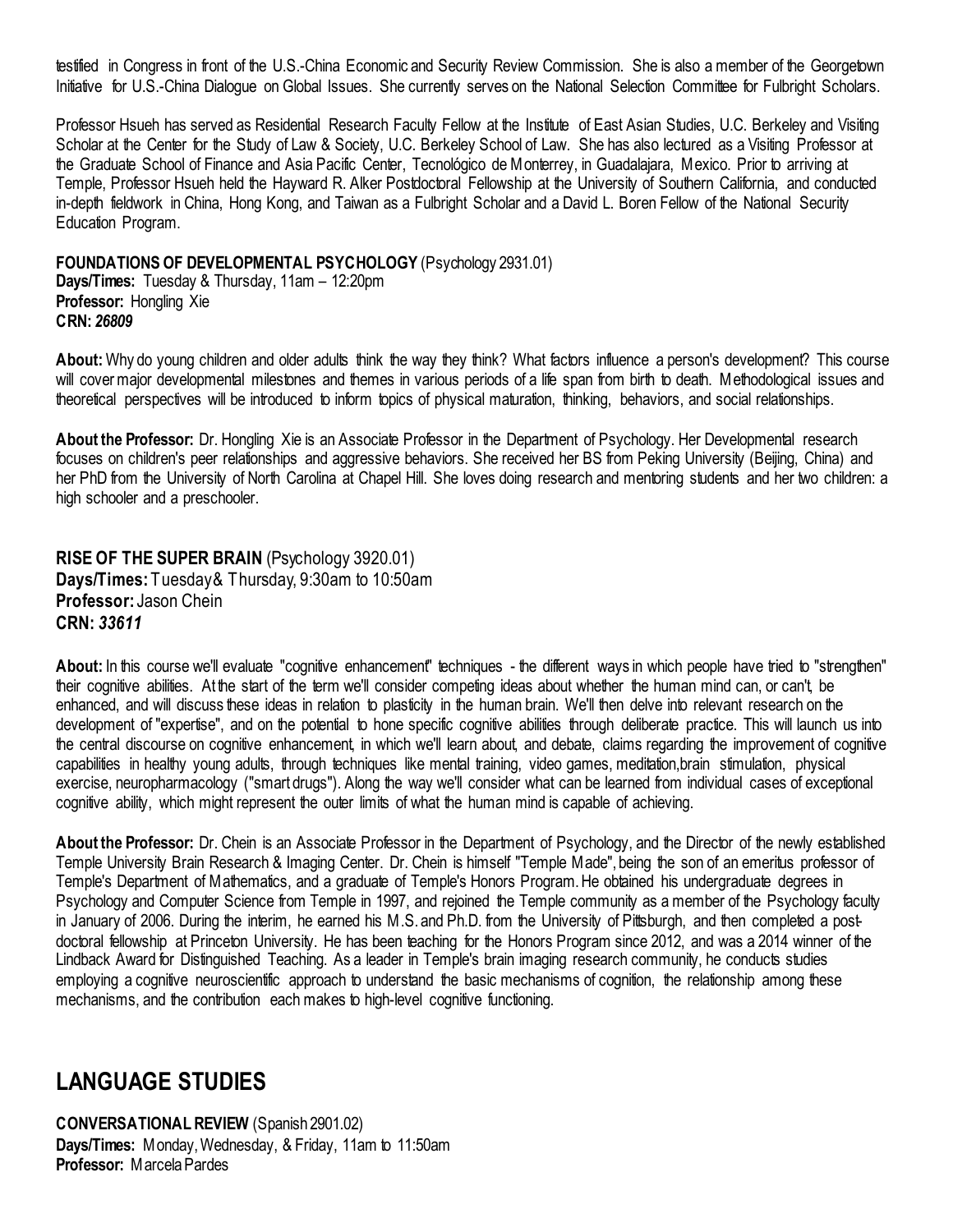#### **CRN:** *2605*

**About:** This course gives students the opportunity to improve their conversation skills, while reviewing important grammar points studied until now. The cultural component emphasizes the importance of understanding cultural differences. To facilitate this we use a variety of materials, such as newspaper articles, movies, photographs, music, and websites in Spanish. Reading, listening and writing are also practiced. Students must come prepared to participate actively in class.

Most of the class time is devoted to oral individual and interactive activities, such as role-playing, discussions, games, debates, etc. Since the best way to learn a language is speaking, only Spanish is spoken in and outside the class. Other activities outside of class include an interview with a native Spanish speaker, and making a video incorporating the vocabulary and grammatical structures learned in class. Some of the videos will be selected for posting in the Spanish Department's website.

**About the Professor:** My teaching philosophy reflects my life values and beliefs. I believe that when people feel respected and valued, they will strive to do their best. For that reason, I try to create a friendly, supportive, and mutually respectful classroom environment. I make and effort to learn my students' names, as well as their interests and career plans. I also encourage them to become acquainted with each other, and to work cooperatively. Many of our activities, such as dialogues, interviews, and discussions, are performed in pairs or in groups. These activities help the students to overcome their embarrassment and fear of speaking in a foreign language, and of making mistakes. (I find this to be true at all levels of language proficiency, from beginners to advanced). To promote a more personal involvement, I encourage students to share with the class their family experiences. In the same manner, I share with them my personal memories and articles from my native Argentina.

My greatest satisfactions as a teacher come from seeing students become enthusiastic about a topic we have learned in class, or hearing of an experience outside of class where they applied skills learned in class. In my view, those cases where student's motivation goes beyond getting a good grade are the biggest success a teacher can achieve.

<span id="page-15-0"></span>**CONVERSATIONAL REVIEW** (Spanish 2901.03) **Days/Times:** Tuesday & Thursday, 3:30pm to 4:50pm **Professor:** Norma Corrales-Martin **CRN:** *29902*

**About:** Esta clase forma parte del Proyecto de Libros Asequibles (Textbook Affordability Project) de la Biblioteca Paley de la Universidad de Temple. El texto para la clase se distribuirá gratuitamente a los estudiantes. Este texto original ha sido diseñado teniendo la música como material básico. Ha sido demostrado que la música desarrolla en los estudiantes una actitud positiva hacia el aprendizaje de la lengua; provee a los estudiantes de una manera fácil de memorizar la lengua; hace la experiencia de aprender la gramática divertida; ayuda en el desarrollo de habilidades para escuchar y hablar; transmite la riqueza cultural encontrada en las canciones e intensifica el entusiasmo de los estudiantes para el análisis de la poesía. La clase se concentra en la práctica oral-auditiva de metas comunicativas y puntos clave. ¡Estén listos para divertirse y aprender!

**About the Professor:** Dra. Norma Corrales-Martin obtuvo su grado de Magister en Lingüística Hispana del prestigioso Instituto Caro y Cuervo e n Bogotá. Recibió un Ph.D. en Educación de la Universidad de Ohio. Ella ha desarrollado Gramática Viva (Live Grammar), una gramática centrada en el verbo. Ella es originalmente de la región Caribe de Colombia, un lugar donde la gente aprende a bailar antes de aprender a caminar. Dr. Corrales-Martin ama la música, el baile y el canto, el arte y la cultura, y también es poeta.

<span id="page-15-1"></span>**HISPANIC READINGS** (Spanish 2902.03) **Days/Times:** Lunes, Miercoles, y Viernes, 11am to 11:50am **Professor:** Francis J Turco **CRN:** *21466*

¿Qué es lo fantástico? ¿Dónde está la línea divisoria entre lo cotidiano y lo sobrenatural? En este curso se explorarán estos y otros temas mediante la lectura de una variedad de cuentos y autores latinoamericanos.

Español 2902 es un curso dedicado a la lectura, comprensión e interpretación de textos en español. La meta es mejorar las habilidades lingüísticas de los estudiantes a través de lecturas, discusiones y ejercicios escritos. Se leerán principalmente cuentos, además de artículos seleccionados por el profesor con un enfoque en la literatura fantástica y de autores de diversos países dentro de Latinoamérica. Asimismo, los cuentos y los artículos que los estudiantes leen y discuten en clase, estimulan un entendimiento de las culturas e historia de Hispanoamérica y sus pueblos.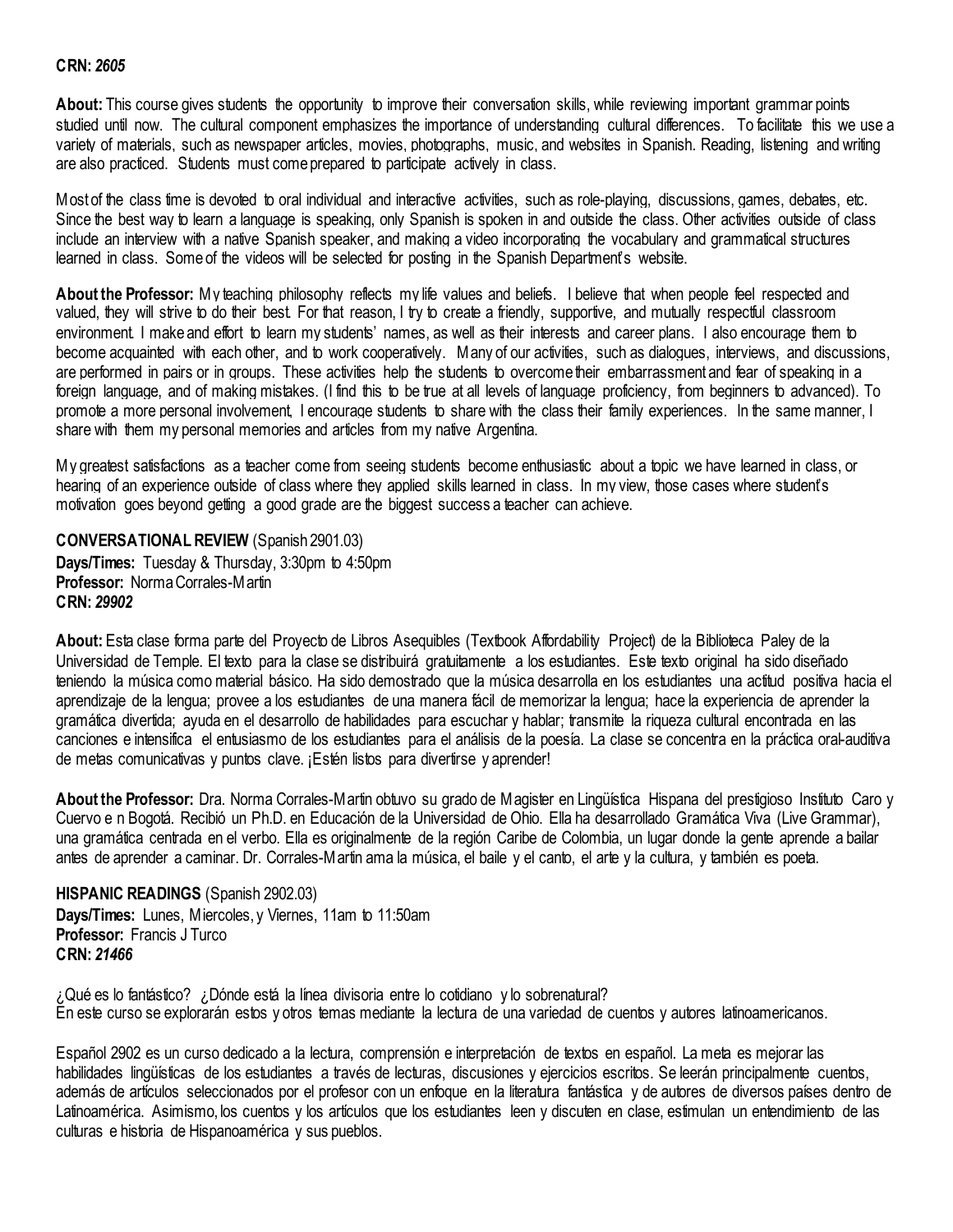**Sobre el profesor:** Soy estudiante doctoral en Español en el Departamento de Español y Portugués en Temple. Mi enfoque es la comparación de representaciones medievales de lo sobrenatural con las del siglo XIX en Latinoamérica. Cuando no estoy leyendo sobre fantasmas y diablos, me gusta tocar la guitarra, cocinar y viajar a otros países.

### <span id="page-16-0"></span>**STEM**

<span id="page-16-1"></span>

| <b>INTRO TO BIOLOGY II</b> (Biology 2912)                    |
|--------------------------------------------------------------|
| <b>Professors: Richard Waring &amp; Daniel Spaeth</b>        |
| <b>Section 04, CRN 23987:</b>                                |
| <b>Lecture:</b> Monday, Wednesday, & Friday, 12pm to 12:50pm |
| Lab: Friday, 2pm to 4:50pm                                   |
| Section 05, CRN 23990:                                       |
| Lecture: Monday, Wednesday, & Friday, 12pm to 12:50pm        |
| Lab: Tuesday, 9:30am to 12:20pm                              |
| Section 06, CRN 23991:                                       |
| Lecture: Monday, Wednesday, & Friday, 12pm to 12:50pm        |
| Lab: Wednesday, 5:30pm to 8:20pm                             |
| Section 07, CRN 23992:                                       |
| <b>Lecture:</b> Monday, Wednesday, & Friday, 12pm to 12:50pm |
| Lab: Thursday, 2pm to 4:50pm                                 |
| Section 42, CRN 731:                                         |
| Lecture: Monday, Wednesday, & Friday, 12pm to 12:50pm        |
| Lab: Wednesday, 2pm to 4:50pm                                |
| <b>Section 43, CRN 5288:</b>                                 |
| <b>Lecture:</b> Monday, Wednesday, & Friday, 12pm to 12:50pm |
| <b>Lab:</b> Thursday, $9:30$ am to $12:20$ pm                |
| Section 44, CRN 41445:                                       |
| Lecture: Monday, Wednesday, & Friday, 12pm to 12:50pm        |
| <b>Lab:</b> Monday, 2pm to $4:50$ pm                         |
|                                                              |
| <b>ORGANIC CHEMISTRY I</b> (Chemistry 2921)                  |
| Professor: Steven Fleming                                    |

<span id="page-16-2"></span>**Section 01, CRN 1085:**

**Day & Time:** Monday, Wednesday, & Friday 9am to 9:50am & Monday 10am to 10:50am

**Section 02, CRN 24004:**

**Day & Time:** Monday, Wednesday, & Friday 9am to 9:50am & Monday 1pm to 1:50pm **Section 03, CRN 33221:**

**Day & Time:** Monday, Wednesday, & Friday 9am to 9:50am & Wednesday 10am to 10:50am **Section 04, CRN 30896:**

**Day & Time:** Monday, Wednesday, & Friday 9am to 9:50am & Wednesday 11am to 11:50am

**About:**Organic chemistry is about life. Understanding organic chemistry is necessary for understanding almost every aspect of living systems. Why are we different from rocks? Why are mixed drinks evidence of life? Why are organic molecules necessary for cell structure? Answers to these questions and more, await your enrollment in O-Chem.

**About the Professor:** It is my goal to make the subject of organic chemistry a joy to learn. I want you to eagerly anticipate every ochem class. I enjoy the challenge of taking this tough subject and helping you see its inherent beauty. Learning organic chemistry is a great way to develop critical thinking skills.

<span id="page-16-3"></span>**ORGANIC CHEMISTRY LABI** (Chemistry 2923) **Professor:** Jaskiran Kaur **Section 01, CRN 1086: Day & Time:** Monday 2:00pm to 4:50pm **Section 02, CRN 20264: Day & Time:** Tuesday 2:00pm to 4:50pm **Section 03, CRN 20265:**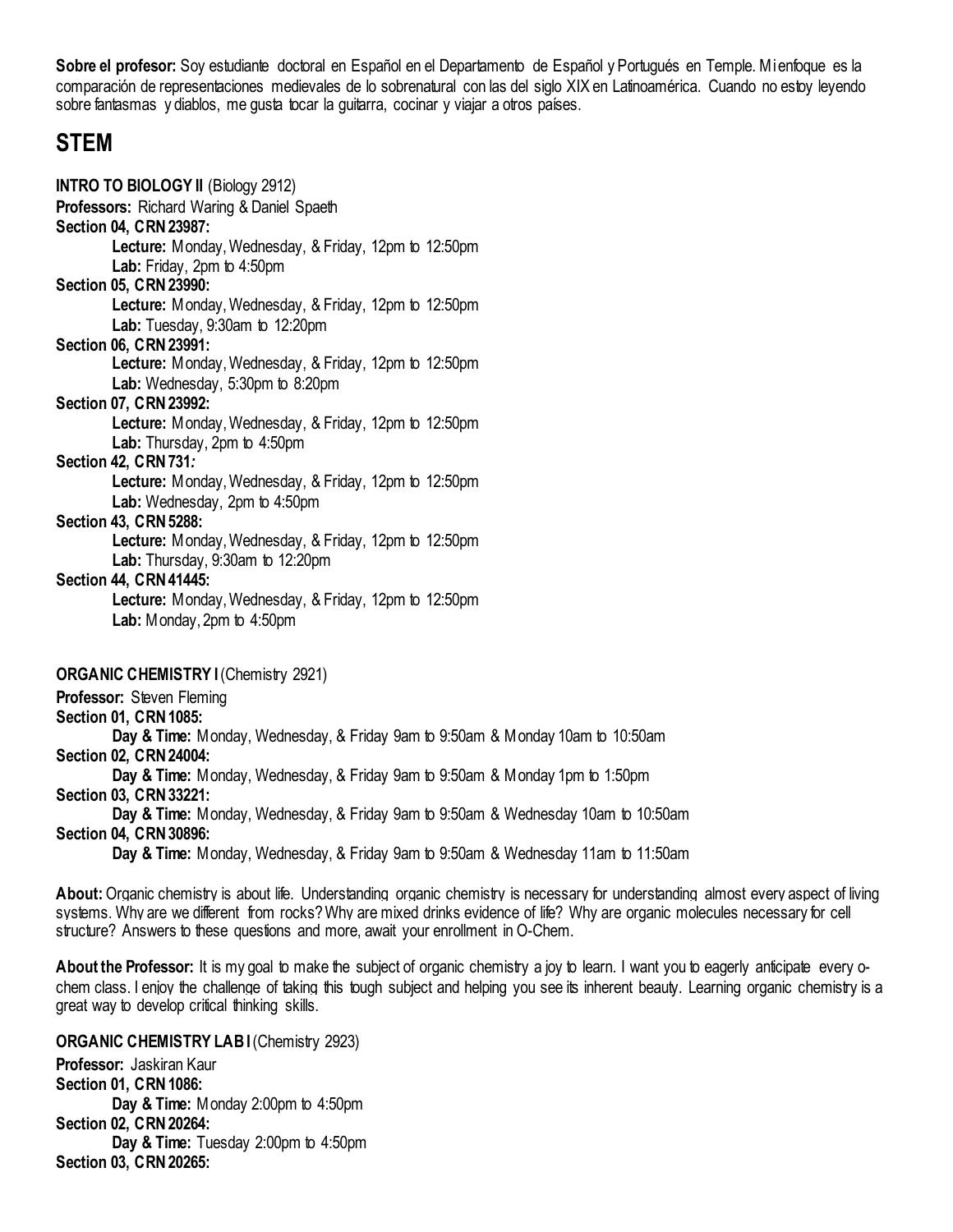**Day & Time:** Thursday 2:00pm to 4:50pm **Section 04, CRN 33222: Day & Time:** Friday 1:00pm to 3:50pm

<span id="page-17-0"></span>**TECHNICAL COMMUNICATION BY DESIGN** (Engineering 2996.01) **Days/Times:** Tuesday & Thursday, 12:30pm to 1:50pm **Professor:** Joseph Danowsky **CRN:** *30641*

**About:** This course helps students learn to craft responsible and effective technical writing. We pursue well-defined communication objectives via library-database research, topic analysis, attention to audience needs, and responsible application of basic rhetorical techniques. The major paper is a partial design proposal based on a comparison of candidate engineering solutions for a significant problem of each student's choosing. Additional writings address engineering-related current events; the economic, social justice, and environmental impacts of engineering projects; and a detailed philosophical and practical analysis of an engineering-related ethical problem. Class topics emphasize requirements for accurate, clear technical communication; responsiveness to client specifications; and the use of word processing techniques to make complex documents usable, maintainable, and attractive.

**About the Professor:** After running off in all directions at the University of Pittsburgh and Cornell Law School, the instructor found his métier as a reflective practitioner of technical communication — first in the then-new field of legal information retrieval and later in computer software documentation, standards and procedure analysis, technical journalism, newsletter and book editing, and several subspecialties such as legal graphics. While teaching technical writing for Temple's English department from 2003 to 2009, he developed the College of Engineering's Technical Communication course, which he now coordinates.

<span id="page-17-1"></span>**CALCULUS III** (Mathematics 2943)

**Section 02, CRN** *27815* **Days/Times:** Tuesday & Thursday, 1:30pm to 3:10pm **Professor:** Georgia Triantafillou

**Section 03, CRN** *31429* **Days/Times:** Tuesday & Thursday, 9:50am to 11:30am **Professor:** Vasily Dolgushev

**GENERAL PHYSICS I** (Physics 2921)

**Section 01, CRN** *26940* **Days/Times:** Tuesday & Thursday, 3:30pm to 5:10pm **Professor: TBA**

**LAB: Professor:** John Noel **Section 42, CRN** *24002* **Days/Times:** Wednesday 2pm to 3:50pm **Section 43, CRN** *16584* **Days/Times:** Thursday 1:30pm to 3:20pm

# <span id="page-17-2"></span>LOWER LEVEL HONORS COURSES

\**These courses, in most cases, will not fulfill Gen Ed requirements. If you're not sure how a course will count towards your graduation requirements, see an advisor.*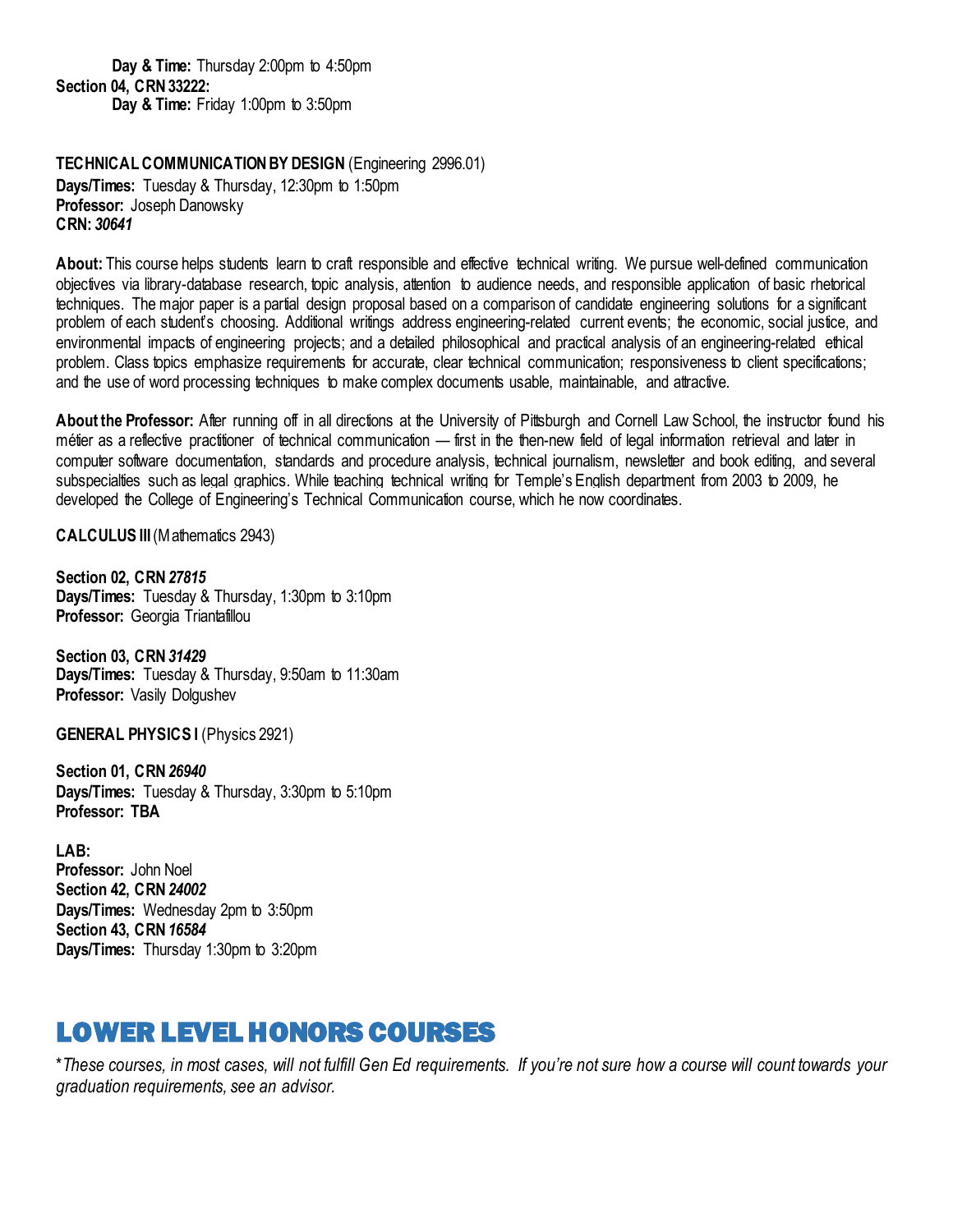# <span id="page-18-0"></span>**ARTS & MEDIA**

#### <span id="page-18-1"></span>**ARTS OF THE WORLD I: PREHISTORIC TO 1300** (Art History 1955.01)

**Days/Times:** Tuesday & Thursday, 9:30am to 10:50am **Professor:** Ashley West **CRN:** *4923* \*\*\*Note that the course requires 2 local field trips, one to the University Museum, one to the Philadelphia Museum of Art.

**About:** Oddly enough, this course is a study of art and architecture before the era of art as we understand it in modern times. The course covers the time span from 'cave paintings to Giotto' with a global geographic scope that ranges from the great Mediterranean basin (including territory covered by modern-day Iraq, Syria, Egypt, Greece, Italy), Africa, China, Japan, and Mesoamerica. Moving chronologically we shall analyze the forms, techniques, styles, subjects, and symbolism represented in painting, sculpture, and architecture both historically and in relation to the impact of societal beliefs and values. We shall consider the different functions of images and how meaning is constructed through viewer interaction, ritual practices, and the spatial experience of large monumental programs. We will contextualize the interpretation of these works, images, and spaces and tease out artistic differences and parallels across time and cultures. We also will explore together how the modern world interacts with and reshapes its past, how our 'reading' of an artwork changes with new methods of inquiry, and how efforts at cultural genocide (ancient and modern) show just how central the creation of art has been for the building of societies, identities, and histories.

**About the Professor:** Though now a Renaissance and print specialist, I wrote my master's thesis on the 8th-century Umayyad mosaics of the Great Mosque of Damascus, worked on an early Christian archaeological site in Scotland, hiked into the Himalayans to study Tibetan wall painting, lived in Berlin for three years studying the early history of printmaking, and served as an art conservator and then curator at well-known museums like the PMA, Clark Art Institute, and National Gallery of Art. These experiences are all linked by a keen interest in understanding the materiality and technologies of art-making, as well as the functions of various images and objects before the modern notion of the 'aesthetic' or 'beautiful' work of art took firm root. Related questions of ritual use, the 'magical' power of images, and the history of vision inform my approaches to this material.

## <span id="page-18-2"></span>**LANGUAGE STUDIES**

<span id="page-18-3"></span>**SPANISH BASIC I** (Spanish 1901.01) ¡Buena suerte! **Days/Times:** Tuesday & Thursday, 12:30pm to 1:50pm **Professor:** Brendan Spinelli **CRN:** *2000*

<span id="page-18-4"></span>**SPANISH INTERMEDIATE** (Spanish 1903.02) ¡Pues, entonces, ven a ver a Roz! **Days/Times:** Monday, Wednesday, & Friday, 10am to 10:50am **Professor:** Francis Turco **CRN:** *2560*

<span id="page-18-5"></span>**AMERICAN SIGN LANGUAGE I**(Communication Studies 1901.01) **Days/Times:** Monday, Wednesday, & Friday, 1pm to 1:50pm **Professor: TBA CRN:** *25412*

### <span id="page-18-6"></span>**SOCIAL SCIENCES**

<span id="page-18-7"></span>**INTRO TO PSYCHOLOGY** (Psychology 1901.01) **Days/Times:** Monday, 5:30pm to 8pm **Professor:** Amanda Neuber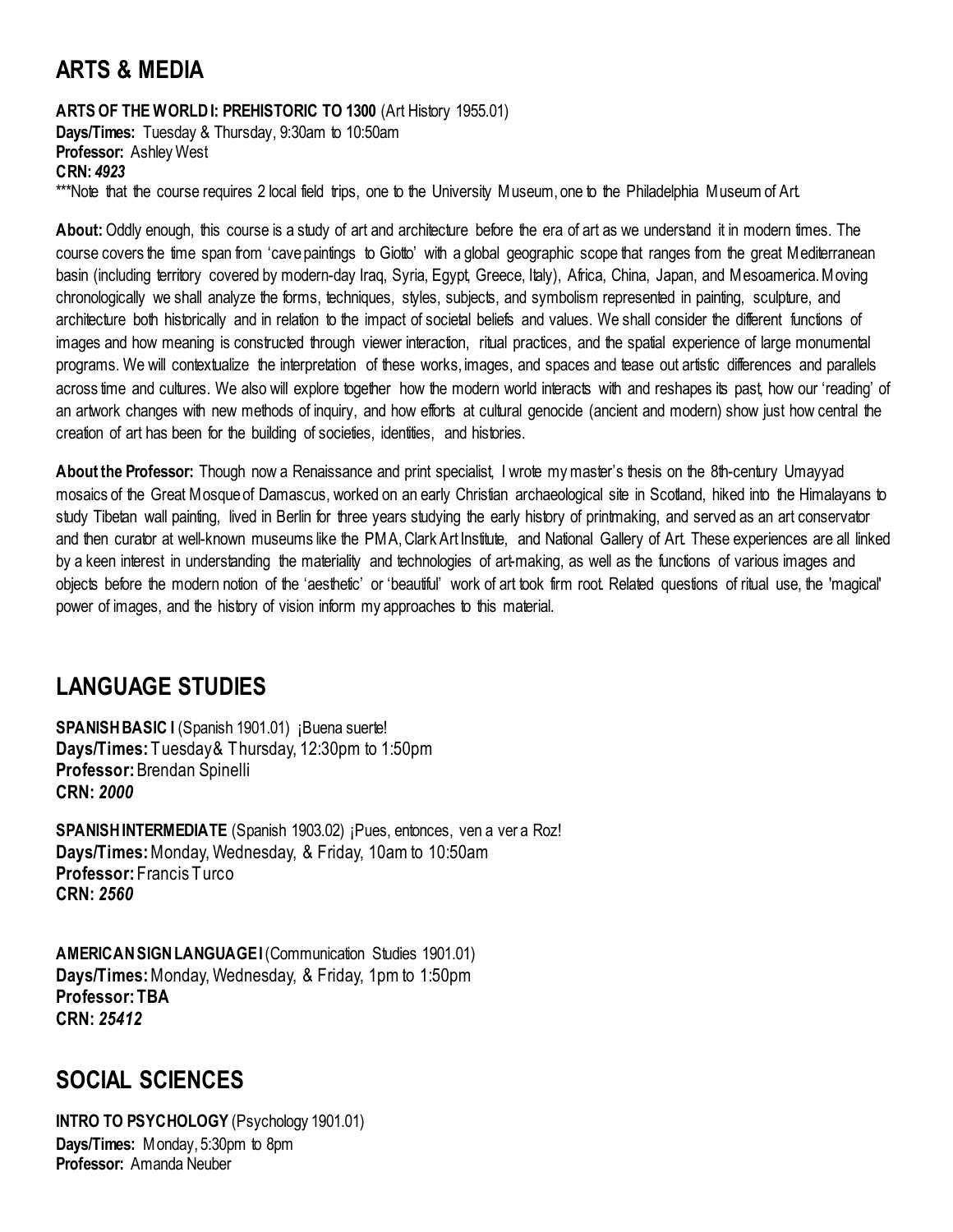#### **CRN:** *22427*

**About:** How do scientists study human behavior? How do others influence our behavior? What is a psychological disorder? These questions and more are reviewed in this course, which covers the basic concepts, methods, theories, and findings in Psychology. Topics include research methods, the nervous system, human development, social psychology, personality, and psychopathology.

**About the Professor:** Amanda is the Associate Director of the Honors Program and an Educational Psychology PhD student. Born and raised in South Jersey, she now lives in Philadelphia (but, as the saying goes, you can take the girl out of south Jersey, but you can't take the leopard print out of the girl). Amanda can often be found behind a camera, watching The Bachelor, or making To Do lists while Alanis Morissette plays softly in the background.

<span id="page-19-0"></span>**INTRO TO SOCIOLOGY** (Sociology 1976.01) **Days/Times:** Monday, Wednesday, & Friday, 10am to 10:50am **Professor:** Michael Altimore **CRN:** *26546*

**About:** The course is based on a conversation among all of us, and all assignments have been developed to allow maximum student participation. In addition to providing the essential theories of Sociology, our course should enable us all to learn from each other as we apply these theories to contemporary life. One of the guiding principles of our approach will be, to paraphrase German Poet Novalis, 'to make the strange familiar and the familiar strange.' Another, with thanks to Jean Piaget, is 'while the university is divided into departments, the world is not.' Thus, we will use multiple sources in our inquiry, such as novels and movies. Finally, in the spirit of collaboration that is essential to the success of the course, students should feel free to suggest movies, sporting events, theatrical or other performances that we might use (and enjoy) during the semester

**About the Professor:** Dr. Michael Altimore has been a member of the Temple Sociology Department for fifteen years. He has taught Introductory Sociology, Social Statistics and Methodology, Social Theory, Race and Ethnicity, Inequality, and the Sociology of Science and Medicine. His interests include the Sociology of Science and Medicine, Statistics, and the Sociology of Popular Culture.

#### <span id="page-19-1"></span>**LEGAL ENVIRONMENT OF BUSINESS** (Legal Studies 1901.01)

**Days/Times:** Tuesday & Thursday, 12:30pm to 1:50pm **CRN:** *16405*  **Days/Times:** Tuesday & Thursday, 2pm to 3:20pm **CRN:** *23454* **Professor:** James Lammendola

**About:** The legal system affects each of us on a daily basis. Educated citizens, no matter what career path they may choose, should be aware of the ways in which the law impacts their lives in a personal and business setting. This course will introduce students to the essential aspects of law with an emphasis on the legal environment of business. Students will learn the basics of contract, tort, property, and administrative law as well as international law. The law involving business would include a discussion of the types of legal entities, as well as employer and employee relations. The political, social and economic forces that affect change are also discussed thereby providing guidance as to the future direction of the law in both the United States and around the world.

**About the Professor:** I earned my B.A. in History in 1976 and M.A. in History in 1979 from Temple University. Areas of concentration were 19th Century U.S. History and the history of the Middle East. Part of my studies was learning about the everyday lives of people; what they ate, wars they endured, gods they may or may not have worshipped, how they worked and played, how they lived and how they died. History is not just about Presidents and Kings and Queens.

I earned my J.D. from the University of Tulsa School of Law in 1984. I practiced law in small law firms for about 22 years. I represented business large and small while also representing people accused of crimes in the Philadelphia Courts.

When not reading or watching sports on TV, I enjoy playing baseball and softball and walking, jogging and even sprinting by the Wissahickon Creek. In addition to camping in sixteen states and three Canadian provinces in my younger days, I have travelled to Italy, Egypt, Japan, Bermuda and plan to visit England very soon. More biographical information will be posted on Canvas.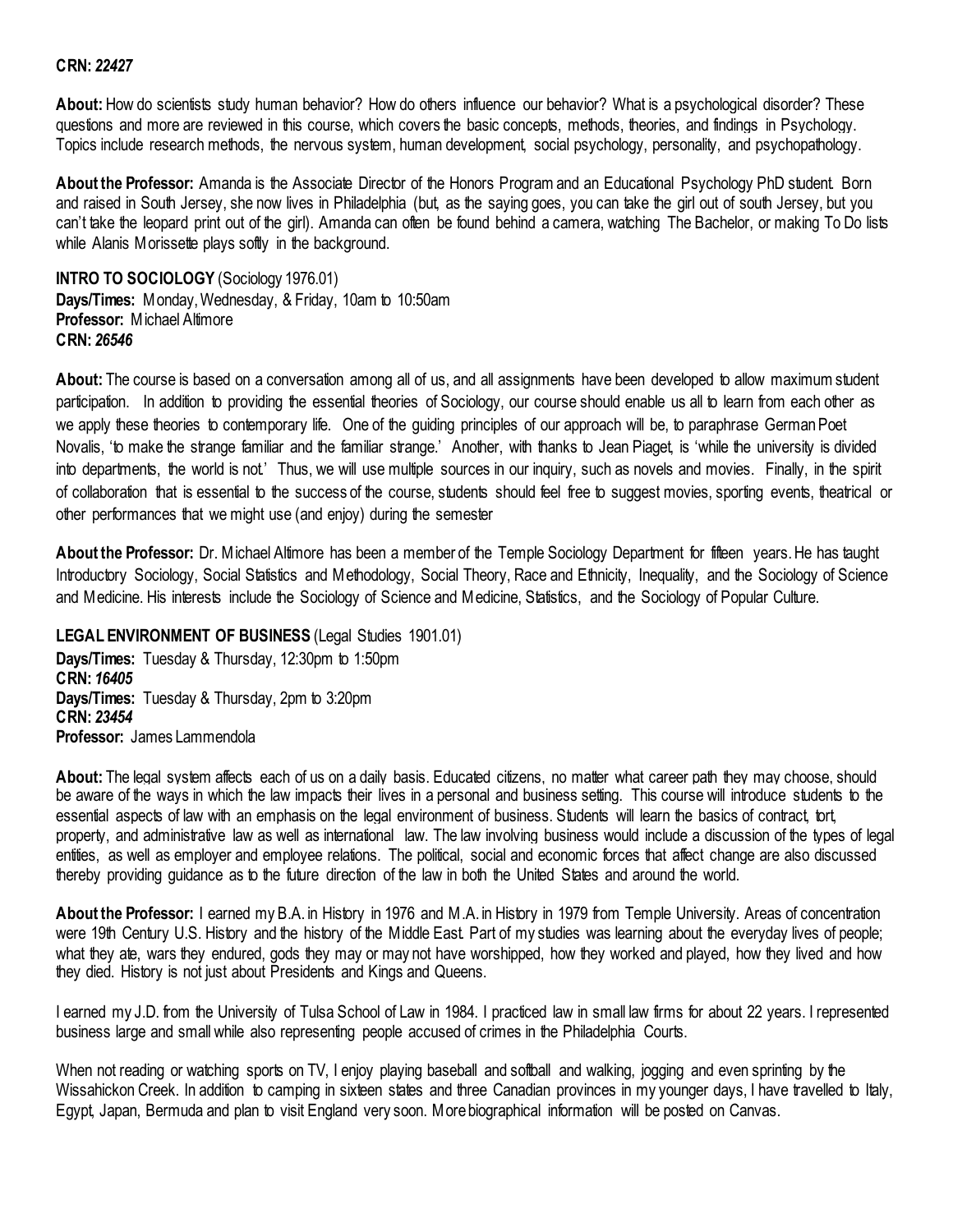#### <span id="page-20-0"></span>**MACROECONOMIC PRINCIPLES** (Economics 1901.01)

**Days/Times:** Monday, Wednesday, & Friday, 9am to 9:50am **Professor:** James Kelly **CRN:** *5521*

<span id="page-20-1"></span>**MACROECONOMIC PRINCIPLES** (Economics 1901.02) **Days/Times:** Tuesday & Thursday, 2:00pm to 3:20pm **Professor:** Charles Swanson **CRN:** *32073*

<span id="page-20-2"></span>**MACROECONOMIC PRINCIPLES** (Economics 1901.03) **Days/Times:** Tuesday & Thursday, 9:30am to 10:50am **Professor:** Mark Robinson **CRN:** *37769*

<span id="page-20-3"></span>**MICROECONOMIC PRINCIPLES** (Economics 1902.01)

**Days/Times:** Monday, Wednesday, & Friday, 1pm to 1:50pm **Professor:** Erwin Blackstone **CRN:** *5522*

**About:** An introductory course in microeconomics. The course introduces the analysis of economic behavior and applies the analysis to real world issues. We shall emphasis the use of economic principles to understand such issues as antitrust and monopoly, crime, health care, and labor problems.

**About the Professor:** Professor Blackstone has published on a wide range of microeconomic issues including cellular telephones, hospital mergers, economics of false burglar alarms, and the movie and television industries.

<span id="page-20-4"></span>**MICROECONOMIC PRINCIPLES** (Economics 1902.02) **Days/Times:** Tuesday & Thursday, 9:30am to 10:50am **Professor:** Douglas Webber **CRN:** *5523*

**About:** Microeconomics is the study of how people and firms make decisions. You will learn the building blocks of economic analysis (supply, demand, etc.), as well as how economic principles can inform everything from public policy to personal decisions like how much time you should spend doing homework.

**About the Professor:** I am in my fifth year at Temple (I received my PhD from Cornell University in 2012). My research is primarily in the field of labor economics, where I have published [articles](https://www.philly.com/education/temple-professor-failure-success-resume-20190112.html) on topics such as inequality, the gender pay gap, and student loan policy.

### <span id="page-20-5"></span>**STEM**

<span id="page-20-6"></span>**INTRO TO BIOLOGY I** (Biology 1911) **Professor:** Tonia Hsieh **Lecture Day & Time (for all sections):** Tuesday & Thursday 12:30pm to 1:50pm **Section 01, CRN 37953: Lab Day & Time:** Tuesday 9:30am to 12:20pm **Section 03, CRN 38271: Lab Day & Time:** Thursday 9:30am to 12:20pm **Section 04, CRN 38272: Lab Day & Time:** Thursday 2pm to 4:50pm **GENERAL CHEMISTRY I (Chemistry 1951)** 

<span id="page-20-7"></span>**Professor:** Francis Spano **Section 01, CRN 1080:**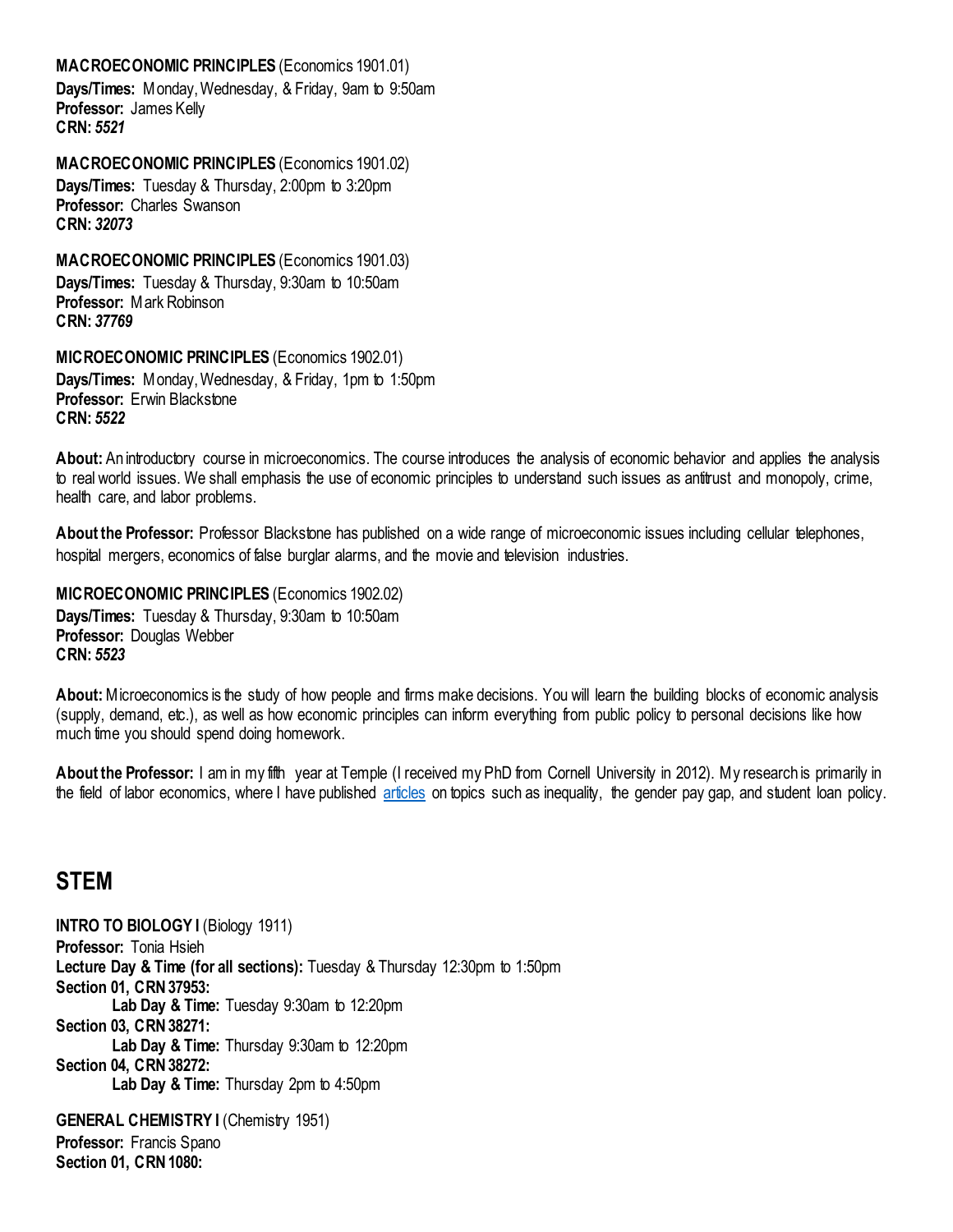**Day & Time:** Monday, Wednesday, & Friday 9am to 9:50am & Thursday 12pm to 12:50pm **Section 02, CRN 1081:**

**Day & Time:** Monday, Wednesday, & Friday 9am to 9:50am & Friday 11:00am to 11:50am **Professor: TBA Section 03, CRN 23282:**

**Day & Time:** Monday, Wednesday, & Friday 10am to 10:50am & Tuesday 4pm to 4:50pm

**Section 04, CRN 23283:**

**Day & Time:** Monday, Wednesday, & Friday 10am to 10:50am & Wednesday 12:00pm to 12:50pm

**About:** This course provides an introduction to atomic and molecular structure and how the phases of matter and the fates of chemical reactions are dictated by the laws of thermodynamics. Specific topics include atomic orbitals and their quantum mechanical foundations, the periodic table, chemical bonding, reaction thermodynamics (enthalpy, entropy, and Gibbs free energy), the gas laws, phase transitions and the properties of solutions.

**About the Professor:** Dr. Spano is a theoretician who strives to understand energy and charge transport in molecular crystals and how molecules absorb and emit light. He teaches both undergraduate and graduate courses in physical chemistry, but his favorite is Honors General Chemistry where he gets to share his love of chemistry with young, impressionable minds.

<span id="page-21-0"></span>**GENERAL CHEMISTRY LABI (Chemistry 1953) Professor:** Andrew Price

**Section 01, CRN 1082: Day & Time:** Monday 1pm to 3:50pm **Section 02, CRN 1083: Day & Time:** Monday 4pm to 6:50pm **Section 04, CRN 23277: Day & Time:** Tuesday 2:00pm to 4:50pm **Section 06, CRN 23279: Day & Time:** Friday 1pm to 3:50pm

<span id="page-21-1"></span>**INTRODUCTION TO ENGINEERING** (Engineering 1901.01 or 1901.02) **Days/Times:** Monday, Wednesday, & Friday 11am to 11:50am or 1pm to 1:50pm **Professor:** David Brookstein **CRN:** *17267 or 28304*

<span id="page-21-2"></span>**FUNDAMENTALS OF NEUROSCIENCE** (Neuroscience 1951.01)

**Days/Times:** Monday, Wednesday, & Friday, 1pm to 1:50pm **Professor:** Mansi Shah **CRN:** *27991*

**About:** Neurons are incredibly complex cells, capable of intracellular signaling as well as forming complicated and vast connections with other neurons. This complexity is made possible by the cellular and molecular components of neurons, which include ion channels and g-protein coupled receptors, neurotransmitters and the machinery to release them, and the ability to modulate these components based on the environment. We will discuss these crucial cellular molecular components that allow for proper neuronal function, with emphasis on how all of these components work together to allow for neuronal signaling and higher order processes like learning and memory. Finally, we will discuss what neurological and psychiatric illnesses occur when these neuronal processes become dysfunctional. Throughout the course, you will be able to pursue a topic within Neuroscience of your interest. This will give you the opportunity to read primary research articles, gain experience in writing scientific papers, and learn more about a part of Neuroscience that excites you!

**About the Professor:** Dr. Shah received her PhD from the Neurobiology Program at the Center for Neuroscience at the University of Pittsburgh. Her dissertation work focused on the role of purinergic receptors in inflammatory pain, with focus on the cellular changes in signaling during chronic pain. Her teaching interests lie in the cellular and molecular aspects of Neuroscience, with emphasis on evidence-based teaching practices. Dr. Shah teaches various undergraduate neuroscience and psychology courses at Temple University, including Cellular Neuroscience, Fundamentals of Neuroscience, Functional Neuroanatomy, Psychopharmacology,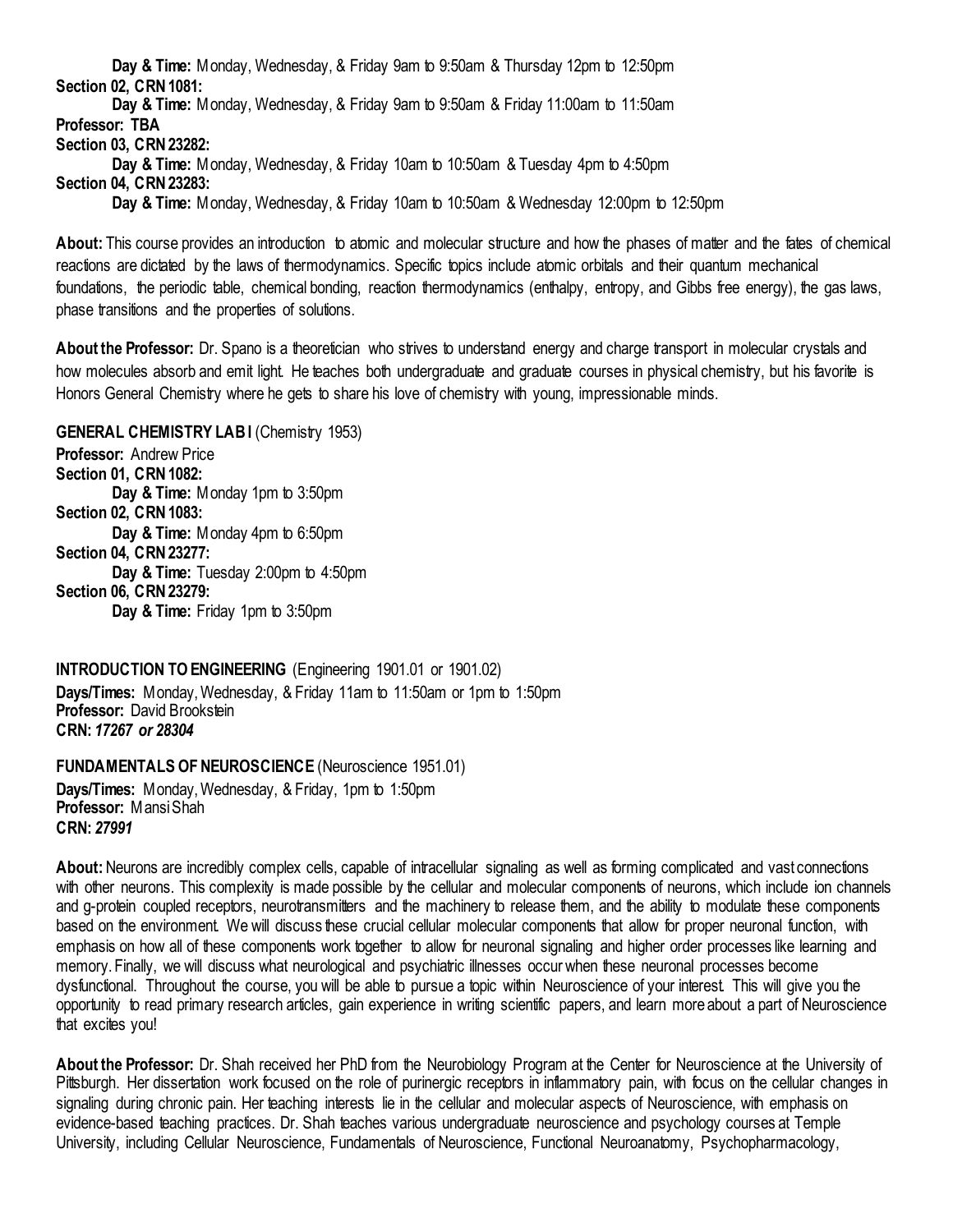Evolutionary Neuroscience, and Conducting Neuroscience Research. When not teaching, Dr. Shah enjoys reading science fiction and being outdoors.

#### <span id="page-22-0"></span>**CALCULUS I** (Mathematics 1941)

**Section 01, CRN** *3760* **Days/Times:** Tuesday & Thursday, 9:50am to 11:30am **Section 03, CRN 22626 Days/Times:** Monday, Wednesday, & Friday 10:40am to 11:50am **Section 04, CRN** *31817* **Days/Times:** Tuesday & Thursday, 11:40am to 1:20pm **Section 05, CRN** *23596* **Days/Times:** Monday, Wednesday, & Friday, 12pm to 1:10pm

#### <span id="page-22-1"></span>**CALCULUS II** (Mathematics 1942)

**Section 02, CRN** *23253* **Days/Times:** Monday, Wednesday, & Friday, 12pm to 1:10pm **Professor:** Jeromy Sivek

**Section 03, CRN** *25863* **Days/Times:** Tuesday & Thursday, 1:30pm to 3:10pm **Professor:** Maria Lorenz

<span id="page-22-2"></span>**ELEMENTARY CLASSICAL PHYSICS I (Physics 1961) Section 01, CRN** *31616* **Days/Times:** Tuesday & Thursday, 5:30pm to 7:10pm **Professor:** Bernd Surrow

About: Learning physics can sometimes feel like you have taken a ride in the back seat of a taxi in a complicated city grid such as Boston, and then you are handed the keys to the taxi and told to drive it. By the end of this two-course sequence, you should be in good shape to safely navigate.

This undergraduate level course is intended for Honors students majoring in physics and related fields. Physics 1961 is the first part of a two-semester course in classical physics starting with classical mechanics for Physics 1961 and electricity and magnetism for Physics 1962. Topics for Physics 1961 include one- and two-dimensional motion; forces and particle dynamics, work and energy, conservation of energy, linear momentum, and angular momentum; collisions, rotational kinematics and dynamics, gravitation, oscillations, waves, and fluid dynamics. In-class response systems and computer aided simulations enhance your understanding. That being said, the emphasis is on the very traditional way of developing problem solving skills on paper / on the board and thoroughly practicing those skills. A strong emphasis is placed on developing those skills not only through a conceptual understanding, but also by applying a clear strategy to attack a physics problem using mathematical tools.

This course differs from the Physics 1061 course in the number of topics and a more mathematical treatment and discussion. A strong background in algebra and trigonometry and some understanding of vector algebra is required. A math review will take place during the first week of classes including basic elements of algebra, trigonometry, vector algebra and some calculus. This course is taught in the Studio Physics format combining elements of lecturing and recitation supplemented with a separate, but integrated lab. This course requires registration for a 0.0 credit Laboratory section in addition to the 4.0 credit combined Lecture and Recitation section. The Laboratory sections are listed under the same course number (1961) as the Lecture and Recitation section, but have a unique section number (041 and 042) and Course Registration Number (31652 and 32194). Physics majors on the pre-med track should consult with an advisor about taking this course or Physics 2921/2922.

**About the Professor:** Professor Bernd Surrow is a Professor of Physics in the Department of Physics and serves as Vice Chair of the Department. He joined the Department of Physics at Temple University as a tenured faculty member in 2012 starting a new research program in high-energy collider physics and novel micro-pattern detector development profiting from a state-of-the-art laboratory facility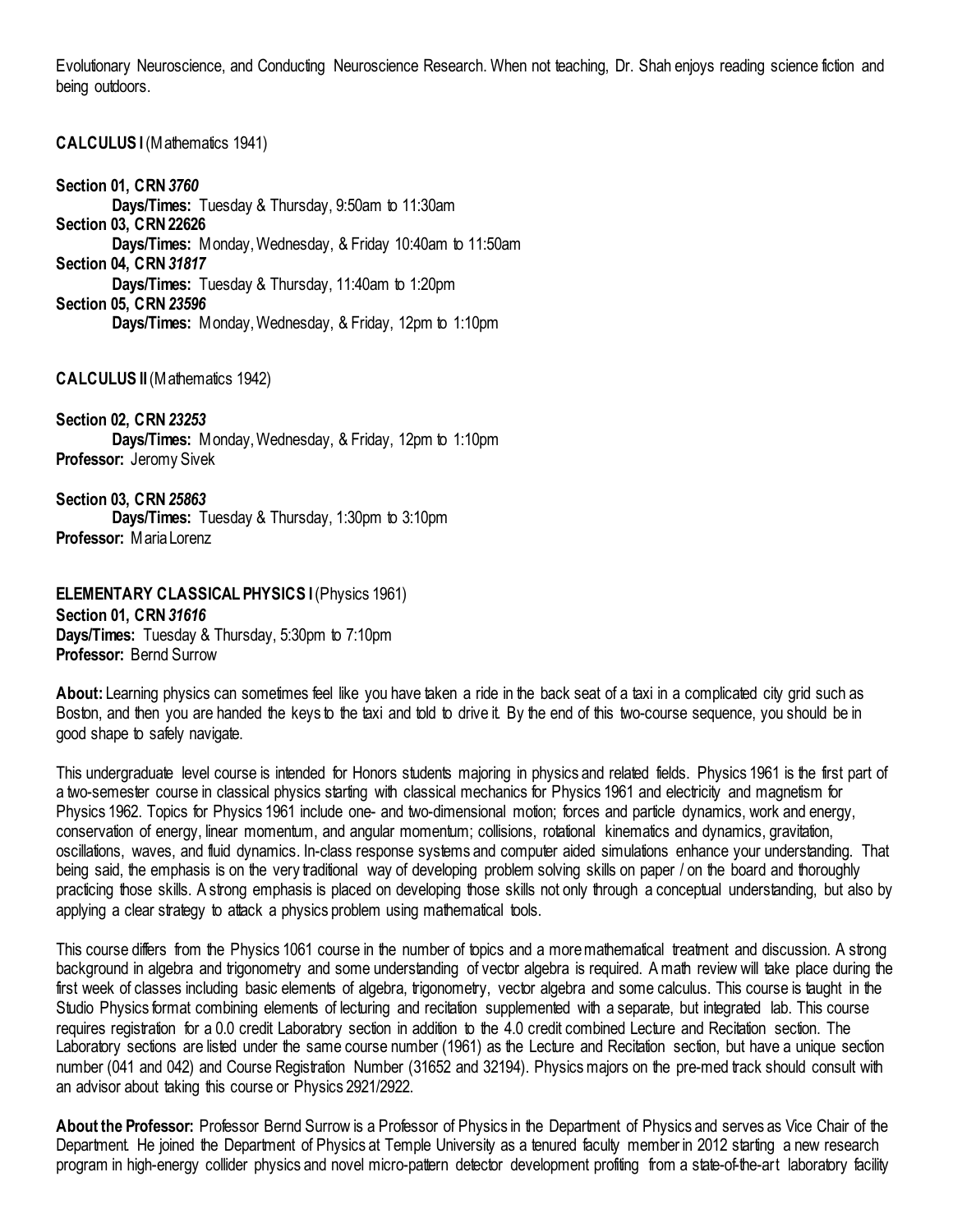within the Science Education and Research Center (SERC). Prior to coming to Temple University, Professor Surrow was a faculty member at MIT for almost ten years working on high-energy nuclear physics and novel detector development. He has developed a strong interest in teaching introductory physics in a `Studio physics' type environment, combining elements of lecturing and recitations using computer aided simulations and modern tools for enhancing the understanding of students with concept questions but at the same time emphasizing the very traditional way of developing problem solving skills on paper / on the board and thoroughly practicing those skills. A strong emphasis is placed on developing those skills not only through a conceptual understanding, but also by applying a clear strategy to attack a physics problem using mathematical tools.

**LAB: Professor:** Fei Qin & John Noel **Section 41, CRN** *31652* **Days/Times:** Friday 1pm to 2:50pm **Section 42, CRN** *32194* **Days/Times:** Friday 11am to 12:50pm

# <span id="page-23-0"></span>HONORS GEN EDS

## <span id="page-23-1"></span>**ARTS GEN EDS**

<span id="page-23-2"></span>**WORLD MUSICS & CULTURES** (Music Studies 0909.01) **Days/Times:** Monday, Wednesday, & Friday, 12pm to 12:50pm **Professor:** Lindsay Weightman **CRN:** *7467*

**About:** Nobody can doubt the value of the sciences in the world. They make life easier, safer, healthier and more efficient. But art addresses the reason for living. It is at the root of understanding ourselves and our feelings. It is the expression of human experience and leads to a more profound appreciation of life. Studying music of other cultures expands the scope of this experience. Each civilization expresses itself differently through art depending on which values are held most dearly in that culture. Attempting to understand the divergent methods of a Japanese flute player and an American rapper in expressing themselves through their art works is a mental exercise in flexibility and open-mindedness. You will be more open to the unusual, less dismissive or critical of the new and different. The class covers the music of Africa, India, the Middle East, China, Japan and Indonesia, addressing the folk, popular and classical traditions from historical, analytical and ethnomusicological perspectives.

**About the Professor:** Trained as a classical pianist in my native England. Lived and taught in Egypt before coming to the US to teach and perform. I travel often to many parts of the world, always fascinated how the comparison of my own way of life with the sights, sounds and customs of other cultures leads to a greater understanding of my place in the world.

<span id="page-23-3"></span>**SHAKESPEARE IN THE MOVIES** (English 0922.01) **Days/Times:** Tuesday & Thursday, 3:30pm to 4:50pm **Professor:** Robert Faunce **CRN:** *20001*

**About:** Shakespeare has contributed the building blocks for so much of Western literature over the last few centuries, and so many stencils from which other intricate works of art have been derived. Among these works are film adaptations (literally or inspired by his works) that are malleable & putty for interpretation and interrogation by scholars such as yourselves. Power, desire, aging, performance, masculinity/femininity: this is a short list of the themes Shakespeare gives, and directors and adaptors have worked from, in the films we will watch in this class. We will play with some literary & film theory to deepen and enhance our understanding of these works, and will consider intersections of race, class, power, sexuality, and especially gender in our conversations and work product in this class. We will think about performance and tactility, with a field trip to Charles Library's Special Collections Research Center, and an award-winning guest speaker, Oana Botez (oanabotez.com), who has grappled with our questions from the perspective of costume design. Mostly, we will come back to overgrown, immature boys, in all ages and guises, from Henry IV gallivanting with the fool Falstaff to King Lear bantering with (literally) the Fool. How have these tropes of immaturity and the heroic flaw emerged from those plays into modern consciousness, and how do they ripple through other questions of gender, race, and class? Can we consider Ophelia without understanding toxic masculinity? Can Glenda Jackson play Lear without us thinking of intersections of gender, class, and age? We'll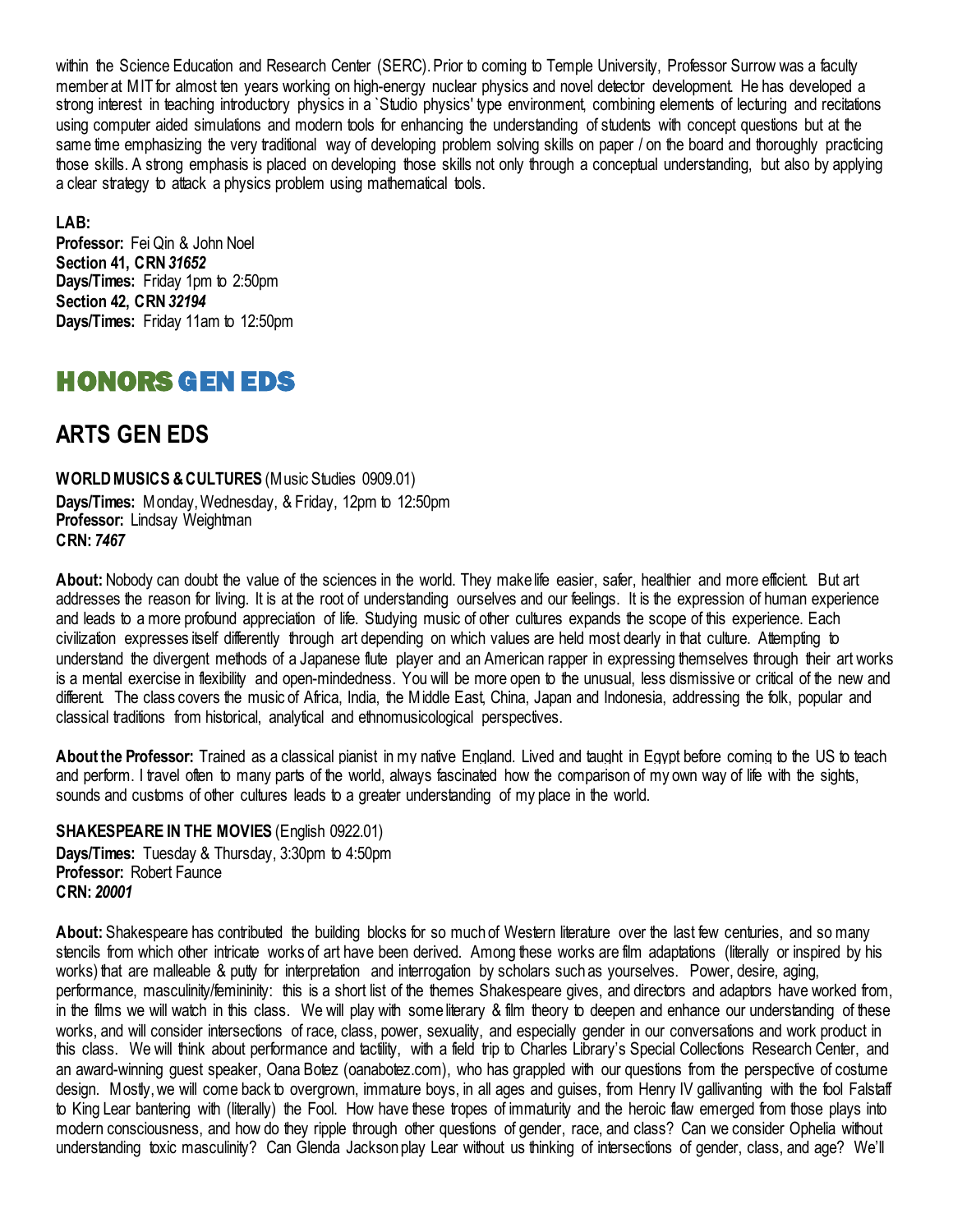ask those questions, and more, and proffer some answers. (Oana will be coming to class on October 17. Bring your friends!)

**About the Professor:** Rob Faunce teaches and writes about the classroom: how we learn, how we teach, how that affects pedagogy, and how that evolves through age and technology. He often teaches composition, 20th/21st century literature, film studies, gender, and theory (sometimes all at the same time). He's a proud Generalist, and hopes all students see the value in learning a little something about everything.

<span id="page-24-0"></span>**THE ART OF BECOMING** (English 0926.01) **Days/Times:** Tuesday & Thursday, 3:30pm to 5:10pm **Professor:** Jana Marie Rose Llewellyn **CRN:** *4578*

**About:** Loving yourself without shame is the most important thing you will ever have to fight for --Titilope Sonuga

Who are you? What do you want? How will you choose to live?

This course will help you explore questions about desire, identity, human need, and destiny. Using Rainer Maria Rilke's Letters to a Young Poet as our fundamental text, we will begin to craft a personal philosophy of how to move through life being true to ourselves. We will read texts across genres—poetry, prose, mixed media. You'll have a chance to experiment with and workshop your own writing. Our class will from time to time leave the traditional walls of the classroom to meet elsewhere, a way to nourish our creativity.. Our reading, discussions, and unique paths of exploration will help us move more deeply into honoring our individual selves. Your portfolio will include works of poetry, fiction, and creative nonfiction.

**About the Professor:** I am a writer, yogi, and mother, with a pilgrim-gypsy soul. My own journey has involved facing and moving through trauma in order to live out loud and find happiness and contentment in modern life, which requires bravery and persistence. I am also a mother to three amazing and sensitive children who are still trying to figure me out. It may never happen. That's okay.

<span id="page-24-1"></span>**MEANING OF THE ARTS** (Philosophy 0947.01) **Days/Times:** Monday, Wednesday & Friday, 12:00pm to 12:50pm **Professor:** Michael Szekely **CRN:** *31785*

**About:** Conventional wisdom would have it that art imitates life...or perhaps that life imitates art. It is also conventional wisdom to say something like "Beauty is in the eye of the beholder." But let us not be so conventional. Or, if you will, let us take conventional wisdom seriously and see where it gets us. Plato was so concerned about art and poetry (and its impact on our lives, our thinking, our knowledge, our understanding) that he proposed banning it from the republic. Art is too close to life. Marinetti had the modest proposal that we blow up all museums. Art is too separate from life. Duchamp saw a urinal he liked, signed it, called it something else, and exhibited it...as art. Art is...anything? John Cage composed a piece whereby the performer does nothing for four minutes and thirtythree seconds. Art is...nothing? Or...everything? (Cage also played music for amplified cactus.)

We might just throw up our hands and say, "Whatever...it's all relative...who cares?" But philosophy calls for more. To think philosophically is to think an issue through so that you can explain to others (as well as to yourself) what strikes you as sensible about having those views as opposed to having other views. After all, anyone can say that a painting is beautiful or that one play is better than another, so we will be going deeper to discover what support, if any, such claims have. And come up with our own.

About the Professor: Dr. Szekely's research and teaching interests focus on the philosophy of music, improvisation, and existentialism. He has published articles with curious titles like "Jazz Naked Fire Gesture," "Schizo Zen," "Progressive Listening," and "Music of a Witch's Line." Also a practicing musician (percussion), Dr. Szekely has collaborated with a number of other musicians and groups contributing to the improvisational music scene in Philadelphia, as well as playing in the jazz/folk outfit Hawk Tubley & The Ozymandians. He was once described in a student feedback form as "a cross between jazz musician and evil genius," a comment he has, to this day, neither embraced nor disavowed.

<span id="page-24-2"></span>**THE ART OF ACTING** (Theater 0925.02) **Days/Times:** Tuesday & Thursday, 12:30pm to 1:50pm **Professor:** Anne Cammarato **CRN:** *19973*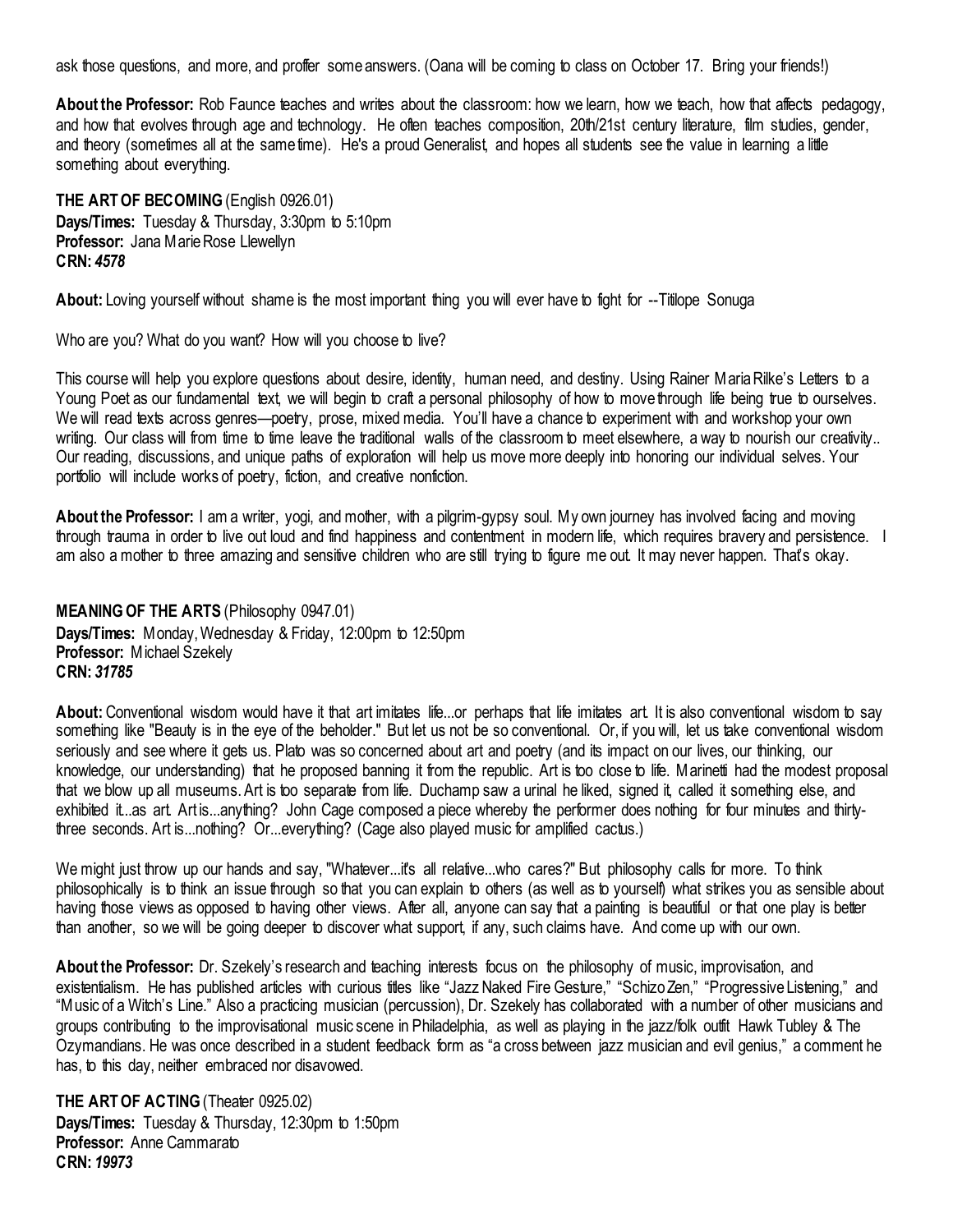**About:** In Honors Art of Acting, we will explore the fundamentals of performance, including improvisation, use of imagination, physicality, vocalization and text analysis. You will take risks, discover new things about yourself, and be able to identify strong acting skills in others. Most of all, you will have a great time!

**About the Professor:** Anne Marie Cammarato is a director, playwright, and teacher with a passion for getting people engaged in theatre as an artform. Her classes are full of energy, deep dives into creativity and great fun.

<span id="page-25-0"></span>**THE ART OF ACTING (Theater 0925.03) Days/Times:** Monday & Wednesday, 9:30am to 10:50am **Professor:** Julie Czarnecki **CRN:** *32057*

<span id="page-25-1"></span>**THE CREATIVE SPIRIT** (Theater 0907.01) **Days/Times:** Tuesday & Thursday, 12:30 – 1:50 PM **Professor:** Douglas Wager **CRN:** *42360*

**About:** Creativity is not just for artists. Creativity is vital to everything we do in every area of life, whether we are making art or making work or making dinner; making relationships, making families or making community; making discoveries or making a difference. In this course we will investigate Creativity in the arts from the inside-out, looking closely at the creative process of the artist and the work of making art as our paradigm, based upon current creativity research and theory drawn from the twin fields of cognitive and positive psychology. We will go out and experience art from a wide variety of disciplines in Philadelphia, talk to artists about making work, define and discuss creativity and the creative process, practice making creative artistic work ourselves, and explore the broader application of creativity in our daily lives.

**About the Professor:** Douglas Wager currently serves as the associate dean for the School of Theater, Film and Media Arts. He is best known nationally for his work as a professional theater director, having spent over three decades in the field prior to joining the Theater faculty in 2004. Mr. Wager is the former Artistic Director of the renowned Arena Stage in Washington, DC, where he served for 25 seasons as both resident director and producer. He also worked extensively in episodic television for several years, including serving as principle director for the AMC Network original series, THE LOT. Most recently, he directed Sondheim Pulitzer Prize-winning musical, SUNDAY IN THE PARK WITH GEORGE, and ROMEO AND JULIET. He has also served as both Theater Chair and Artistic Director for the department.

### <span id="page-25-2"></span>**HUMAN BEHAVIOR GEN EDS**

<span id="page-25-3"></span>**LANGUAGE IN SOCIETY** (Anthropology 0915.01) **Days/Times:** Monday, Wednesday, & Friday, 2pm to 2:50pm **Professor:** Michael Hesson **CRN:** *22843*

**About:** Language in Society is a course in two parts. The first part investigates the properties of language--which parts are universal, which are culturally and historically specific, how language is structured, how it is that we all have a "native" language when we don't really remember learning it, and related issues. The second part embeds language in culture and society, to examine issues like how language forms a key aspect of identity, how language structures thought, how writing developed, and the problem of language endangerment. Students who complete Language in Society will thus have a deeper appreciation for how languages are structured and for the importance of language in social life.

**About the Professor:** Michael Hesson is an Associate Professor of Linguistic and Cultural Anthropology. A graduate of the University of Chicago and the University of Pennsylvania, he works with Yucatec Maya speakers a few hours from Cancun, Mexico. His current research investigates a range of topics—everything from how electronically mediated communication, like texts and emails, are changing Maya ideas about what constitutes a "proper" display of strong emotions, such as happiness or sadness, to the effect of language structure on cognition. When he isn't on campus or in the Yucatan, he can generally be found at home in South Philly, brewing beer.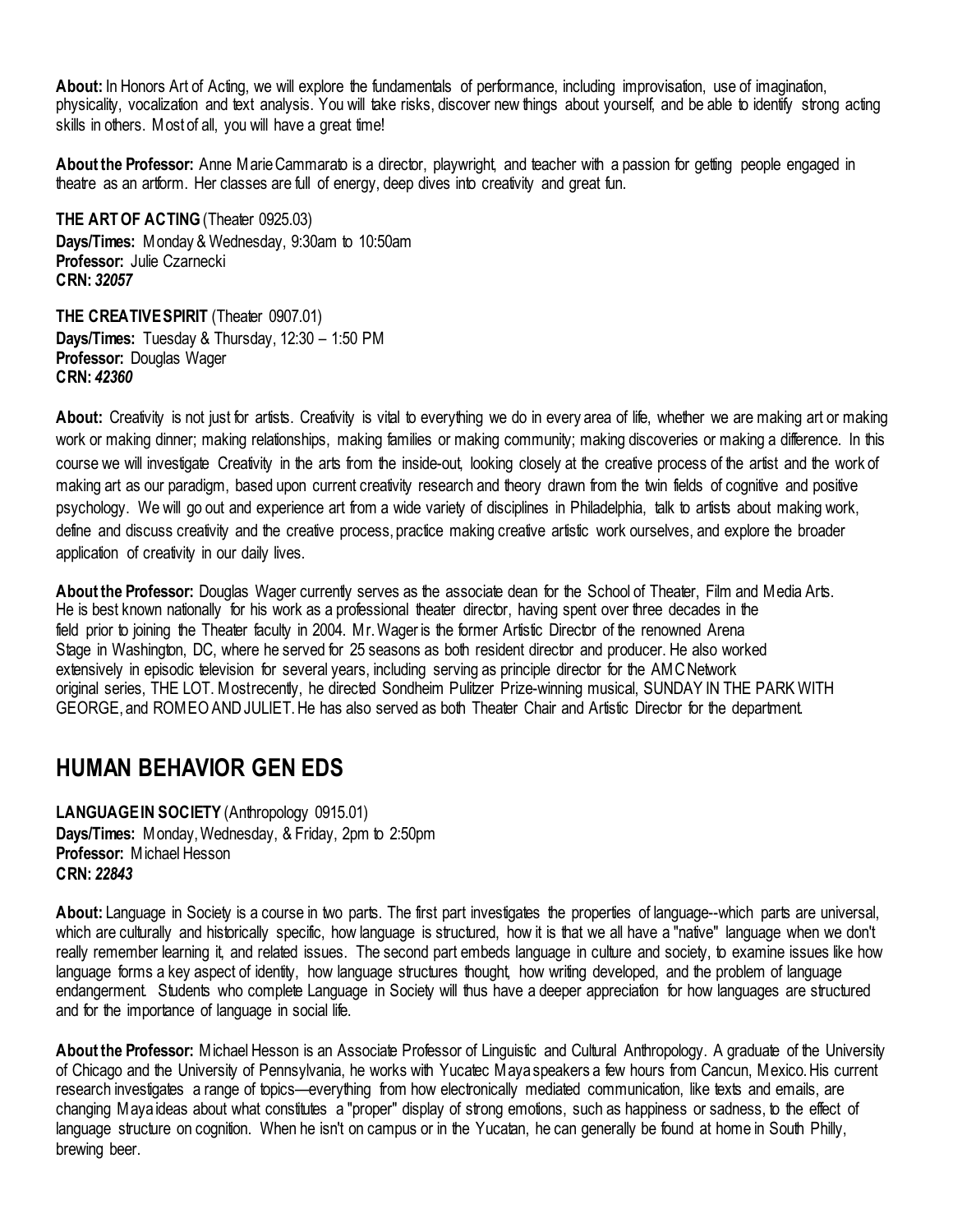#### <span id="page-26-0"></span>LANGUAGE IN SOCIETY (Education 0915.02) **Days/Times:** Tuesday & Thursday, 2pm to 3:20pm **Professor:** Kenneth Schaefer **CRN:** *25133*

**About:** How did language come about? How many languages are there in the world? How do people co-exist in countries where there are two or more languages? How do babies develop language? Should all immigrants take a language test when applying for citizenship? Should English become an official language of the United States? In this course we will address these and many other questions, taking linguistic facts as a point of departure and considering their implications for our society. Through discussions and hands-on projects, students will learn how to collect, analyze, and interpret language data and how to make informed decisions about language and education policies as voters and community members.

**About the Professor:** Dr. Schaefer has been teaching at Temple a long time (arriving just as Russell H. Conwell was drafting "Acres of Diamonds"!). He has been getting good reviews from Honors students for almost as long.

<span id="page-26-1"></span>**GUERILLA ALTRUISM: A MINI-MANUAL OF SUBVERSIVE ACTIVISM** (Architecture 0935.01) **Days/Times:** Tuesday & Thursday, 3:30pm to 4:50pm **Professor:** Lea Oxenhandler **CRN:** *25428*

**About:** As a student you are now a citizen of Philadelphia, and a future college graduate. This allows you to bring new perspectives to your career path and to become an actively contributing member of your community. Guerilla Altruism is a multidisciplinary seminar and design workshop that will explore a wide range of issues within the realms of urban planning, art, politics, policy, equity, financing, real estate, and design. By understanding and recognizing the "lay of the land," students will be empowered with new tools to become engaged and altruistic citizens. The goal of the course is to open a conversation and challenge your preconceptions, giving you a new means with which to approach your relationship to your surroundings. Throughout the semester, students will be observe, discuss, understand and research the complexities that contribute to the societal inequities in our society and in our city. You will leave this course feeling better armed to positively impact our world.

**About the Professor:** Lea Oxenhandler is a licensed architect and LEED-accredited professional currently working as an architect and non-profit real estate developer. As the Architect and Design Manager at People's Emergency Center Community Development Corporation and Enterprise Rose Architectural Fellow, Lea's work in affordable housing, community development, and neighborhood engagement supports strategic investments along Lancaster Avenue in West Philadelphia, including the revitalization of historic anchor properties.

Lea serves on the Board of Directors of the Center City Residents' Association and the Community Design Collaborative. She holds a Master of Architecture from the University of Pennsylvania School of Design and a Bachelor of Arts in Architecture with a minor in Anthropology from Washington University in St. Louis. She has lived in Philadelphia for almost 10 years with her husband and two adorable dogs in a rowhome built in 1850. Her favorite activities include traveling often, cooking, gardening, political podcasts, rescue dogs and antique markets.

<span id="page-26-2"></span>**CRIMINAL BEHAVIOR** (Criminal Justice 0912.01) **Days/Times:** Tuesday & Thursday, 2pm to 3:20pm **Professor:** Jennifer Wood **CRN:** *37943*

**About:** News of crime and insecurity is all around us. A day does not go by without a newspaper article, television show or movie depicting some form of criminal behavior. Unfortunately, what we learn about crime in popular culture is often sensational, superficial and narrowly focused on criminal justice system responses (cops, courts, prisons). This course teaches students to think about criminal behavior in a range of different ways that draw from a variety of disciplines (e.g. biology, psychology, sociology, public health and geography). It helps students develop a broad and eclectic perspective on the "causes" of crime and the various measures that can be taken to reduce criminal harm. It also teaches students the value of strong theories and strong pieces of evidence in developing crime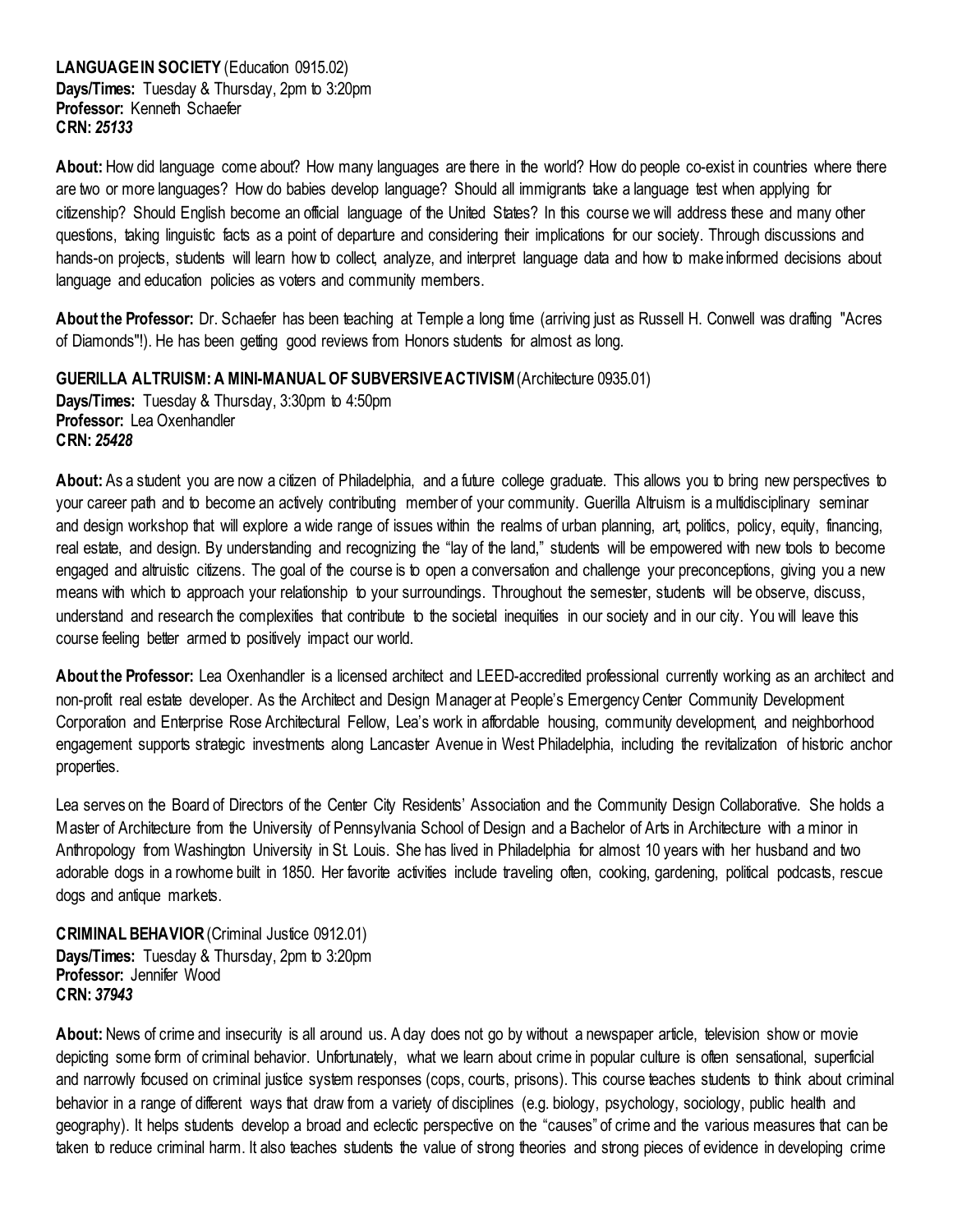prevention policies and practices. A range of current issues in criminal behavior are addressed, such as gun violence, the opioid epidemic, property crime and cybercrime. Through different types of course activities, including fieldwork on campus, students develop the skills to think critically and creatively about the problem of crime and what to do about it.

**About the Professor:** I am a Professor in the Department of Criminal Justice. I was born and raised in northern Ontario, Canada and having been working at Temple for 10 years. I have also lived in Australia. I love working with students to wear different "lenses" in understanding social problems and to challenge ourselves to push the boundaries of our thinking to solve complex problems. I work a great deal with police departments, but have a much broader interest in issues of crime, governance and public health.

<span id="page-27-0"></span>**TWEENS AND TEENS (Education 0919.02) Days/Times:** Monday, 5:30pm to 8pm **Professor:** Seth Finck **CRN:** *24751*

**About:** Exuberance, risk-taking, experimentation. Peer pressure, parental pressure, sex, drugs and alcohol. This Honors class on human development takes a close look at one of the most confusing, exciting, and critical phases of development, the pre-teen and teen years. Students will learn theoretical frameworks for interpreting their own experience and that of their peers. They will view media representations of adolescence and draw conclusions about how the media influence adolescents. Students will conduct original research on a teen issue and draw their own conclusions about whether identity is innate or a product of our environments.

**About the Professor:** Seth is just a cool guy that likes to have fun.

#### <span id="page-27-1"></span>**ANCIENT WAR GAMES: SPORT AND SPECTACLE IN GREECE AND ROME** (Greek and Roman Classics 0929.01)

**Days/Times:** Monday, Wednesday, & Friday, 2pm – 2:50pm **Professor:** Michael McGlin **CRN:** *40284*

**About:** This course will investigate the war games of ancient Greece and Rome. We begin in the Greek world with Homer's description of funeral games during the Trojan War and continue towards the formalization of a circuit of athletic festivals, starting with the Olympic games. We then move on to Rome and investigate its war games of gladiatorial combat, staged animal hunts, and public executions. This course traces the development and evolution of these war games, the venues in which they were performed, and the social function the athletes and these games served in their respective societies. Special topics we discuss are the training and dietary regimens of ancient athletes, medical treatment for athletes, cheating and doping scandals (by no means a modern phenomenon!), and the economics of and financing for these games. In this class, we will learn about those who strove to achieve victory, glory, and immortality through athletic excellence in the ancient world.

**About the Professor:** Michael McGlin is an Assistant Professor (Instructional) in the Department of Greek and Roman Classics at Temple. A graduate of the College of the Holy Cross, he completed his Ph.D. at SUNY Buffalo in 2019. He traveled extensively throughout Greece as a Regular Member of the American School of Classical Studies at Athens. His research investigates the relationship between religion and economy in ancient Greece and focuses particularly on this relationship as preserved in Greek inscriptions. He is an avid scuba diver and was fortunate to combine Classics and diving by gaining fieldwork experience in the Institute of Nautical Archaeology's excavation of a late Hellenistic shipwreck off Kizilburun, Turkey and by also diving on a sunken Roman villa in Baia, Italy. He once caught an octopus in the act of stealing his excavation equipment.

<span id="page-27-2"></span>**WORKINGS OF THE MIND** (Psychology 0916.01) **Days/Times:** Tuesday & Thursday, 11am to 12:20pm **Professor:** Kareem Johnson **CRN:** *31303*

**About:** Workings of the Mind is a combination of philosophy, psychology, and neuroscience. A major focus of the course is to explore historical and modern understandings of how our minds are created by physical brains. Topics include distinction between consciousness and unconsciousness, sleeping and dreaming, and how human behavior can be influenced by things that are not consciously aware of.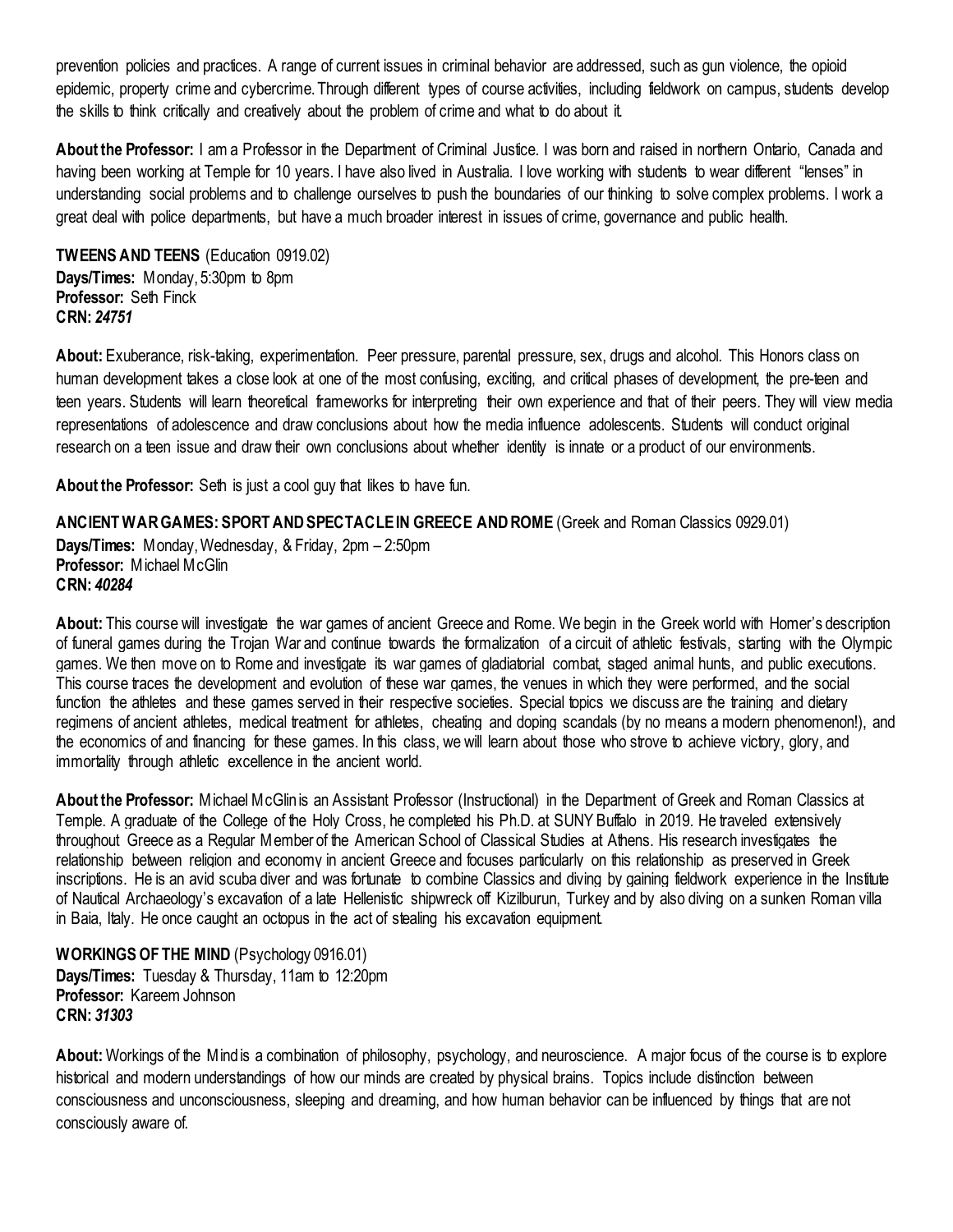**About the Professor:** Kareem Johnson is an Associate Professor of Psychology at Temple University. His main interests are in Social, Cognitive, and Evolutionary Psychology. He is known for his energy and enthusiasm while teaching. Dr. Johnson was named Honors Professor of the Year in 2016.

<span id="page-28-0"></span>**EATING CULTURES** (Spanish 0937.01) **Days/Times:** Tuesday & Thursday, 12:30pm to 1:50pm **Professor:** Norma Corrales-Martin **CRN:** *25772*

About: Do you think you know all about food? Well, prepare to be surprised. In this class we will read articles, analyze songs, and watch movies related to food and society, food and gender, and food and race. We will discuss the food industry in the USA. We will talk about eating cultures of Latin America and Spain and organize banquets to taste their food. We will also visit food establishments in our neighborhood to understand the flow of food in our community. Join us!

**About the Professor:** Dr. Norma Corrales-Martin got her Master's degree in Hispanic Linguistics from prestigious Instituto Caro & Cuervo in Bogotá. She has a Ph.D. from Ohio University. She has developed Gramática Viva (Live Grammar) a grammar centered on the verb. She is originally from Colombia, a country where people learn to dance before they learn to walk. She loves music, dancing and singing, art and culture, and she is also a poet.

# <span id="page-28-1"></span>**RACE & DIVERSITY GEN EDS**

<span id="page-28-2"></span>**RACE, IDENTITY, & EXPERIENCE IN AMERICAN ART** (Tyler School of Art 0905.01) **Days/Times:** Monday & Wednesday, 9am to 10:20am **Professor:** Adam Lovitz **CRN:** *19921*

**About:** How is diversity and identity defined and explored through art, and how do these investigations mirror the society they are found within? In the struggle to understand the relation between self and other, artists have critically engaged with the images that define our common sense of belonging – images that saturate the public sphere via mass media, advertising, textbooks, museums, and popular culture. The artists we explore in this class each make from their own sort of logic, rooted in their unique personal narratives, cultural conditioning, and their relationship to the place and times in which they live. Page12 Exploring the vast landscape of the American identity and the American experience- art movements such as Afrofuturism, the Chicano mural movement, Native American art, Queer art, Feminist art movements(just to name a few!)- this class will chart racial, ethnic and gendered experiences in American art during the 20th century and their subsequent importance on the work of contemporary artists. Taking advantage of the Philadelphia art scene, field trips to local museums and cultural institutions will highlight readings and discussions held in class. Visiting artists from the area will come to class and share insight into their work so that we may relate local contemporary practice to our class materials. The ultimate goal of the course is to find ways of adequately imagining and imaging an American identity today.

**About the Professor:** Adam Lovitz lives and works in Philadelphia as an artist and educator. His paintings are embodiments of terrestrial relic licked with city ruminations, considering both the collective and unique nature between the dust on Earth and that of a planet not yet explored. Receiving his Masters from Pennsylvania Academy of the Fine Arts in 2012, he views Philadelphia as a vibrant resource for creative endeavor. While mostly painting cosmic and cultural meanderings with acrylic paints and found minerals out of his South Philly home, he also finds significance in collaborative art experiences, such as a month long mud painting in a North Philly gallery, to the building of a large ice wall in the center of Philly, containing items that we may find on our city streets. Lovitz reflects on the process of making art to the involvement of viewing it.

<span id="page-28-3"></span>**RACE, IDENTITY, & EXPERIENCE IN AMERICAN ART** (Tyler School of Art 0905.02) **Days/Times:** Tuesday & Thursday, 11am to 12:30pm **Professor:** Amy Haavik-Mackinnon **CRN:** *24592*

**About:** Taking the decades of the 1960s and 1970s as a kind of crucible of civic activism and identity politics, this course charts representations of racial, ethnic and gendered experiences in American art during these decades and their subsequent importance on the work of contemporary artists. In the struggle to understand the relation between self and other, artists have critically engaged with the images that define our common sense of belonging - images that saturate the public sphere via mass media, advertising,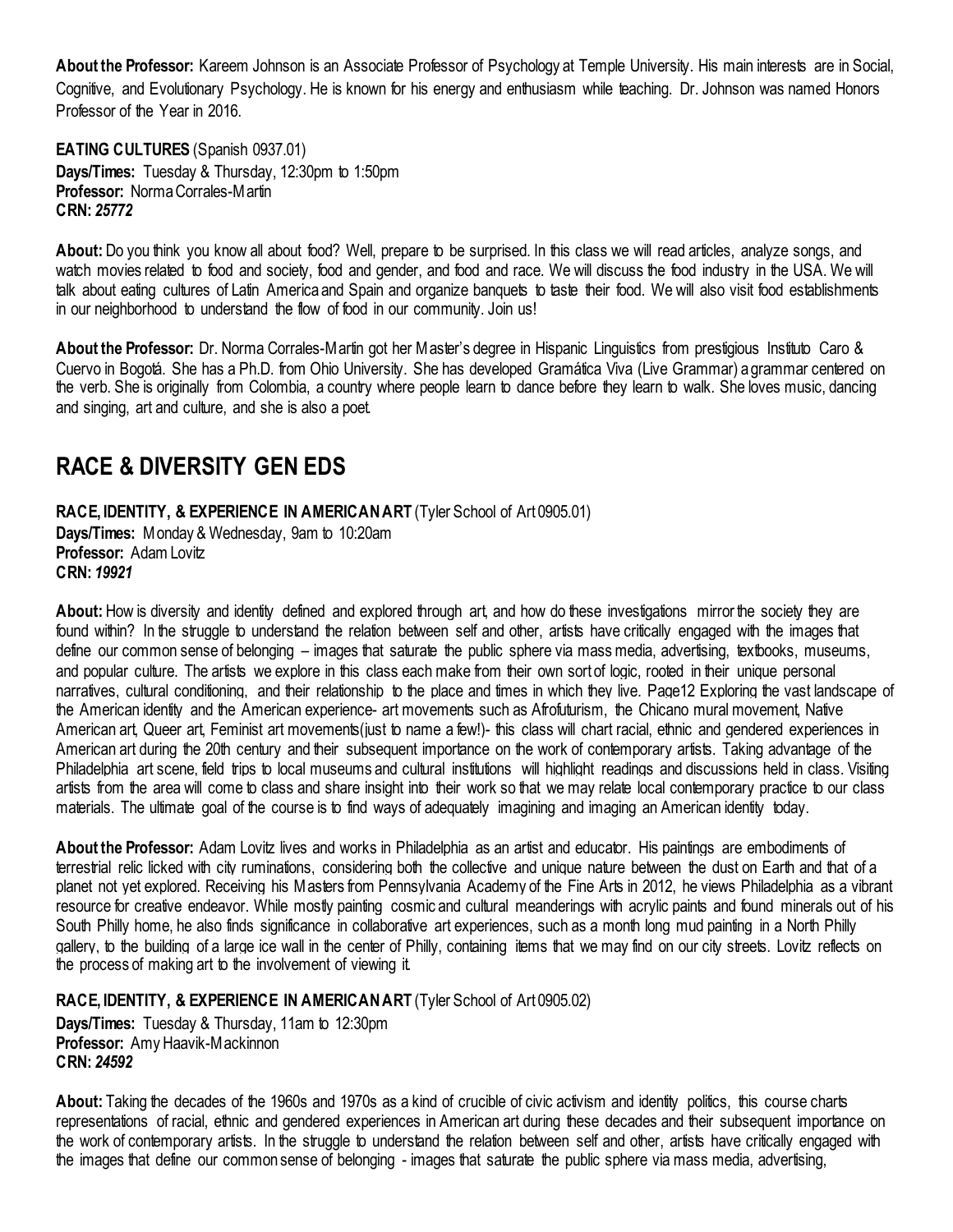textbooks, and museums. This engagement ranges from a rejection of stereotypes to their appropriation, from the discovery of alternative histories to the rewriting of dominant narratives, from concepts of difference to theories of diversity. Throughout the semester we will consider specific case studies such as the Black Arts Movement, Black Power, Black Lives Matter, Feminist Art, Artist as Worker, The Chicano Mural Movement, The American Indian Movement, Gay Liberation, and Anti-Vietnam activism as inspirations generative of American cultural production and American identity.

#### **About the Professor:**

<span id="page-29-0"></span>**THE HISTORY & SIGNIFICANCE OF RACE IN AMERICA** (Sociology 0929.01) **Days/Times:** Monday,Wednesday, & Friday, 12pm to 12:50pm **Professor:** Michelle Byng **CRN:** *32560*

**About:** The History and Significance of Race in America is designed to provide students with an introductory and broad understanding of the historic and contemporary importance of race and racism in the American experience. With this in mind, the general goals of the course are to:

- Investigate the various forms that race and racism have taken across the history of the United States;
- Understand the relationships between power, justice, and race difference;
- Explore what it means for individuals and institutions to exist in a multi-racial, multi-cultural society;
- Recognize the ways in which race intersects with other achieved and ascribed group identities, especially ethnicity and economic status; and
- Discuss race matters in relation to American popular culture and the varying experiences of different race communities.

This will be accomplished by simultaneously weaving together the histories and experiences of communities to develop an integrated understanding how race identities inform equality and inequality in American society. The course will address what equality means in the United States and the different perspectives that influence policies directed at achieving equality.

About the Professor: I taught my first "race class" as a graduate student at the University of Virginia. At that point I recognized what has continued to be my central goals in teaching young adults about the role that race in American society: 1) race/ethnic communities have different experiences as Americans, 2) differences in community-based experiences inform social inequalities and 3) our societal principles about equality and opportunity are more complex than most Americans realize.

#### <span id="page-29-1"></span>**IMMIGRATION & THE AMERICAN DREAM** (Spanish 0931.01)

**Days/Times:** Tuesday & Thursday, 2pm to 3:20pm **Professor:** Nicole Nathan **CRN:** *26271*

**About:** While immigration is a hot-topic issue for political debate, in the midst of this heated rhetoric, immigrants themselves are often dehumanized and their voices become obscured. This course redirects the focus of immigration away from the political to a more personal look at the immigrant experience as expressed through the immigrants' own voices in literature and other media. Taking a historical and sociological framework, we'll draw comparisons between present-day and historical immigration stories, paying particular attention to the role of race in the pursuit of the American dream. In keeping with the theme of the course, there will also be opportunities for civic engagement with immigrant groups in Philadelphia to listen to their voices directly. (This class is taught in English.)

**About the Professor:** Nicole Nathan is an Instructor in the Department of Spanish and Portuguese. Originally from Indiana, she received her BA from Hanover College and is currently a doctoral candidate in the Department of Anthropology here at Temple, where she received her MA in Anthropology. Her research, which took place in the Dominican Republic, examines how cross-cultural encounters during religious tourism transform participant's worldviews, including how they conceive of race, poverty, and agency.

<span id="page-29-2"></span>**REPRESENTING RACE (Anthropology 0934.01) Days/Times:** Tuesday & Thursday, 8am to 9:20am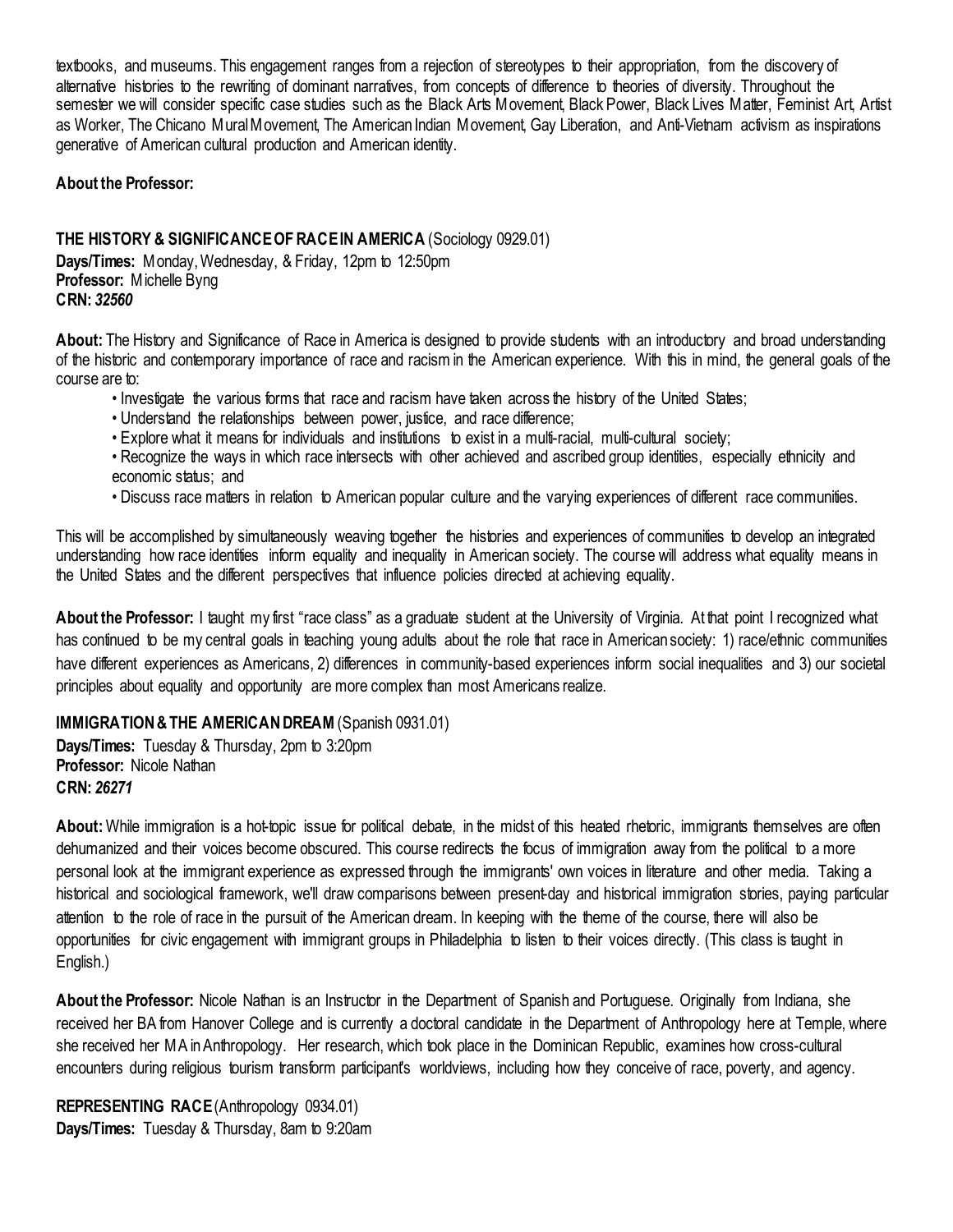**Professor:** Christopher Roy **CRN:** *32531*

About: In 1978, Supreme Court Justice Harry Blackmun wrote that "In order to get beyond racism, we must first take account of race." What did he mean, and how might we understand Justice Blackmun's argument in an early 21st century America often characterized as "post-racial"? To answer this question, we turn to the history of race and science, to law and policy, and to lived experiences of racial difference and racial inequality. A set of short writing assignments will encourage students to consider current events and representations of race in popular culture in light of our course discussions.

About the Professor: Prof. Roy is an anthropologist currently in his fourth year at Temple. In addition to teaching a variety of courses such as Representing Race, Race & Poverty in the Americas, and Anthropology and Culture Change, he is currently serving as the interim director of Temple's Anthropology Laboratory. He received a B.A. from the University of Vermont and a Ph.D. from Princeton University, and is currently completing a book and a set of articles based on over a decade of research among the Abenaki, an indigenous people whose traditional territory encompasses portions of Quebec, New York, Vermont, New Hampshire, Massachusetts, and Maine.

<span id="page-30-0"></span>**REPRESENTING RACE (English 0934.01) Days/Times:** Monday, Wednesday, & Friday, 11am to 11:50am **Professor:** Robert Rabiee **CRN:** *26662*

About: U.S. literary, visual, and musical cultures have taken up race as a central theme for centuries now. In this class, we'll take a deep dive into a variety of experiences of race in the Western Hemisphere, from the era of chattel slavery and colonization through to our own multicultural moment. We'll look at it all, from literary classics by Harriet Jacobs, Mark Twain, Herman Melville, and Nella Larsen to contemporary works by Louise Erdrich, Jhumpa Lahiri, and Yaa Gyasi. We'll also look at music, movies, and TV shows, including "Silicon Valley," "Get Out," "The Exiles," and music by Kendrick Lamar, Janelle Monae, and many others. We'll do our best to avoid cliched thinking about race and identity, focusing instead on a historically-grounded, philosophically- and scientifically-influenced survey of how Americans have imagined themselves in relation to each other - and themselves.

**About the Professor:** Dr. Rabiee is an Assistant Professor in the Intellectual Heritage Program. His primary area of study is nineteenth-century US literature and politics. His first book, 'Medieval America: Feudalism and Liberalism in NineteenthCentury US Culture,' is currently under contract. He really loves records, his family, and his dog.

<span id="page-30-1"></span>**REPRESENTING RACE (English 0934.02) Days/Times:** Tuesday & Thursday, 12:30pm to 1:50pm **Professor:** Adam DePaul **CRN:** *31618*

**About:** What does it mean to identify or be identified as "Native American?" In this course, we will explore historical, legal, linguistic, and philosophical approaches to answering this question. We will begin by juxtaposing early 20th century "blood quantum" methodology with the idea of subjective self-identification. We will then examine the complexities of both approaches by analyzing a combination of mythology, literature, film, articles, and, to bring us into the most current conversations, YouTube videos and the comments they inspire. We will not endeavor to provide an answer to this question; rather, we will examine the implications of various positions on contemporary social policy and practice—most notably regarding the topics of immigration and appropriation.

**About the Professor:** Adam DePaul teaches English at Temple University. He is a council-member of the Lenape Nation of Pennsylvania and a curator of the Lenape Cultural Center in Easton PA. His primary research area is Cultural and Mythological studies, wherein he specializes in Lenape mythology and language. Much of his time off-campus is spent commuting to campus in one of his old Chryslers (Rocksteady or Bebop), apologizing to his dog Odin for the felony of temporary abandonment, or kayaking with his wife Becky.

<span id="page-30-2"></span>**RACE & ETHNICITY AMERICAN CINEMA** (Film & Media Arts 0943.01) **Days/Times:** Wednesdays, 5:30pm to 8pm **Professor:** Byron Karabatsos **CRN:** *25727*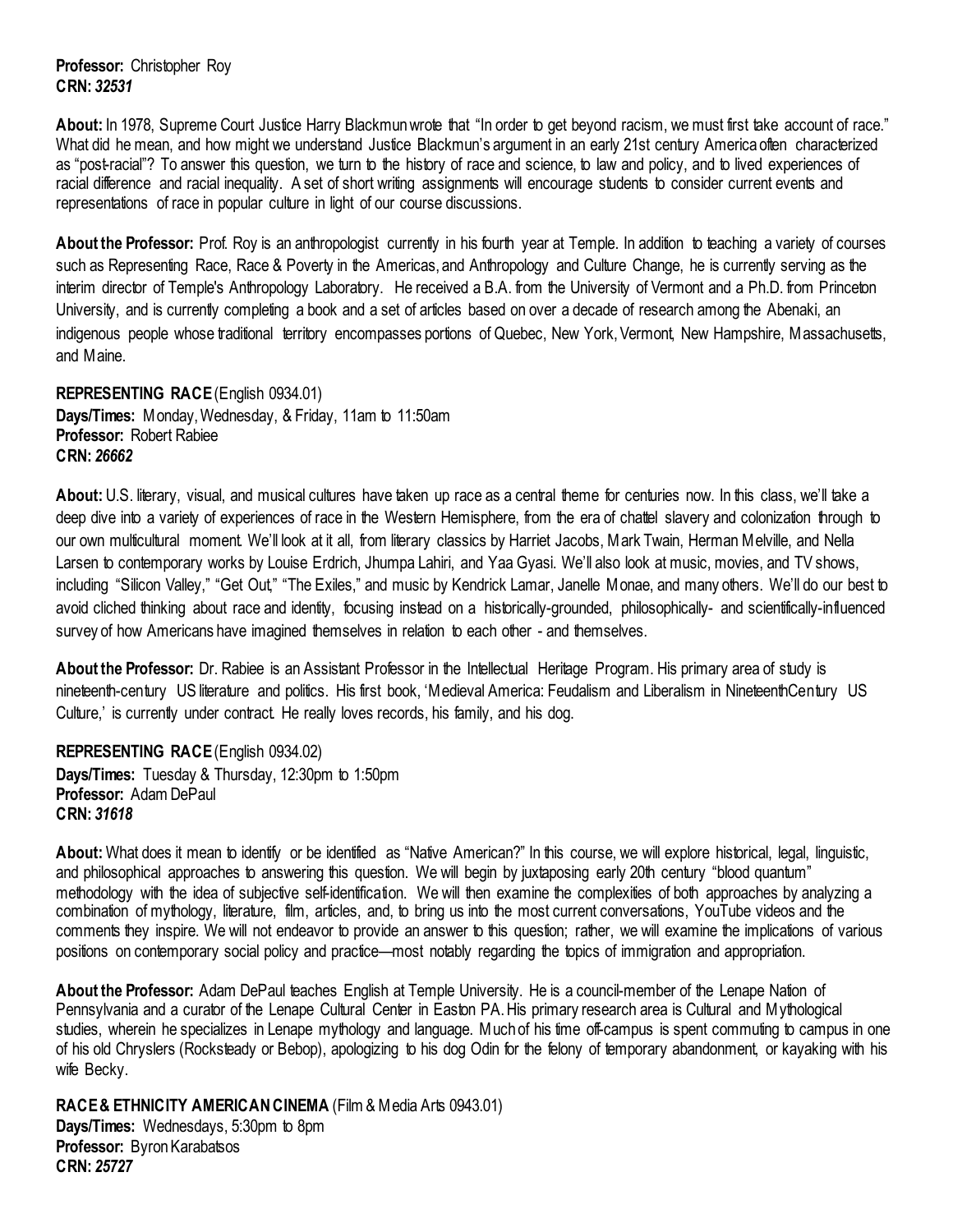**About:** This class examines the ways movies have shaped our understandings of race, class and gender in America. The films that we watch in class and the readings about those films will be illuminating and thought provoking. Class projects and discussions will give you new ways to think about representation and visual storytelling. I want to give you a framework to think about these things so that you'll continue learning long after the semester is over.

**About the Professor:** I make and love watching films that provoke a new way of seeing the world. And so, this class allows me to teach a subject about which I'm passionate. I am grateful for this opportunity. It's with feeling that I approach every class.

### <span id="page-31-0"></span>**GLOBAL / WORLD SOCIETY GEN EDS**

<span id="page-31-1"></span>**WORLD SOCIETY IN LITERATURE & FILM** (Spanish 0968.01) **Days/Times:** Tuesday, 5:30pm to 8pm **Professor:** Adam Shellhorse **CRN:** *26273*

**About:** This course endeavors to think about the problem of revolution, media, affect, the arts, and literature in Hispanism, Latin Americanism, and beyond. In our readings of major Latin American and Portuguese speaking writers, we will examine what is literature from the perspective of culture, and the concrete functions that have been historically assigned to it that is, literature's intimate relation to revolution in all its diverse forms, and particularly, its uneven relation to modernity, race, gender, culture, the subaltern poor, and the nation-state. Over the course of the semester we will explore a wide array of aesthetic artifacts, including literary texts and films in translation, from Juan José Saer to Alejandra Pizarnik, Roberto Bolaño, and José Saramago.

**About the Professor:** Adam Shellhorse is Associate Professor of Spanish, Portuguese, and Global Studies (Ph.D., University of California, Berkeley), where he serves as the advisor of the Portuguese and Brazilian Studies Program. His hobbies mirror his passion for teaching languages and other cultures: traveling internationally, especially to Brazil, Argentina, and Chile, speaking Spanish, Portuguese, and French, reading widely, watching movies, and spending quality time with friends and family in the city. Prof. Shellhorse's research examines modern and contemporary Latin American literature and poetics, with particular emphasis on comparative Inter-American studies. He is the author of Anti-Literature: The Politics and Limits of Representation in Modern Brazil and Argentina (University of Pittsburgh Press, Illuminations, Cultural Formations of the Americas, 2017)—which is currently being translated into Portuguese by Editora Perspectiva and into Spanish by Santiago Arcos Editor.

<span id="page-31-2"></span>**IMAGINARY CITIES** (Film & Media Arts 0969.03) **Days/Times:** Tuesday & Thursday, 8am to 9:20am **Professor:** Josette Todaro **CRN:** *22457*

**About:** This course takes students to cities around the world, and across time, examining how national cinemas have richly depicted and interpreted urban life during the last hundred years. We will study both screen images as well as the structures that produce them and the audiences that view them. The urban focus of the course is international, including Tokyo, London and Rome, but the "home" setting is Philadelphia itself. (This is an Honors course.)

**NOTE:** This course fulfills the World Society (GG) requirement for students under GenEd and International Studies (IS) for students under Core. Students cannot receive credit for this course if they have successfully completed FMA 0869.

**About the Professor:** Josette Todaro is a producer, director and multi-media artist who often integrates her two interests: live performance and moving image. Josette holds an M.F.A. from Temple University in Film and Media Arts, an M.A. in Theatre from Villanova University and a B.A. in English and Philosophy from Muhlenberg College. Her first narrative film Arise and Go Now is an exploration of improvisational techniques on set. Another film, A Turning Point, a documentary with performative elements that parallels the history of an all girls' farm school with the socio-political climate of the last 100 years is in post-production. Before her graduate studies, Josette was a professional stage director and producer in Philadelphia.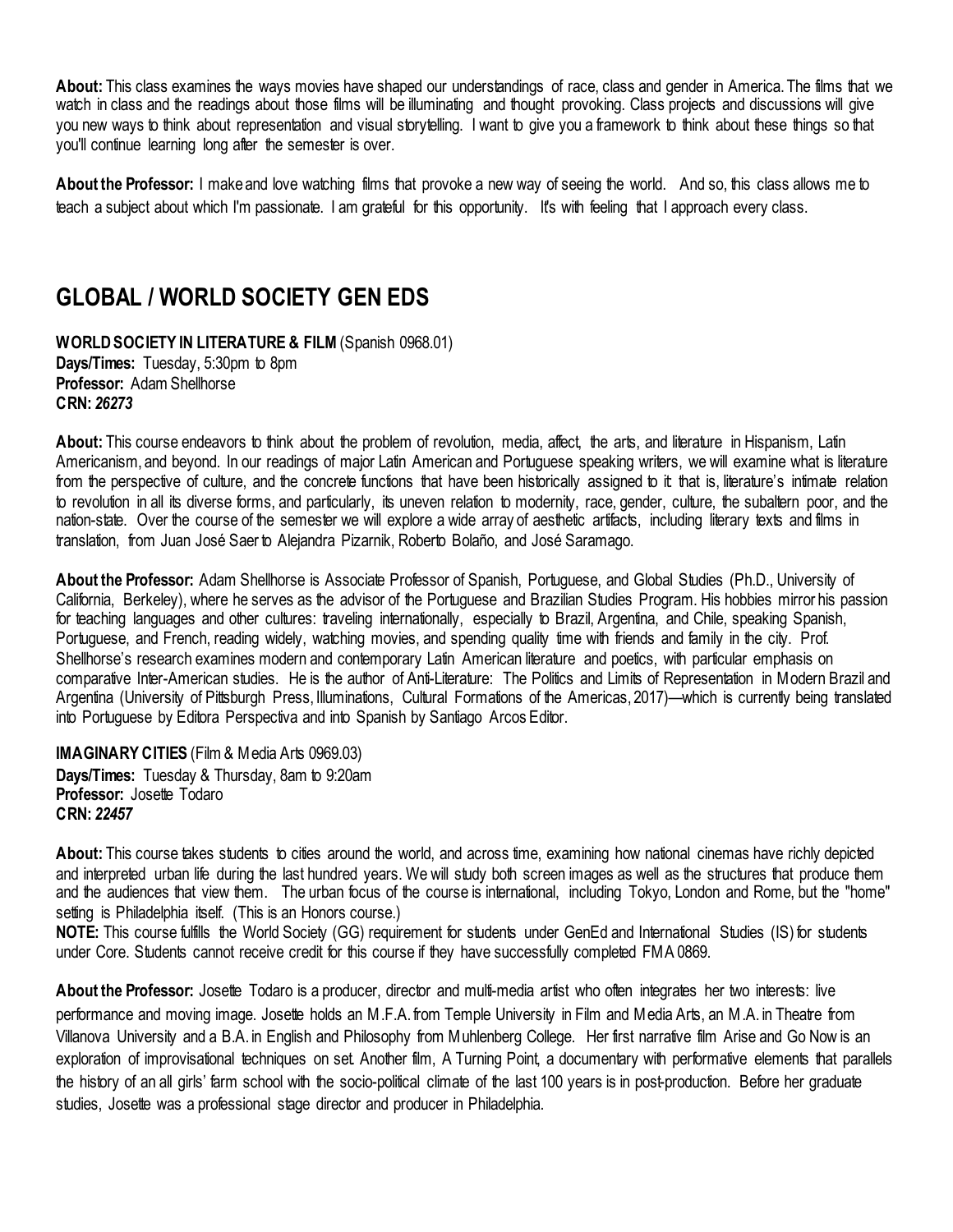# <span id="page-32-0"></span>**SCIENCE & TECH GEN EDS**

<span id="page-32-1"></span>**BIONIC HUMAN (Bioengineering 0944.01) Days/Times:** Tuesday & Thursday, 2pm to 3:20pm **Professor:** Peter Lelkes **CRN:** *38461*

**About:** Soon we may be able to grow replacement organs in a dish. Is that a good thing? Who will have access to them? What if these organs rely on animals – is that ethical? We are getting better and better at making prosthetic limbs, but they lack good interfaces to our nervous system. How do our sense organs transduce signals from the outside world? How does a muscle turn spikes into action? Can we patch into neural circuits to understand how these systems work, make truly "bionic" limbs, and help people with neurological disease? Honors Bionic Human will explore broad questions about health care and biotechnological innovation, the scientific method and evidence based decisions, and then specifically look at neuroprosthetic interfaces as an exciting case study.

About the Professor: Ruth suggests: Ask him about music, especially about the violin!

<span id="page-32-2"></span>**THE ENVIRONMENT** (Environmental Engineering Tech 0945.02) **Days/Times:** Tuesday & Thursday, 2pm to 3:20pm **Professor:** Evelyn Waters **CRN:** *22006*

**About:** In today's world characterized by rapid and global environmental changes, it is crucial that citizens have an understanding of the key concepts in environmental science. This course provides students with an introduction to the science behind critical environmental debates and breaks down the requirements for creating and maintaining sustainable ecosystems. A major focus of the course is to develop critical thinking skills and apply them to assess relevant questions such as: How do we predict trends in the growth of populations or climate change? How do human activities impact the nitrogen and phosphorus cycles and how does this in turn affect the environment? How can we quantify and value biodiversity? Should we eat lower on the food chain or are genetically modified crops a sustainable solution? What were the key outcomes of the 2015 U.N. Climate Change Conference in Paris and how will various countries carry out their commitments to protect the environment? This course will enhance awareness of the impacts that our everyday decisions have on the environment and will provide students with strategies to become better environmental stewards.

#### **About the Professor:**

Four cool facts about Eve:

- Played professional basketball overseas
- Ph.D. completed in Munich
- •Cycling enthusiast
- Taught this course in Honors many times

<span id="page-32-3"></span>**DATA SCIENCE: A RESCUE STRATEGY FOR SURVIVING DATA** (Management Information Systems 0955.01) **Days/Times:** Monday & Wednesday, 10am – 11:20am **Professor:** Laurel Miller **CRN:** *41569*

**About:** We are all drowning in data, and so is your future employer. Data pours in from sources as diverse as social media, customer loyalty programs, weather stations, smartphones, and credit card purchases. How can you make sense of it all? Those that can turn raw data into insight will be tomorrow's decision-makers; those that can solve problems and communicate using data will be tomorrow's leaders. This course will teach you how to harness the power of data by mastering the ways it is stored, organized, and analyzed to enable better decisions. You will get hands-on experience by solving problems using a variety of powerful, computer-based data tools virtually every organization uses. You will also learn to make more impactful and persuasive presentations by learning the key principles of presenting data visually.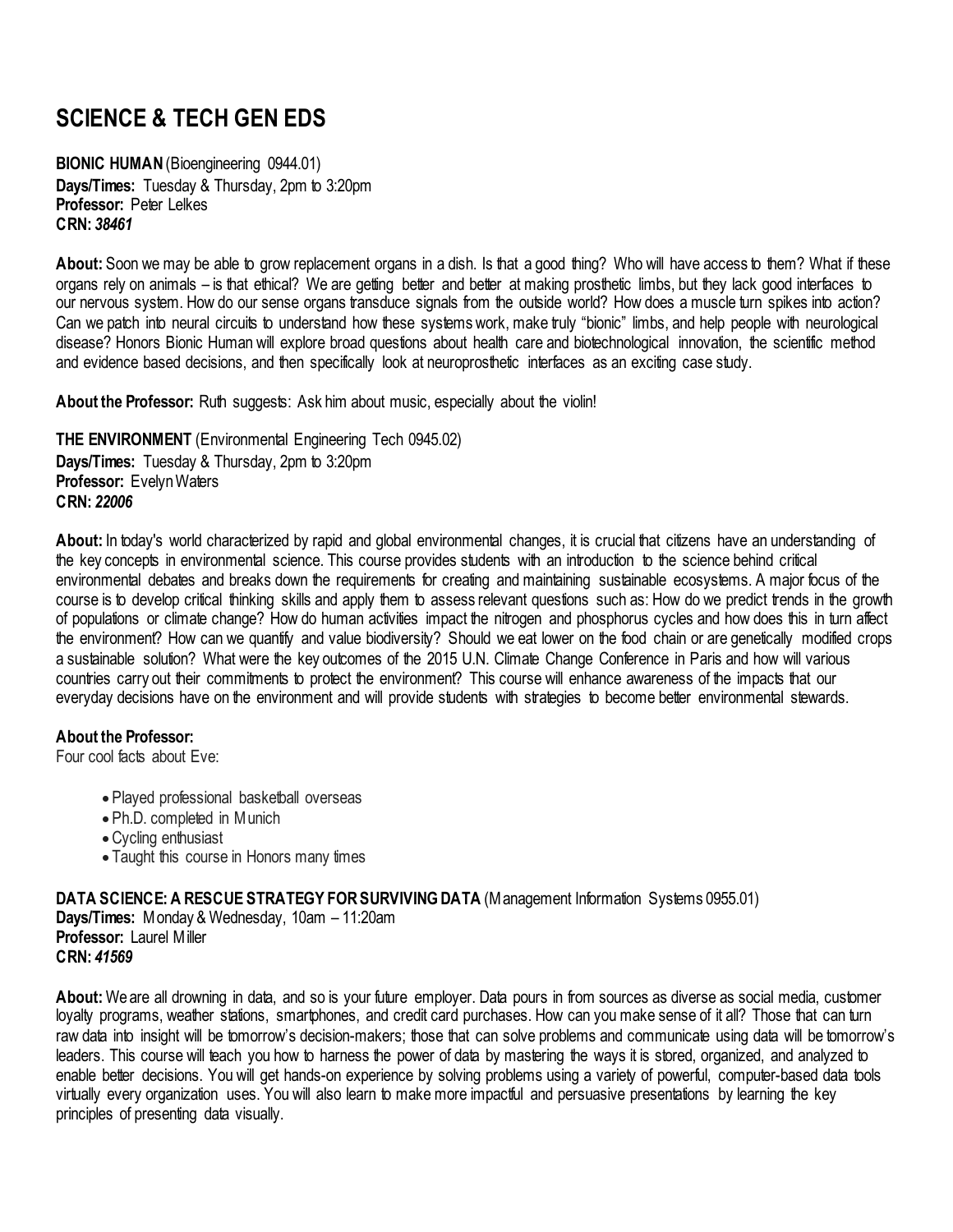**About the Professor:** Laurel Miller is Assistant Professor of Practice in the Department of Management Information Systems (MIS) at the Fox School of Business, Temple University, and Director, Institute for Business and Information Technology (IBIT).

Laurel is also one of the managers of the Temple Community Platform. As part of this project, she played a major role in creating and implementing a professional development program for the MIS department. This system is now patent pending!

As Director of IBIT, Laurel manages industry engagement including a corporate membership program, Fox IT advisory board, Fox IT awards, executive-in-residence, Fox IT Symposium Series, Fox IT career fair, IBIT Scholarships, and corporate training. She is the Managing Editor for The IBIT Report, a white paper style report based on academic research. Laurel co-founded IBIT after it was restructured in 2004 and has raised more than \$2 million in funding.

### <span id="page-33-0"></span>**U.S. SOCIETY GEN EDS**

<span id="page-33-1"></span>**DISSENT IN AMERICA** (History 0949.02) **Days/Times:** Tuesday & Thursday, 3:30pm to 4:50pm **Professor:** David Mislin **CRN:** *41816*

**About:** The history of the United States is the story of individuals and groups who have rejected established ideas, practices, and institutions. This course examines how the American tradition of dissent has shaped the nation's politics and culture. Beginning with challenges to the religious conformity of Puritan New England and ending with the Women's March and other contemporary protests, we'll explore topics including rural populism, antiwar and anti-imperialist campaigns, and movements demanding greater equality for all citizens. Along the way, we'll reflect on larger questions about the nature of dissent: why have some historical periods inspired protest when others seem to have bred conformity? What accounts for the success of some critiques of the status quo as others fail? Can effective protest develop at the grassroots level, or does it need a prominent leader to succeed?

**About the Professor:** Though many of you know me from IH courses, my academic background is as a U.S. historian who studies the intersection of religious liberalism and progressive politics in the 19th and 20th centuries. I'm currently writing a book about liberal religion in small-town America, which is very much a history of people who have dissented from popular belief. When I'm not teaching or in the archives digging up anecdotes of small-town life, I follow politics the way most people follow sports, am an avid runner, and have the awesome job of being the parent of a super-cute two-year-old (who might make an occasional appearance in class).

<span id="page-33-2"></span>LAW & AMERICAN SOCIETY *(Legal Studies 0956.01)* **Days/Times:** Tuesday & Thursday, 3:30pm to 4:50pm **Professor:** Terry Halbert **CRN:** *4010*

**About:** Have your parents been telling you to be a lawyer because you love to argue? Do you love to watch L.A. Law, or imagine being on *How to Get Away with Murder*? Are you are a fan (or critic) of RBG? This course will take you into the world of the U.S. legal system by way of mock trials. You'll play a part, perhaps the intruder who breaks into a house, falls and sues the homeowner (what?!). You might be the intruder, her lawyer, a witness--you'll see what it's like to be on the stand or in the jury. Plenty of chances to practice before anything counts. Along the way you'll read cases, write legal and policy analyses, and do legal research. You may even find out if your parents were right. For now, just know that no experience is necessary, not high school mock trial or debate club- just an interest in the subject.

**About the Professor:** Terry Halbert is a professor in the Fox School of Business. She went to law school after majoring in art history and English, and after living in Scotland for 7 years. In her un-copious spare time she has been making audio stories about her long ago life in Glasgow.

<span id="page-33-3"></span>WHY CARE ABOUT COLLEGE? (Educational Administration 0955.01) **Days/Times:** Tuesday, 5:30pm to 8pm **Professor:** Brad Pearson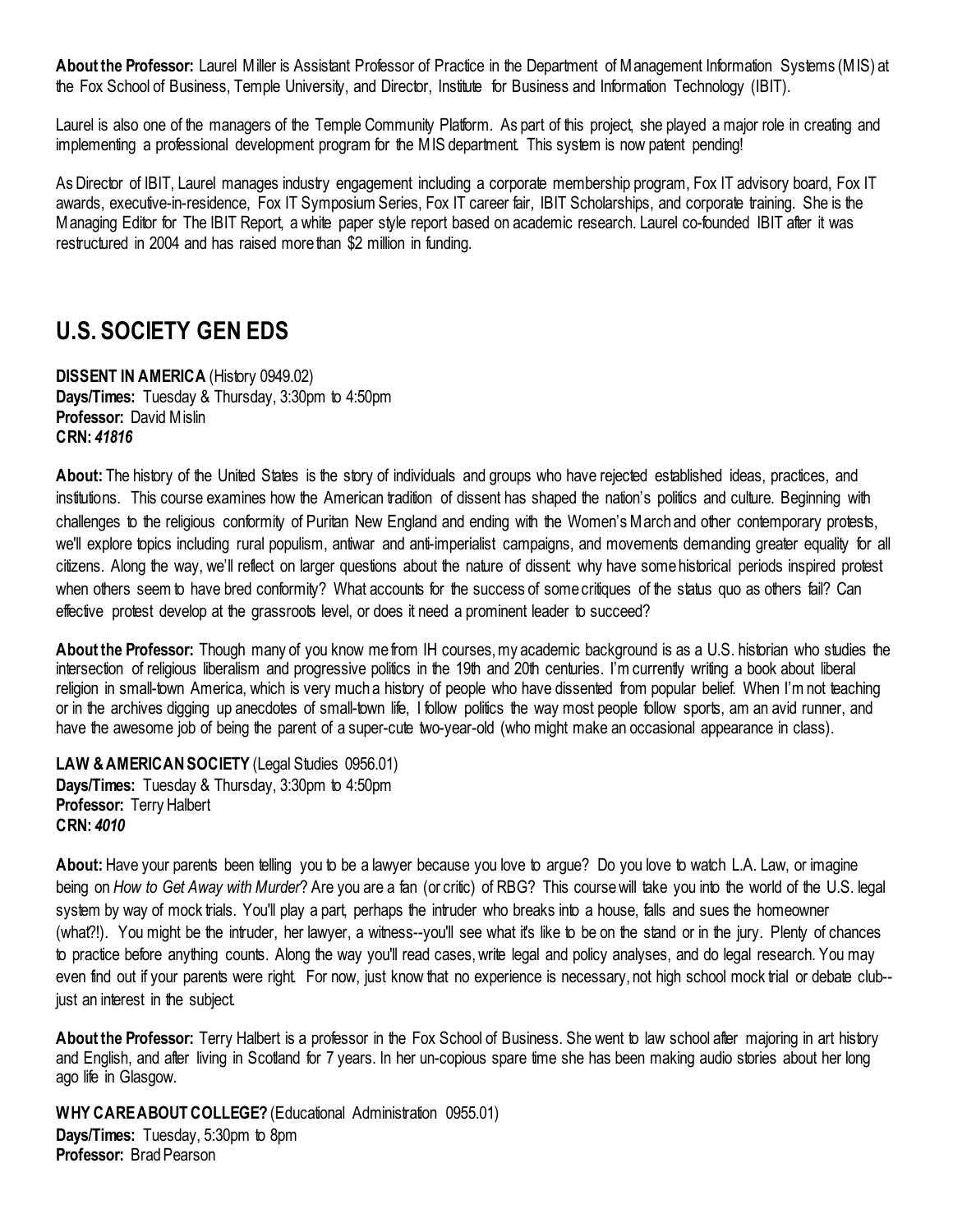#### **CRN:** *28348*

**About:** You have decided to go to college. But why? What role will college and in particular Temple University play in your life? Reflect on this important question by looking at the relationship between higher education and American society. What do colleges and universities contribute to our lives? They are, of course, places for teaching and learning. They are also research centers, sports and entertainment venues, sources of community pride and profit, major employers, settings for coming-of-age rituals, and institutions that create lifetime identities and loyalties. Learn how higher education is shaped by the larger society and how, in tum, it has shaped that society. Become better prepared for the world in which you have chosen to live for the next few years.

**About the Professor:** Brad Pearson is the assistant director of the Honors Program with a background in history, counseling psychology, music journalism and Japanese. He recently started thinking about taking up archery--it just looks cool, right? His aim in this course is for students to walk away with: a solid understanding of where higher education started in America and how it has evolved to its current shape/form, why it matters to broader American society in myriad ways, and what the student experience in American higher education has been along the way. Even if students just look at the phrase "butter rebellion" in a new light, he'll feel accomplished.

### <span id="page-34-0"></span>**QUANTITATIVE LITERACY GEN EDS**

<span id="page-34-1"></span>**QUANTITATIVE METHODS IN SOCIAL SCIENCES** (Sociology 0925.01) **Days/Times:** Monday, Wednesday, & Friday, 1pm to 1:50pm **Professor:** Michael Altimore **CRN:** *30094*

About: This course will introduce students to quantitative methods in social statistics. We will encounter both descriptive and inferential statistics. Among the topics we will cover will be measures of central tendency, the normal curve, probability, frequency distributions, correlation and regression. As this is a course in Social Statistics, we will, in addition to our quantitative concerns, discuss the use of statistics and statistical reasoning in the popular media. Upon completion of the course, students will be able to master basic statistical concepts and techniques, and also to critically examine and evaluate the use of these concepts in the mass media.

**About the Professor:** Dr. Michael Altimore has a Ph. D. in Sociology from the University of Iowa. He has taught courses on Race, Social Theory, Statistics, and The Sociology of Science and Medicine at Temple University. In addition to his work in Sociology, he has an abiding interest in movies: he has taught courses on film, was a long-time member of the Bijou Theater Film Society in Iowa City, was a movie critic for The Daily Iowan when he was in graduate school and later wrote for an arts and entertainment weekly in Iowa City.

<span id="page-34-2"></span>**DIGITAL MAPPING: FROM MERCATOR TO MASHUPS** (Geography and Urban Studies 0921.01)

**Days/Times:** Tuesday & Thursday, 3:30pm – 4:50pm **Professor:** Bradley Gardener **CRN:** *40200*

**About:** Ever wondered about how your phone knows where you are? Do you simultaneously rely on your phone for directions, (and lots of other things!!!) but have concerns about who is capturing your data and how they are using it?

In Digital Mapping we will explore this tension, on one hand taking on perspectives of data analysis and web analytics, and on the other, making timely critiques of the location services based world we live in.

What ties this course together is maps and spatial data. In Digital Mapping you can expect to express yourself creatively in weekly labs and a project in which you will acquire, map, and tell a compelling story about a range of interesting datasets.

As an added bonus you will acquire skills that will be useful in a wide range of careers. We will explore several spatial data analysis and visualization packages including ARC GIS and Tableau and even web analytics applications like Google Analytics.

Finally, please do not feel intimidated if you are not an expert in math or statistics. This course is for all skill levels!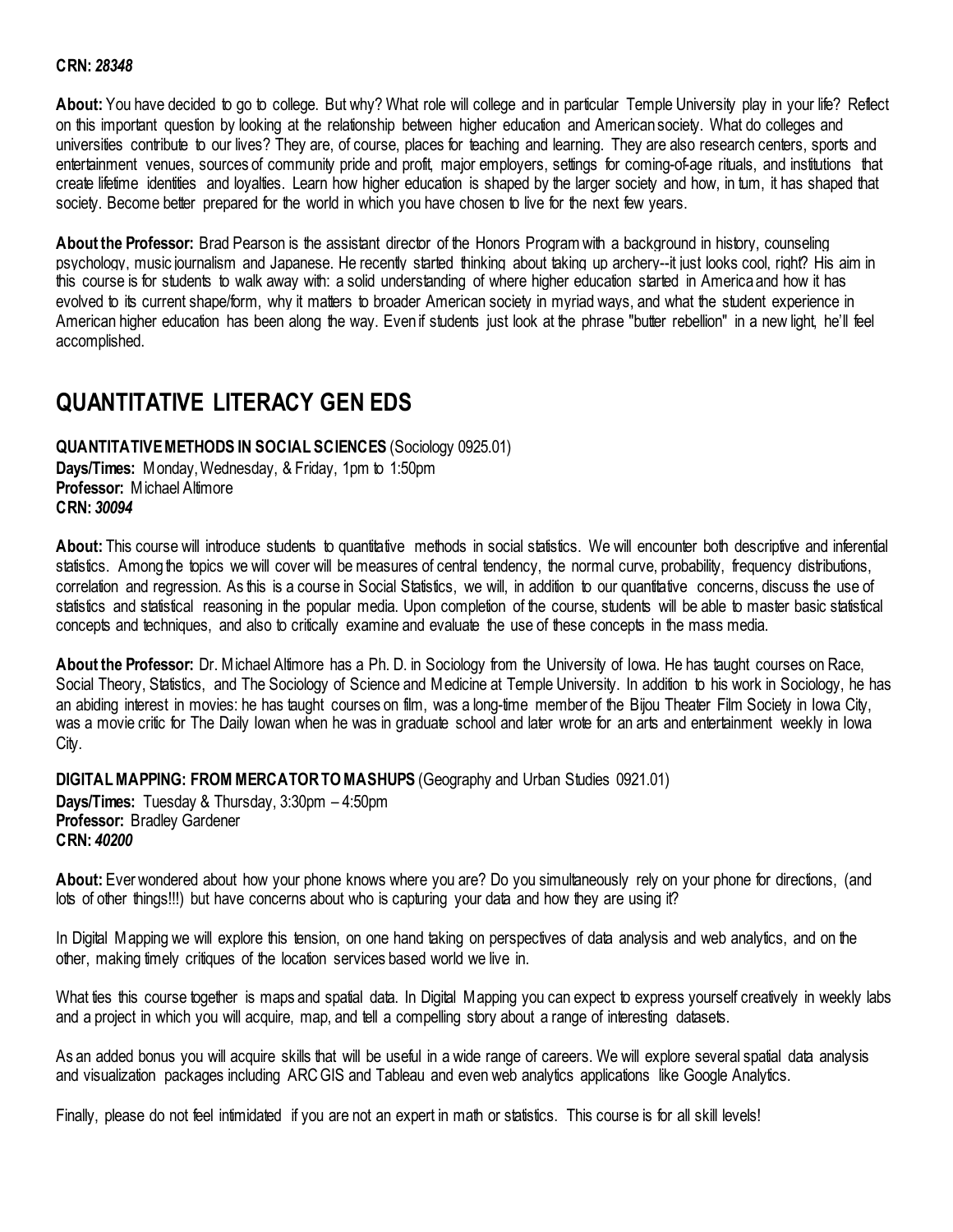**About the Professor:** I teach in Geography and Urban Studies. I have been at Temple since 2013. In 2015, I completed a one-year teaching centered fellowship at Middlebury College.

My courses are a lot of fun. Engagement is my primary goal every semester. I am an experienced world traveler, a DJ, and a yoga instructor. I draw on wisdom gained from other experiences in my life to make our learning environment a true community.

I am a big fan of collaborative learning. I also believe that students should learn through doing. In my classes I minimize traditional lectures. Classroom time is better spent discussing your experiences with relevant course materials and assignments.

# <span id="page-35-0"></span>HONORS MOSAIC I & MOSAIC II

\*Be on the lookout for professors' names soon.

## <span id="page-35-1"></span>**HONORS INTELLECTUAL HERITAGE I: THE GOOD LIFE**

**HONORS INTELLECTUAL HERITAGE I (Intellectual Heritage 0951.01) Days/Times:** Tuesday & Thursday, 9:30am to 10:50am **Professor: Matthew Smetona CRN:** *25851*

**HONORS INTELLECTUAL HERITAGE I** (Intellectual Heritage 0951.02) **Days/Times:** Monday, Wednesday, & Friday, 10am to 10:50am **Professor:** Jordan Shapiro **CRN:** *4778*

**HONORS INTELLECTUAL HERITAGE I** (Intellectual Heritage 0951.03) **Days/Times:** Monday, Wednesday, & Friday, 11am to 11:50am **Professor:** Marian Makins **CRN:** *4779*

**HONORS INTELLECTUAL HERITAGE I** (Intellectual Heritage 0951.04) **Days/Times:** Monday, Wednesday, & Friday, 12pm to 12:50pm **Professor:** Robert Rabiee **CRN:** *34565*

**HONORS INTELLECTUAL HERITAGE I** (Intellectual Heritage 0951.05) **Days/Times:** Tuesday & Thursday, 11am to 12:20pm **Professor:** Natasha Rossi **CRN:** *25926*

**HONORS INTELLECTUAL HERITAGE I (Intellectual Heritage 0951.06) Days/Times:** Monday, Wednesday, & Friday, 9am to 9:50am **Professor:** Justin Fugo **CRN:** *5308*

**HONORS INTELLECTUAL HERITAGE I (Intellectual Heritage 0951.07) Days/Times:** Tuesday & Thursday, 2pm to 3:20pm **Professor:** Douglas Greenfield **CRN:** *5931*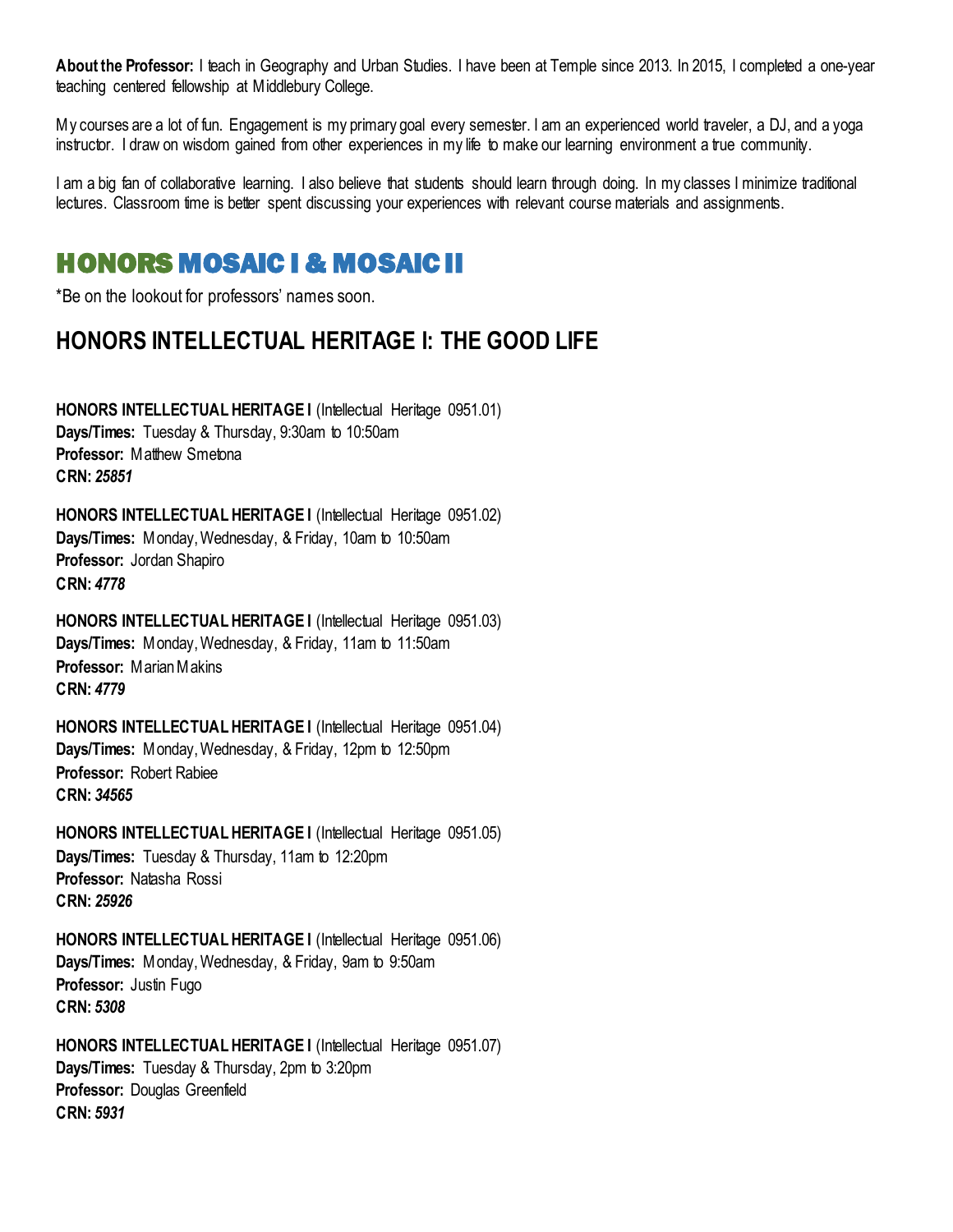**HONORS INTELLECTUAL HERITAGE I** (Intellectual Heritage 0951.08) **Days/Times:** Tuesday & Thursday, 9:30am to 10:50am **Professor:** Anna Peak **CRN:** *26001*

**HONORS INTELLECTUAL HERITAGE I (Intellectual Heritage 0951.10) Days/Times:** Monday, Wednesday, & Friday, 11am to 11:50am **Professor:** Daniel Leonard **CRN:** *23381*

**HONORS INTELLECTUAL HERITAGE I (Intellectual Heritage 0951.11) Days/Times:** Monday, Wednesday, & Friday, 1pm to 1:50pm **Professor:** Michael Szekely **CRN:** *23397*

**HONORS INTELLECTUAL HERITAGE I** (Intellectual Heritage 0951.12) **Days/Times:** Monday, Wednesday, & Friday, 2pm to 2:50pm **Professor:** Michael Neff **CRN:** *23472*

**HONORS INTELLECTUAL HERITAGE I (Intellectual Heritage 0951.13) Days/Times:** Monday, Wednesday, & Friday, 10am to 10:50am **Professor:** Stephen Jankiewicz **CRN:** *23709*

**HONORS INTELLECTUAL HERITAGE I** (Intellectual Heritage 0951.14) **Days/Times:** Tuesday & Thursday, 12:30pm to 1:50pm **Professor:** Sheryl Sawin **CRN:** *28240*

**HONORS INTELLECTUAL HERITAGE I** (Intellectual Heritage 0951.15) **Days/Times:** Tuesday & Thursday, 9:30am to 10:50am **Professor:** Naomi Taback **CRN:** *28239*

**HONORS INTELLECTUAL HERITAGE I (Intellectual Heritage 0951.16) Days/Times:** Monday, Wednesday, & Friday, 1pm to 1:50pm **Professor:** Randall Pabich **CRN:** *28331*

**HONORS INTELLECTUAL HERITAGE I** (Intellectual Heritage 0951.18) **Days/Times:** Monday, Wednesday, & Friday, 2pm to 2:50pm **Professor:** Joseph Foster **CRN:** *31614*

**HONORS INTELLECTUAL HERITAGE I (Intellectual Heritage 0951.19) Days/Times:** Tuesday & Thursday, 2pm to 3:20pm **Professor:** Naomi Taback **CRN:** *31622*

**HONORS INTELLECTUAL HERITAGE I (Intellectual Heritage 0951.20) Days/Times:** Tuesday & Thursday, 12:30pm to 1:50pm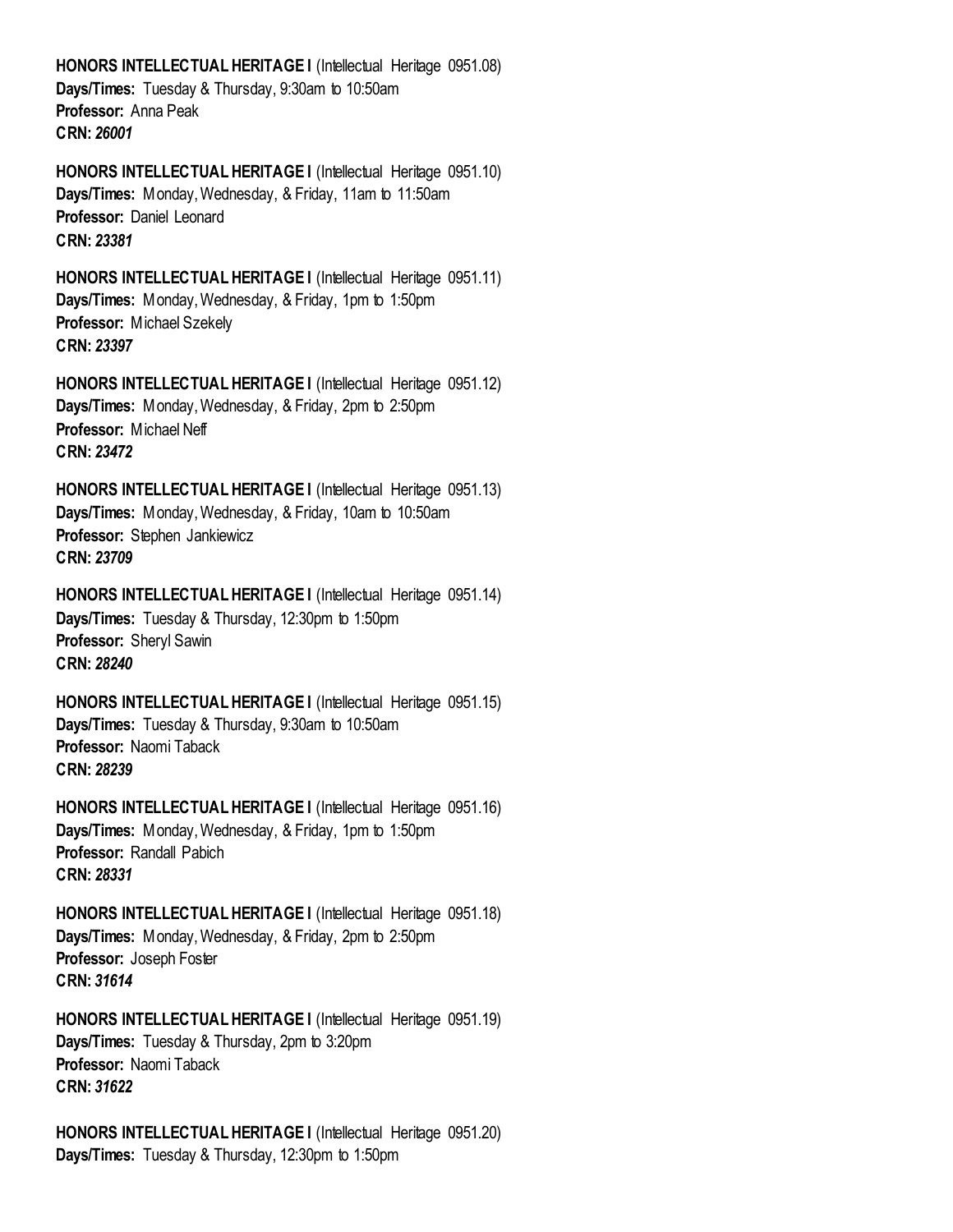## <span id="page-37-0"></span>**HONORS INTELLECTUAL HERITAGE II: THE COMMON GOOD**

**HONORS INTELLECTUAL HERITAGE II** (Intellectual Heritage 0952.01) **Days/Times:** Monday, Wednesday, & Friday, 9am to 9:50am **Professor:** Christopher Roy **CRN:** *4781*

**HONORS INTELLECTUAL HERITAGE II** (Intellectual Heritage 0952.02) **Days/Times:** Monday, Wednesday, & Friday, 11am to 11:50am **Professor:** Genevieve Amaral **CRN:** *4782*

**HONORS INTELLECTUAL HERITAGE II** (Intellectual Heritage 0952.03) **Days/Times:** Monday, Wednesday, & Friday, 11am to 11:50am **Professor:** John Dern **CRN:** *4783*

**HONORS INTELLECTUAL HERITAGE II** (Intellectual Heritage 0952.04) **Days/Times:** Monday, Wednesday, & Friday, 2pm to 2:50pm **Professor:** John Dern **CRN:** *4784*

**HONORS INTELLECTUAL HERITAGE II** (Intellectual Heritage 0952.05) **Days/Times:** Tuesday & Thursday, 9:30am to 10:50am **Professor:** Marcia Bailey **CRN:** *4785*

**HONORS INTELLECTUAL HERITAGE II** (Intellectual Heritage 0952.06) **Days/Times:** Monday, Wednesday, & Friday, 1pm to 1:50pm **Professor:** Jordan Shapiro **CRN:** *4786*

**HONORS INTELLECTUAL HERITAGE II** (Intellectual Heritage 0952.07) **Days/Times:** Tuesday & Thursday, 2pm to 3:20pm **Professor:** David Mislin **CRN:** *7778*

**HONORS INTELLECTUAL HERITAGE II** (Intellectual Heritage 0952.08) **Days/Times:** Tuesday & Thursday, 12:30pm to 1:50pm **Professor:** Jessie Iwata **CRN:** *6393*

**HONORS INTELLECTUAL HERITAGE II** (Intellectual Heritage 0952.09) **Days/Times:** Tuesday & Thursday, 9:30am to 10:50am **Professor:** Elizabeth Pearson **CRN:** *6610*